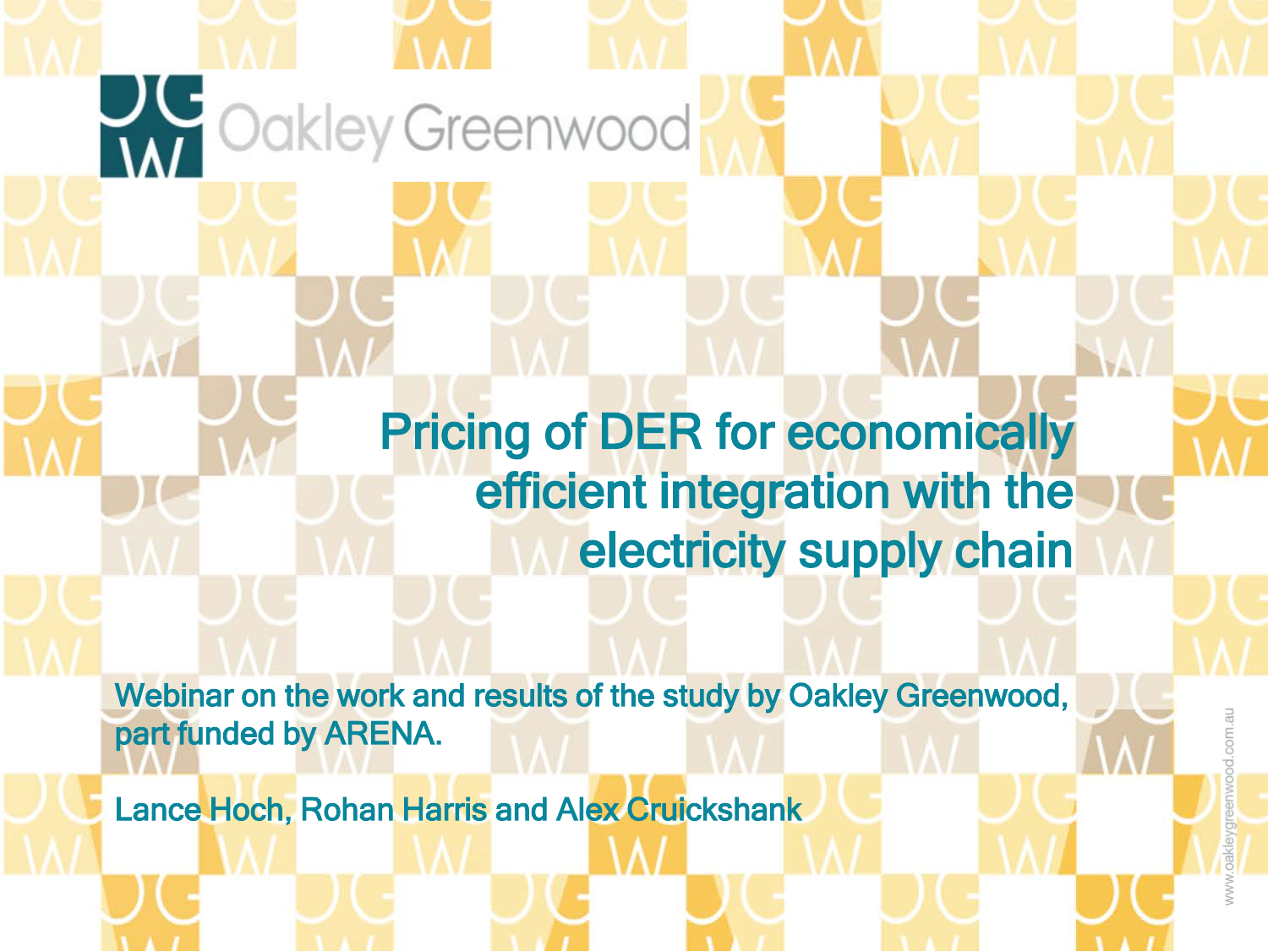### The Study – what it was about

Developing economically based price signals of the value that DER can provide to each level of the electricity supply chain

- Integration of DER into markets and the value chain of markets
	- Wholesale (energy, ancillary services, reserves, etc)
	- Retail (energy, reserves)
	- Network (constraint management, voltage support)
	- Other Embedded networks, Microgrids
- Price and other economic signals
	- Not a technical review unless the technology impacts on the economic signals.
- Right product, right location, right quantities, right time.
	- National Electricity Objective
		- Long Term investment signals
		- Short term dispatch

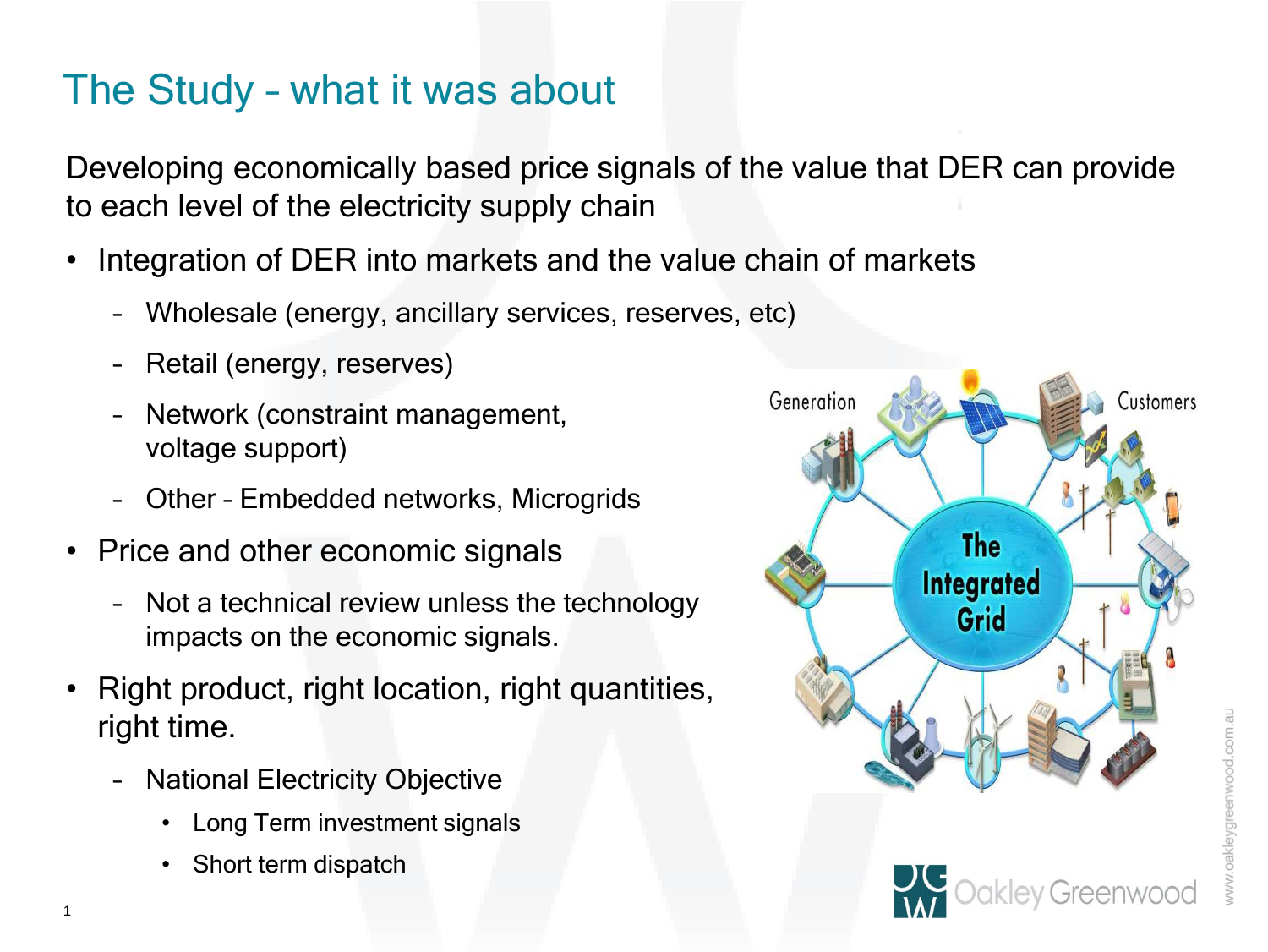### Overview of study tasks

- Convene Stakeholder Reference Group
- Establish the specific 'services' DER can provide to each part of the  $\rightarrow$ electricity supply chain
- Identify pricing structures that reflect (and therefore incentivise and properly reward) the value of these services
- Check that these pricing structures can be acted upon in the market
- Assess whether the Rules and regulatory framework present barriers to the use of these pricing structures and if experience elsewhere can provide any useful and applicable approaches
- Conduct a high-level cost-benefit assessment of the use of the pricing structures
- Prepare a project report and brief stakeholders and market bodies

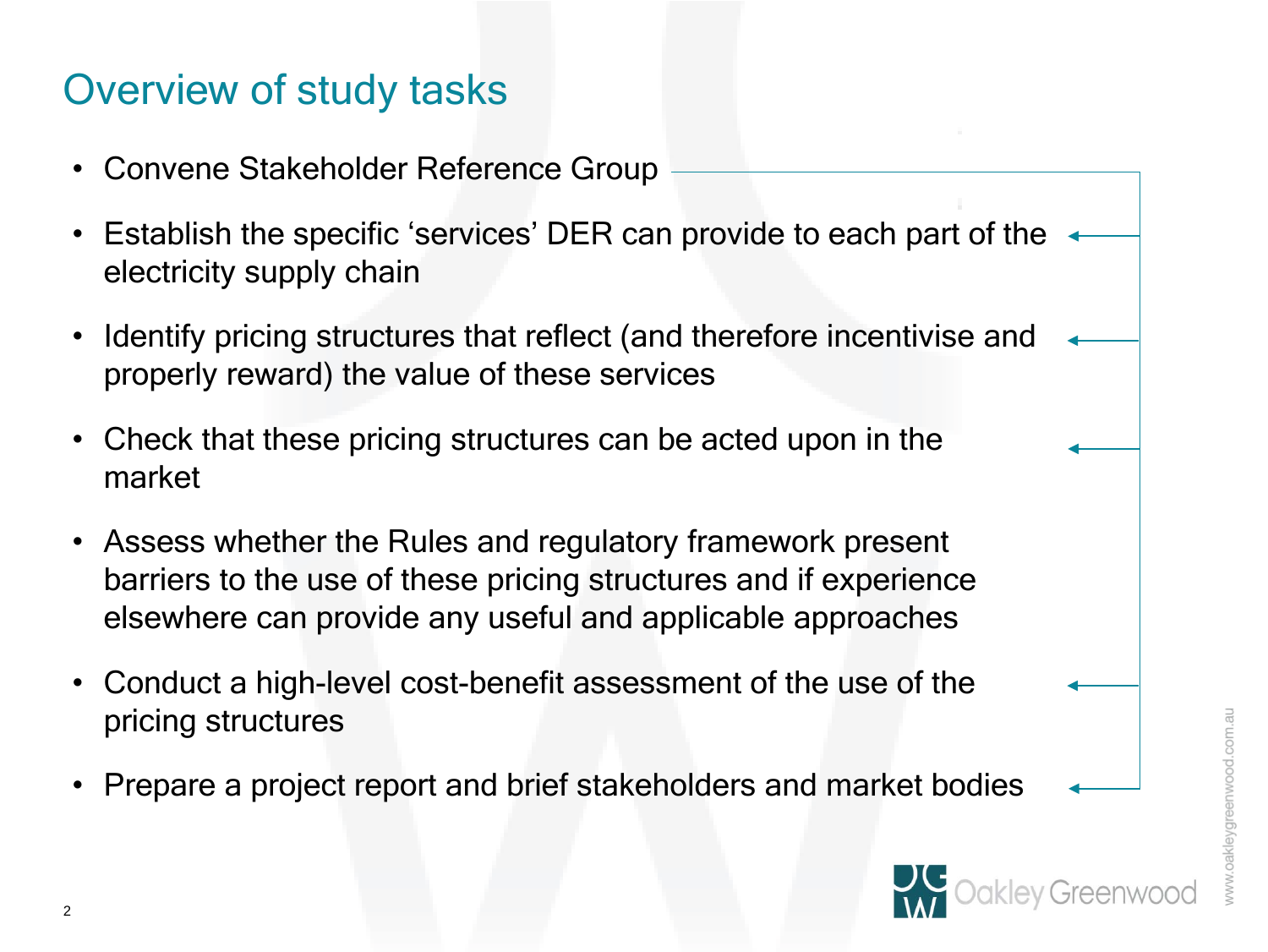### **Consultation**

- We prepared papers on the key topics.
- These were reviewed and commented on by a Stakeholder Reference Group and by Market Bodies, including ARENA.
- The papers and comments will be included in the final report

| <b>Stakeholder Reference Group</b> |                  | <b>Market Bodies</b> |  |
|------------------------------------|------------------|----------------------|--|
| $\bullet$ AEC                      | $\bullet$ Enel X | $\cdot$ ESB          |  |
| $\bullet$ AEMO                     | $\cdot$ CEC      | $\bullet$ AEMC       |  |
| $\bullet$ ECA                      | $\cdot$ SEC      | $\bullet$ AER        |  |
| • Greensync                        | • EUAA           | $\bullet$ AEMO       |  |
| • OCEnergy                         | $\bullet$ ENA    | • ARENA              |  |
| • Reposit Power                    | $\bullet$ TEC    |                      |  |

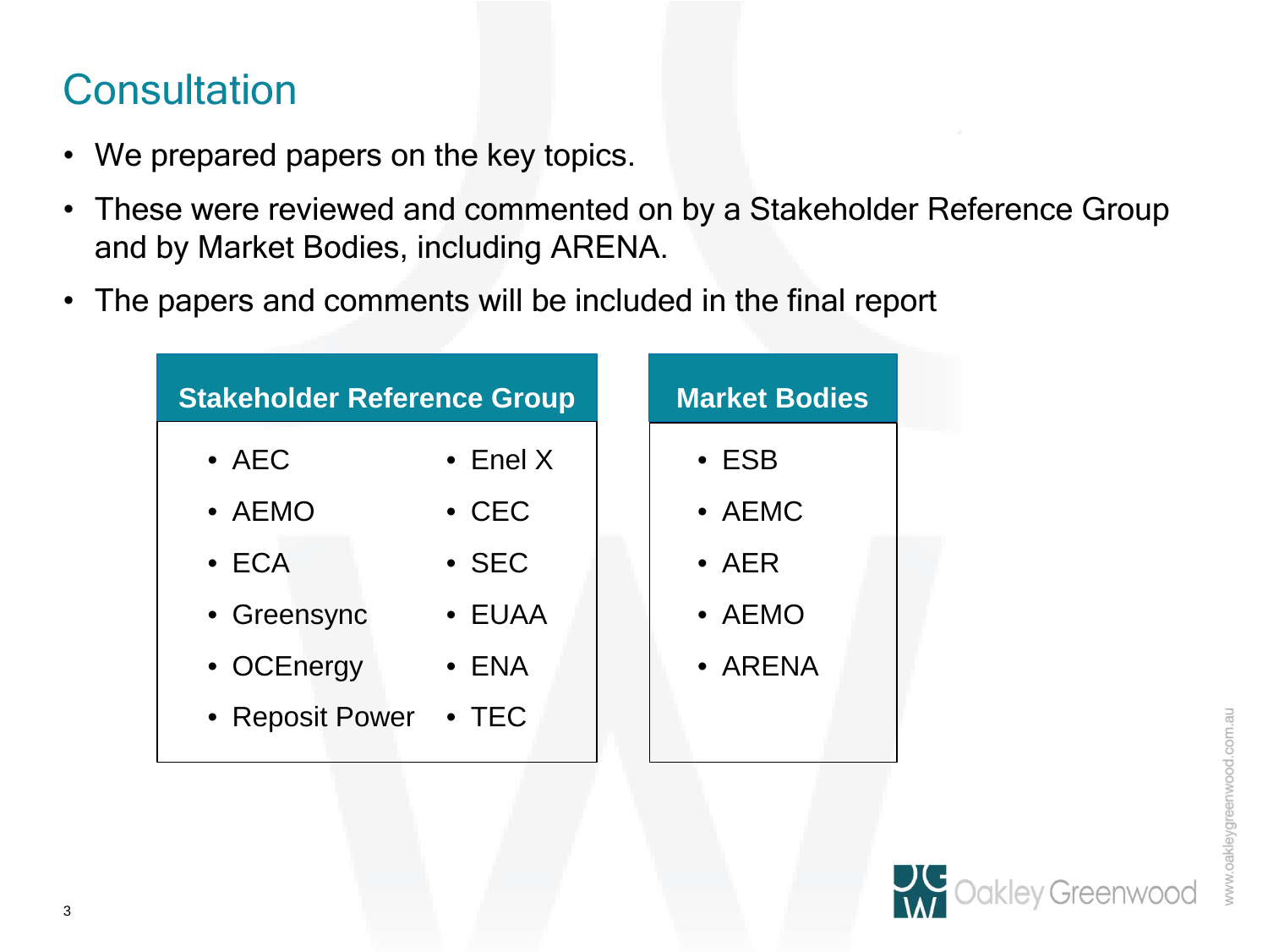**DER SERVICES Pricing of DER for economically efficient integration with the electricity supply chain**

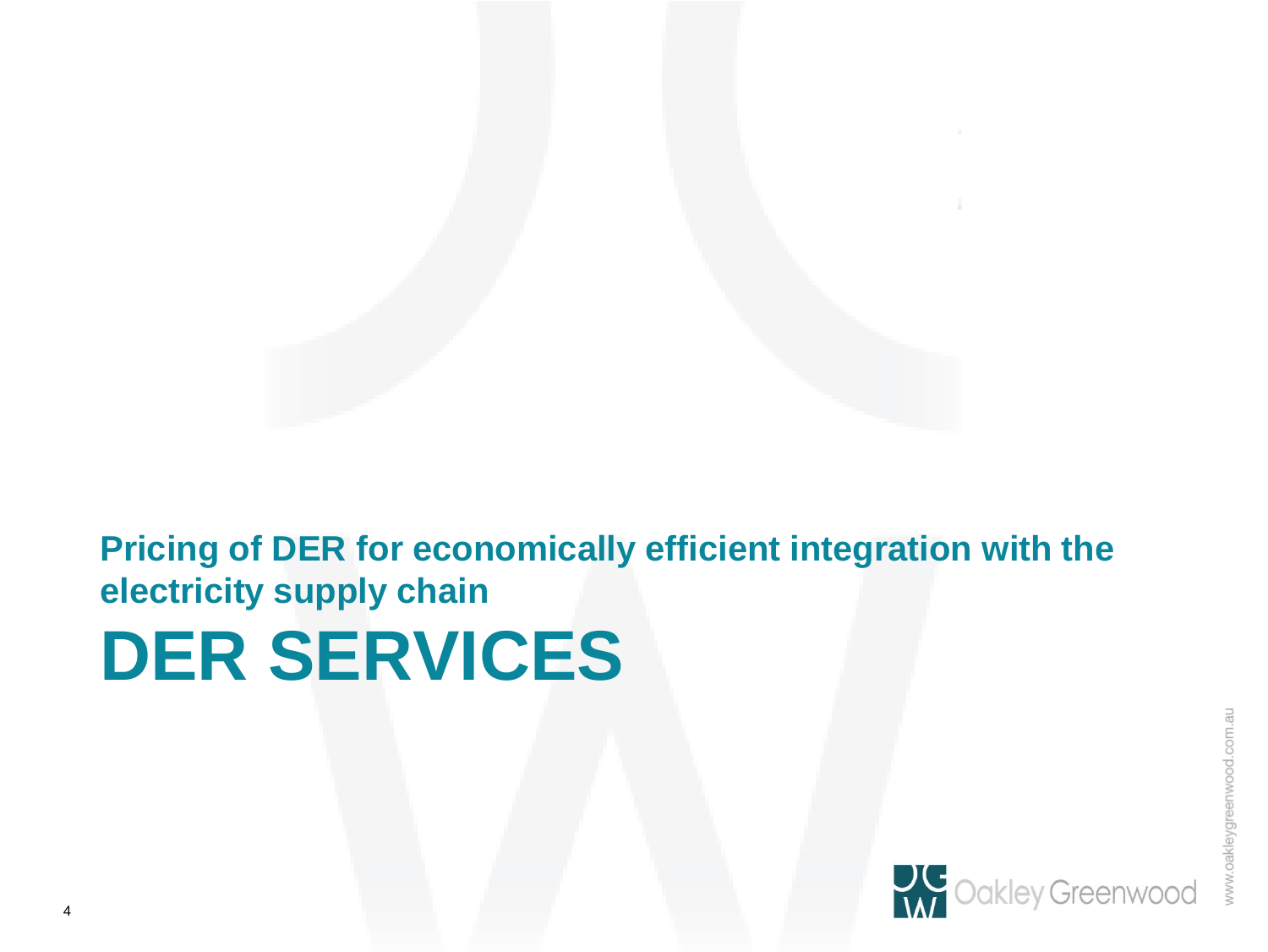### DER 'services' – areas in which DER can reduce costs

### For Networks

- 1. Direct Connection Costs
- 2. Extension of existing shared network
- 3. Shared network augmentation costs
- 4. Replacement costs
- 5. Costs of managing voltage within required levels on shared network
- 6. Managing bushfire risk

### For Wholesale Market & Market Ops

- 1. Investment costs
- 2. Fuel and operating costs
- 3. Market reserves
- 4. Market ancillary services

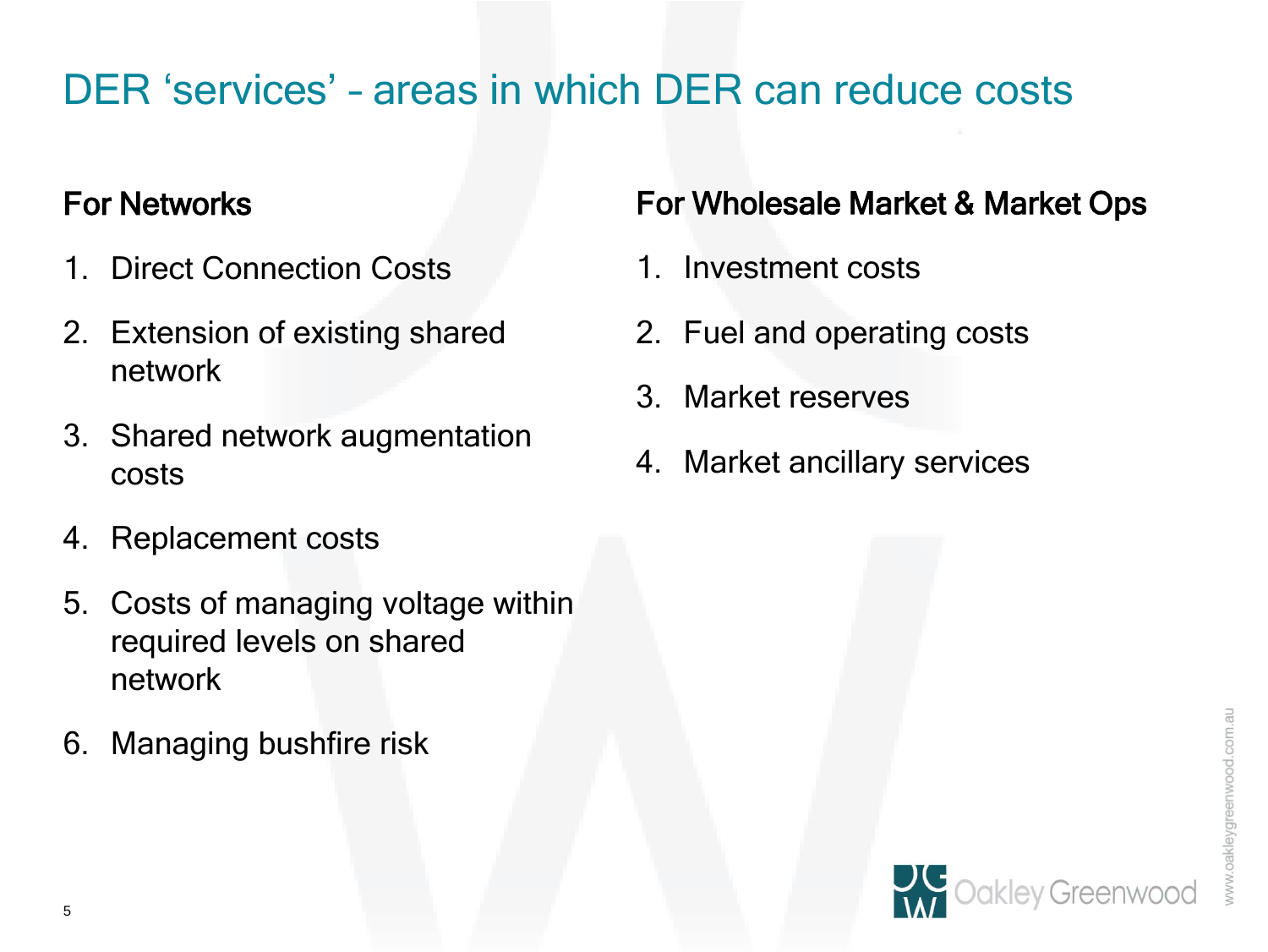## Key Network Cost Drivers and underlying objectives for pricing DER

| <b>Network Cost</b><br><b>Driver</b>                                  | <b>Underlying pricing objective</b>                                                                                                                                                                                                                                                                                                                                                                                                         |
|-----------------------------------------------------------------------|---------------------------------------------------------------------------------------------------------------------------------------------------------------------------------------------------------------------------------------------------------------------------------------------------------------------------------------------------------------------------------------------------------------------------------------------|
| Direct connection costs to<br>service new developments                | Everything else being equal, we want a price signal that incentivises<br>customers to install DER where it economically reduces upfront direct<br>connection cost by, for example:<br>Customers making decisions to NOT in fact connect to the grid in<br>the first place and instead, adopt a SAPS solution.<br>Customers making decisions to invest in DER that reduces the<br>economic costs of connecting them to the existing network. |
| Extension of existing<br>shared network to service<br>new development | Everything else being equal, we want a price signal that incentivises<br>customers to, amongst other things, invest in DER upfront if that<br>reduces the costs of extending the shared network.                                                                                                                                                                                                                                            |

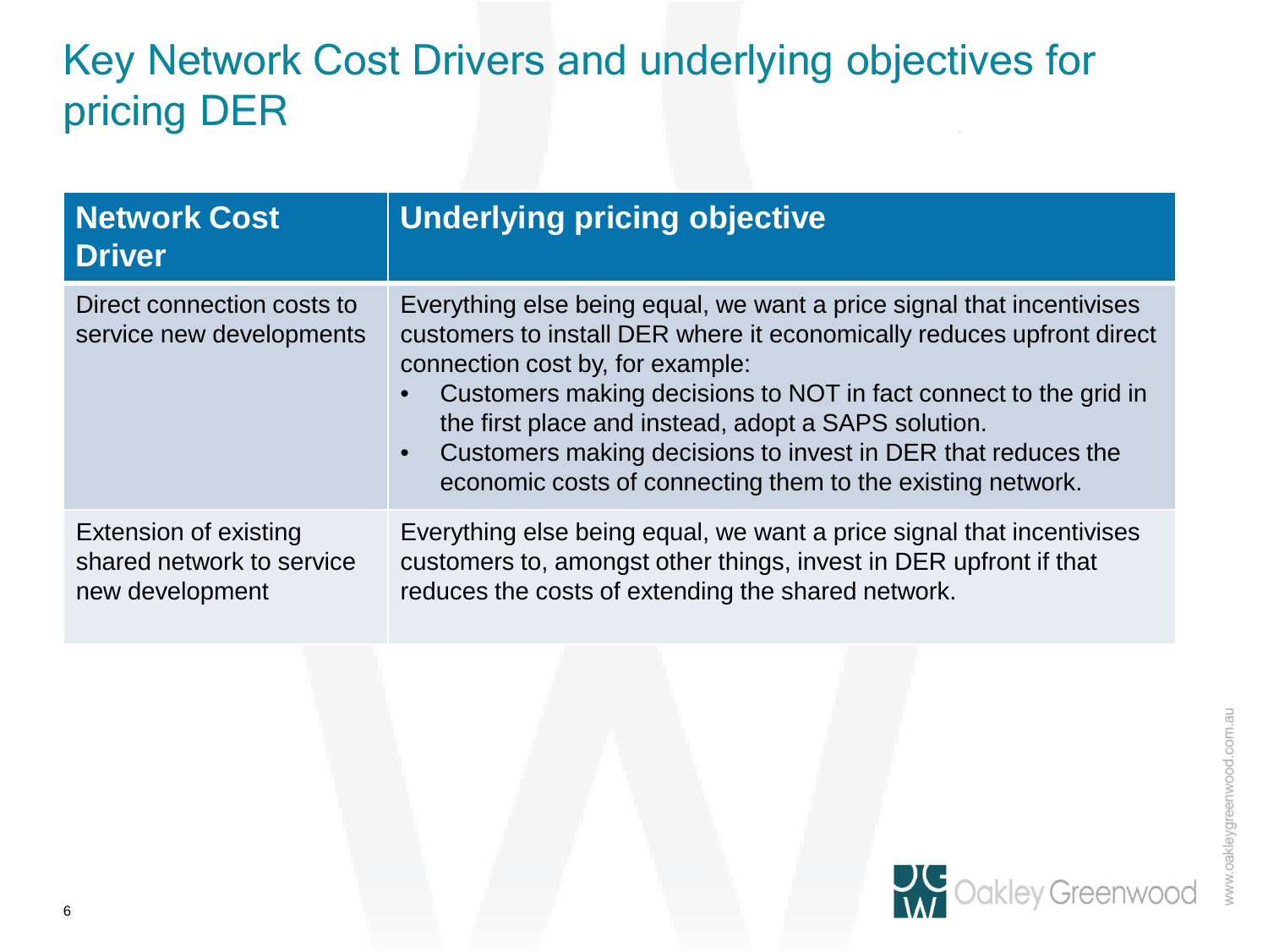# Key Network Cost Drivers and underlying objectives for pricing DER

| <b>Network Cost</b><br><b>Driver</b>        | <b>Underlying pricing objective</b>                                                                                                                                                                                                                                                                                                                                                                                                                                                                                                                                                                                                                                                                                                                                                                                                                                                                                                                                                                                                                                                  |
|---------------------------------------------|--------------------------------------------------------------------------------------------------------------------------------------------------------------------------------------------------------------------------------------------------------------------------------------------------------------------------------------------------------------------------------------------------------------------------------------------------------------------------------------------------------------------------------------------------------------------------------------------------------------------------------------------------------------------------------------------------------------------------------------------------------------------------------------------------------------------------------------------------------------------------------------------------------------------------------------------------------------------------------------------------------------------------------------------------------------------------------------|
| <b>Shared network</b><br>augmentation costs | Everything else being equal, we want a price signal that incentivises<br>customers to, amongst other things:<br>Install batteries in constrained parts of the network so that they<br>are available to provide network support services if efficient;<br>Discharge in-situ batteries during periods where they are of the<br>most benefit to the network (which is when the network is, or is<br>likely to be, constrained due to high consumer demand);<br>Efficiently ration the discharge of their batteries when the network<br>is constrained (e.g., during high wholesale price events);<br>Orientate their PV systems having regard to the impact their<br>orientation will have on the provision of network support (e.g.,<br>incentivise west-facing orientation in areas where network<br>constraints are occurring in late afternoon to early summer<br>evenings); and<br>Incentivise DER 'prosumers' to consume DER electricity where<br>the marginal benefit of doing so exceeds the marginal value that<br>they could otherwise derive from providing network support. |



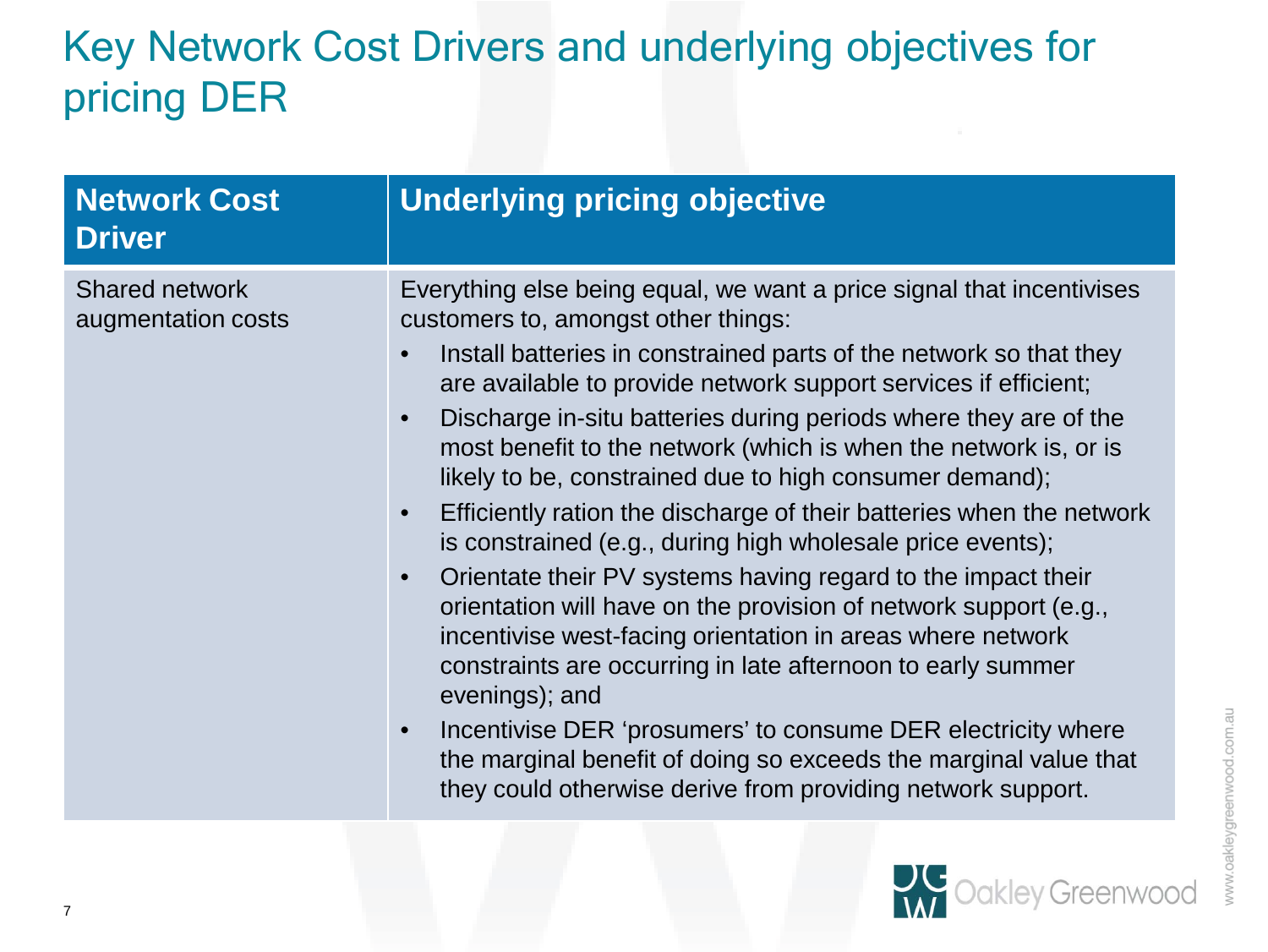# Key Network Cost Drivers and underlying objectives for pricing DER

| <b>Network Cost</b><br><b>Driver</b>                                     | <b>Underlying pricing objective</b>                                                                                                                                                                                                                                                                                                                                                                                                                                                                                                                                                                                                                                                                                             |  |
|--------------------------------------------------------------------------|---------------------------------------------------------------------------------------------------------------------------------------------------------------------------------------------------------------------------------------------------------------------------------------------------------------------------------------------------------------------------------------------------------------------------------------------------------------------------------------------------------------------------------------------------------------------------------------------------------------------------------------------------------------------------------------------------------------------------------|--|
| <b>Replacement costs</b>                                                 | Everything else being equal, we want a price signal that incentivises<br>customers to invest in DER where it may, in the long-run, reduce a<br>distribution business' replacement costs.<br>An example of this might be on long rural feeders where it may be more<br>efficient for a customer (or small group of customers) to install a SAPS<br>system in lieu of the network business replacing the existing network<br>(e.g., SWER feeder).                                                                                                                                                                                                                                                                                 |  |
| Costs of managing<br>voltage within required<br>levels on shared network | Everything else being equal, we want a price signal that incentivises<br>customers to, amongst other things:<br>Charge batteries during otherwise high voltage events (i.e., to soak up<br>energy that would otherwise have been exported to the grid, causing<br>high voltage issues);<br>Discharge batteries during otherwise low voltage events;<br>$\bullet$<br>Increase on-site consumption (in lieu of exporting DER energy) during<br>$\bullet$<br>otherwise high-voltage events;<br>Decrease on-site consumption (and in turn, increase PV export)<br>during otherwise low voltage events; and<br>Orientate PV to account for the impact it has on voltage (e.g.,<br>$\bullet$<br>incentivize west-facing orientation). |  |
|                                                                          | - 1<br>the control of the con-                                                                                                                                                                                                                                                                                                                                                                                                                                                                                                                                                                                                                                                                                                  |  |



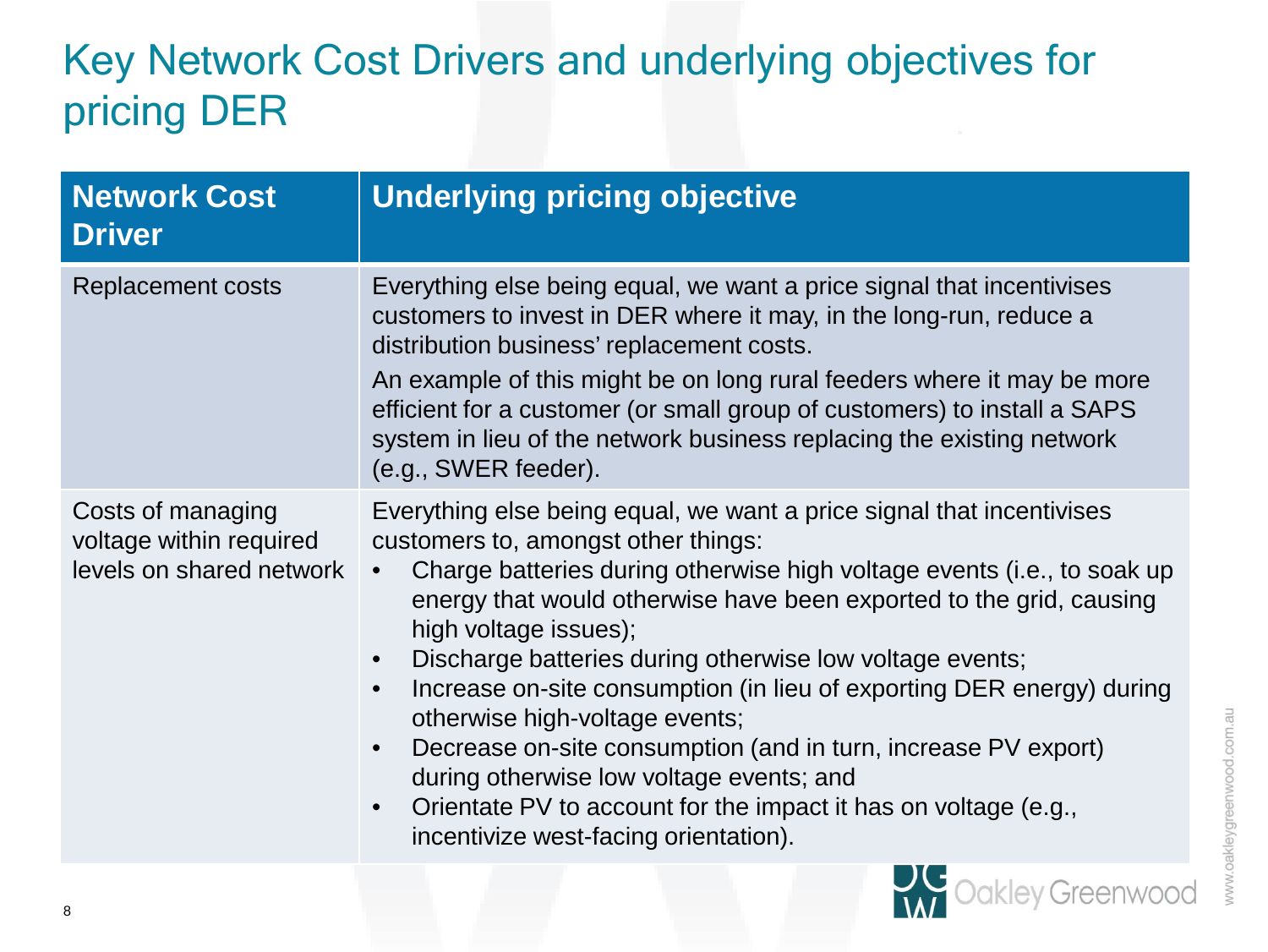## Key Market Cost Drivers and underlying objectives for pricing DER

| <b>Market Cost</b><br><b>Drivers</b>                                     | <b>Description</b>                                                                                                                                                                                                                                                                                                                                                                                                                                                                                                                                                              |  |
|--------------------------------------------------------------------------|---------------------------------------------------------------------------------------------------------------------------------------------------------------------------------------------------------------------------------------------------------------------------------------------------------------------------------------------------------------------------------------------------------------------------------------------------------------------------------------------------------------------------------------------------------------------------------|--|
| Investment in and<br>operation of the<br>wholesale electricity<br>market | Investment and operation cost of power stations in the NEM are<br>recovered through the spot market. These costs can be avoided when<br>lower priced DER is able to be sourced by retailers. This can be by:<br>incorporation of DER into retailer portfolios to reduce purchase costs<br>direct participation of DER providers and aggregators in the<br>wholesale market that displaces higher cost plant; and<br>provision of contracts into the financial market, either OTC (including<br>contracts to meet RRO requirements) or exchange-based products<br>backed by DER. |  |
|                                                                          | Each can reduce the need for the centralised supply of energy, thereby<br>reducing the cost of electricity supply.                                                                                                                                                                                                                                                                                                                                                                                                                                                              |  |
| <b>Provision of Market</b><br><b>Reserves</b>                            | AEMO has to ensure the correct amount of reserves in the market. The<br>level of reserves required is forecast and calculated by AEMO on the<br>basis of the USE standard set by the Reliability Panel.                                                                                                                                                                                                                                                                                                                                                                         |  |
|                                                                          | To the extent that the level is not achieved, AEMO must intervene based<br>on its best judgement of the likely shortfall. DER (particularly DR through<br>load reduction or the use of behind-the-meter standby generation) has<br>been proven to be a good, economical source of emergency reserves.                                                                                                                                                                                                                                                                           |  |

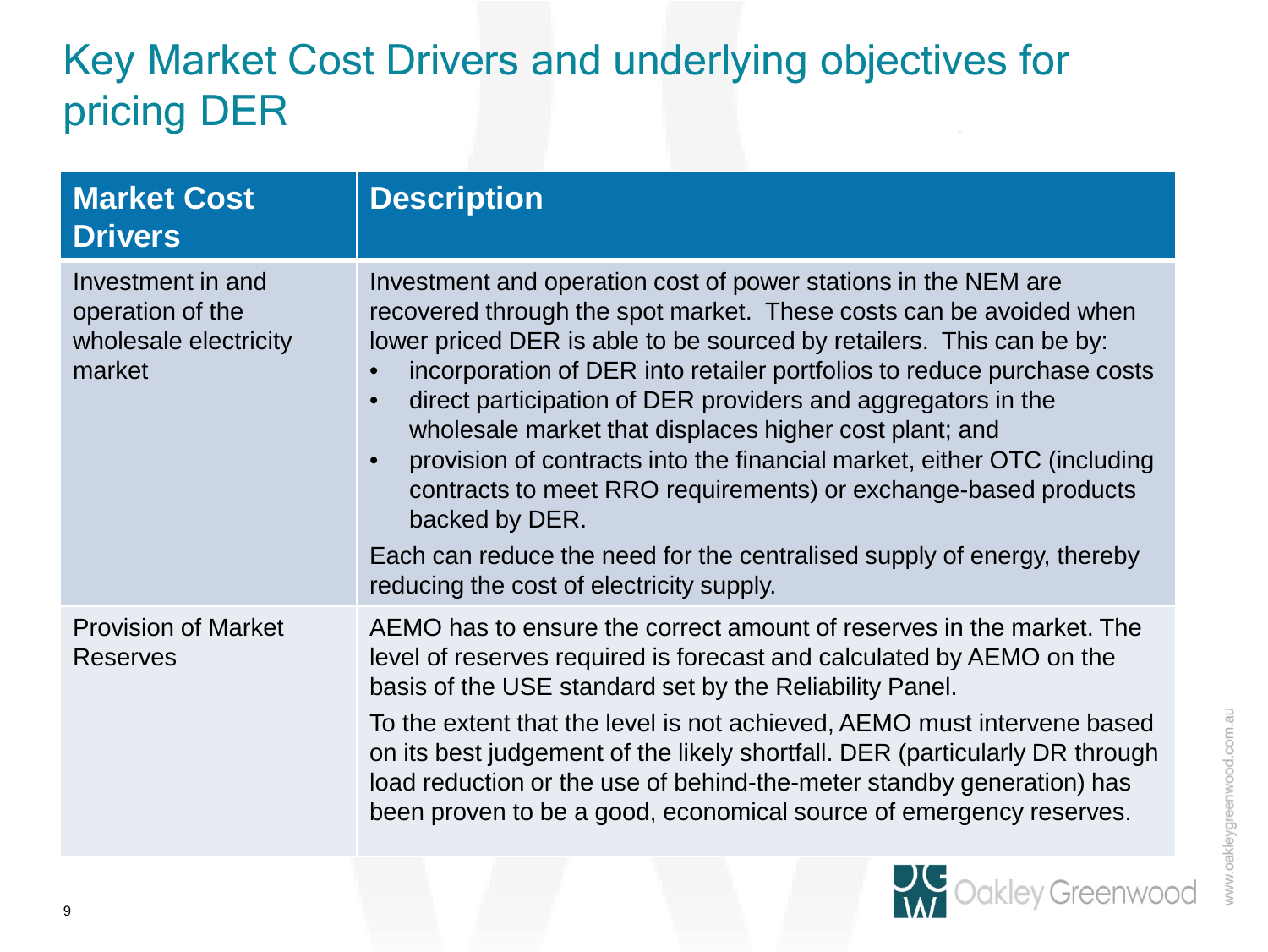## Key Market Cost Drivers and underlying objectives for pricing DER

| <b>Market Cost</b><br><b>Drivers</b>                                  | <b>Description</b>                                                                                                                                                                                                                                                                                                                                 |
|-----------------------------------------------------------------------|----------------------------------------------------------------------------------------------------------------------------------------------------------------------------------------------------------------------------------------------------------------------------------------------------------------------------------------------------|
| <b>Ancillary Services -</b><br>Management of system<br>frequency      | The management of system frequency is a key market responsibility.<br>DER may be able to provide cheaper management of system frequency<br>and, with correct pricing, will lower the cost of these services to the<br>market.<br>Some DR, storage and backup plants can provide these services and are<br>now being incorporated into the markets. |
| <b>Ancillary Services -</b><br>System restart and<br>reactive support | A limited number of DER providers may be capable (including in<br>conjunction with generators) of providing resources to restart the<br>electricity system.<br>Power electronics, backed by a power source allows DER resources to<br>provide reactive support.                                                                                    |

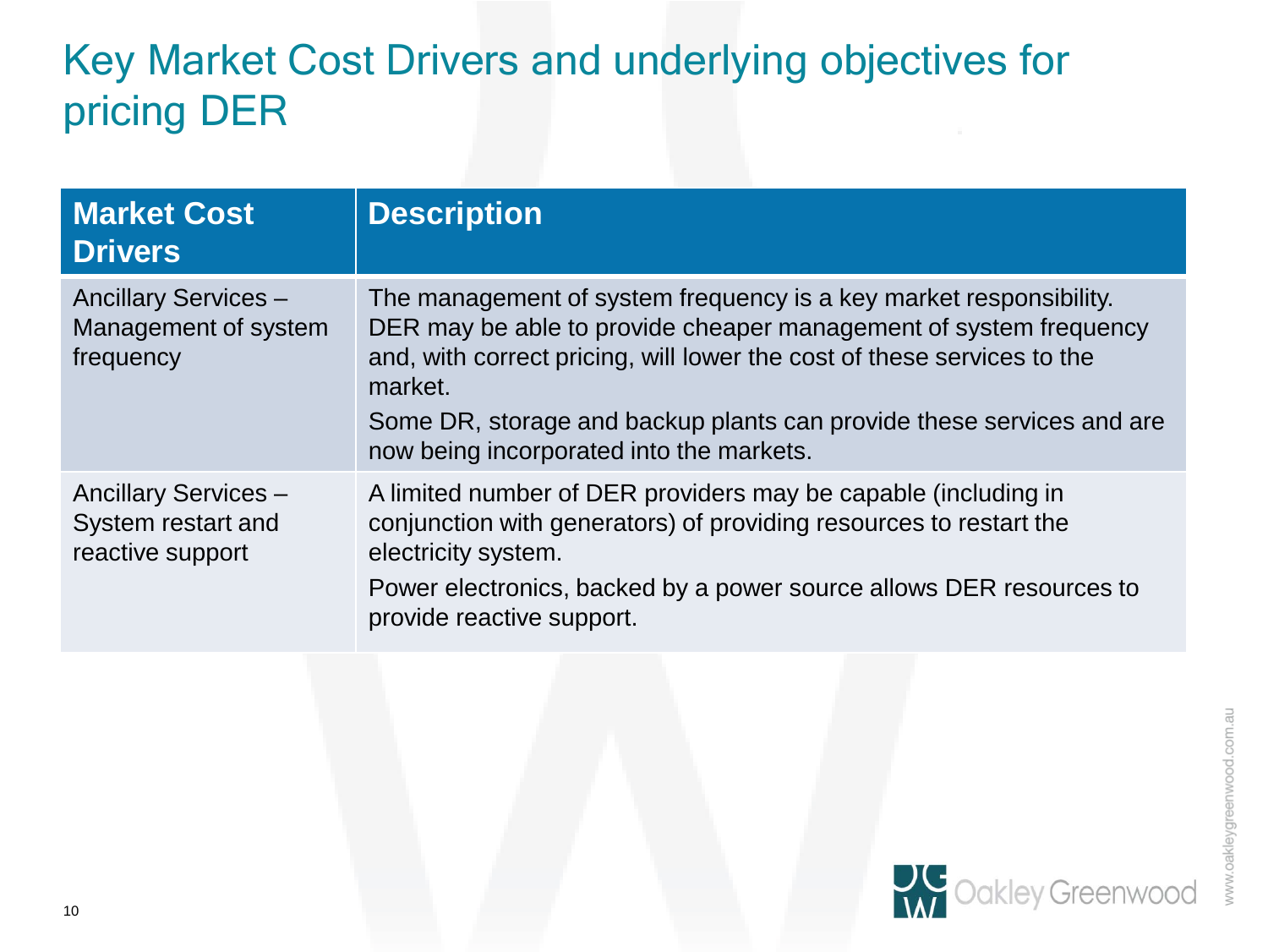# **DEVELOPING PRICING STRUCTURES Pricing of DER for economically efficient integration with the electricity supply chain**

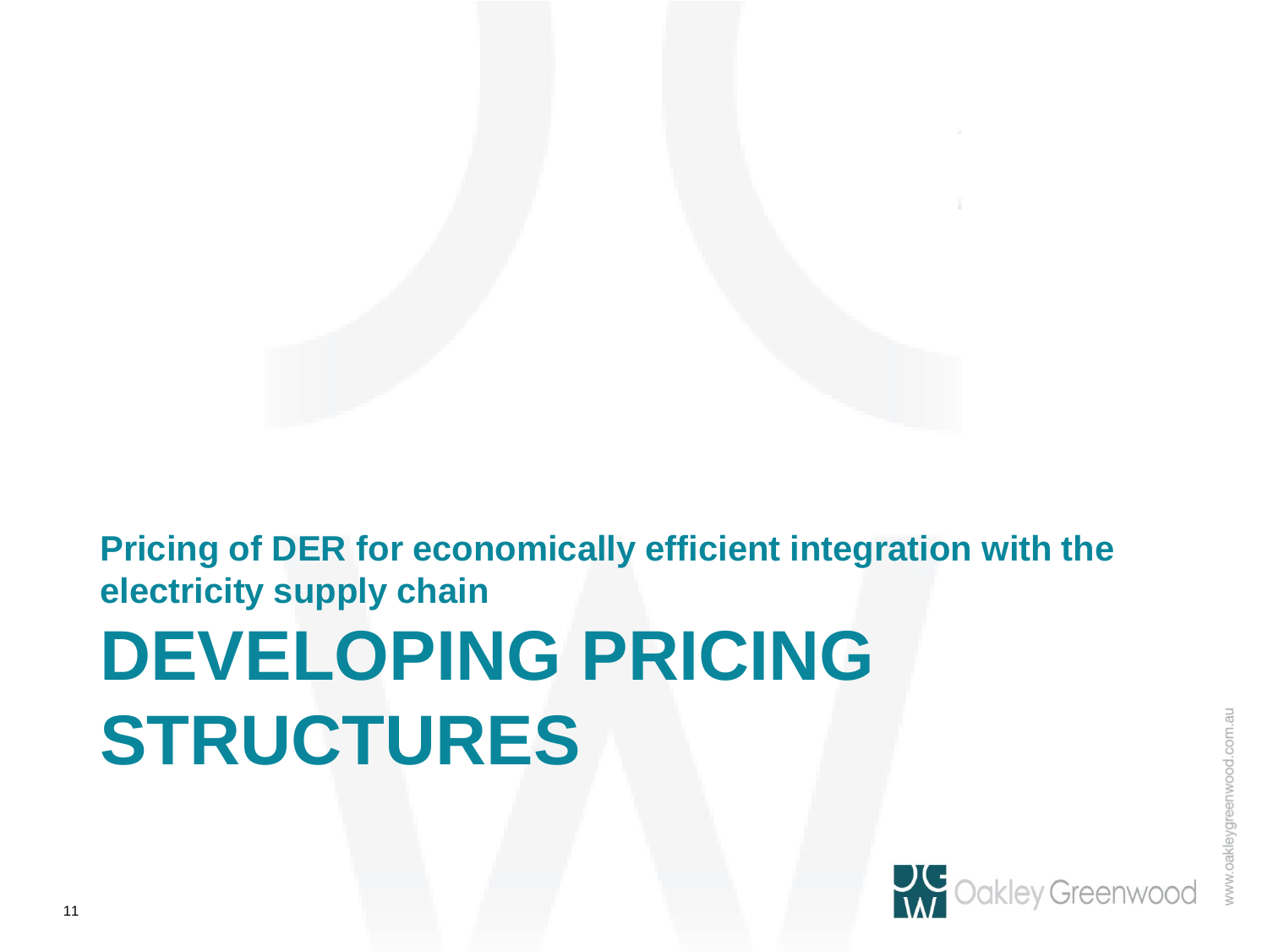### Developing candidate DER 'service' pricing structures

- Should be consistent with the NER, the existing regulatory framework and economic theory
	- In fact, the provision of economically efficient prices is explicitly supported in various section of Chapters 3, 5 and 6 of the NER
- But, more specifically, price signals need to address trade-offs between:
	- Accuracy/cost-reflectivity
	- Administrative cost
	- Complexity and the ability of DER owners/agent to understand and respond to them
- Development of pricing structures also needs to consider and make decisions regarding:
	- Their geographic specificity
	- The specific times at which they will apply
	- Whether they are based on the stated costs to be avoided (posted price) or the price at which DER agent/owners are willing to provide the service (auction)

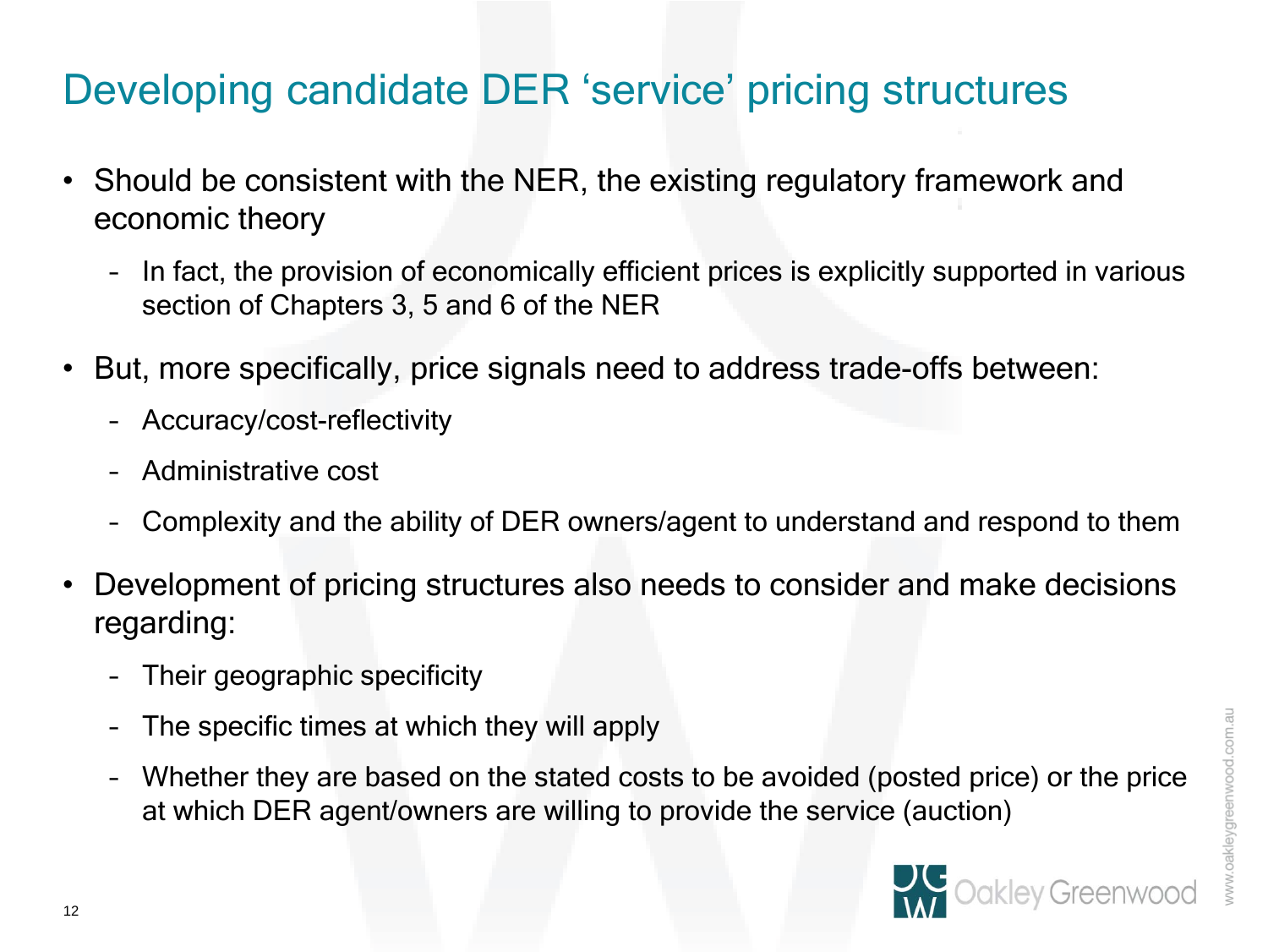### Principles of pricing – NER, reviews and theory

- Tariffs, charges, rebates and payments need to be efficient. This is consistent with economic theory and in the NER:
	- Chapter 3 (Rules 3.4.1 and 3.8.1)
	- Chapter 5 (Rule 5.3 ff) COGATI review supports
	- Chapter 6 (Rule 6.18)
- Market energy pricing (Rule 3.8ff)
	- Least cost dispatch
	- Pay or be paid for value at the connection point
- Contract or capacity pricing (not NER)
	- **Unregulated**
- Ancillary services (Rule 3.11)
	- Payment for contingency (availability) and
	- Usage if measured.
- Network access pricing (esp. Rule 5.3ff)
	- Connecting parties should pay or be paid the direct costs or benefits from system changes.
	- Access seekers should get rights to their access

The ideal rate design should promote economic efficiency, enhance customer equity, ensure the financial health of the utility, be transparent to customers, and empower customer choice.

Bonright reloaded - Farugui, 2016

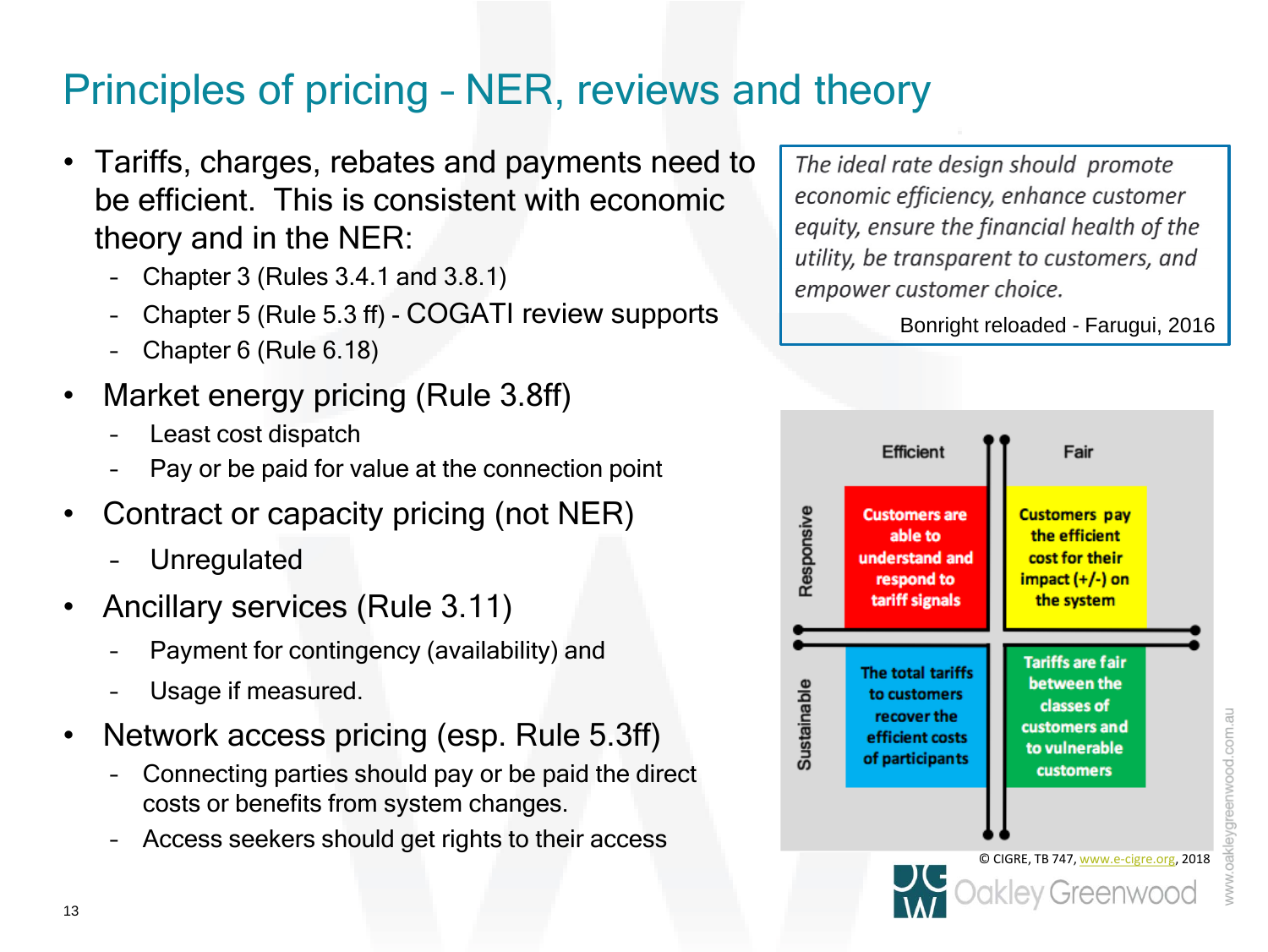### Overarching considerations when it comes to pricing

- There is almost always a range of potential price signals that could be:
	- introduced in order to facilitate more efficient outcomes and
	- perceived as being consistent with the Rules and economic efficiency.
- Generally, developing efficient pricing structures involves making trade—offs:



NOTE: Other non—economic factors include community, customer and Government acceptability

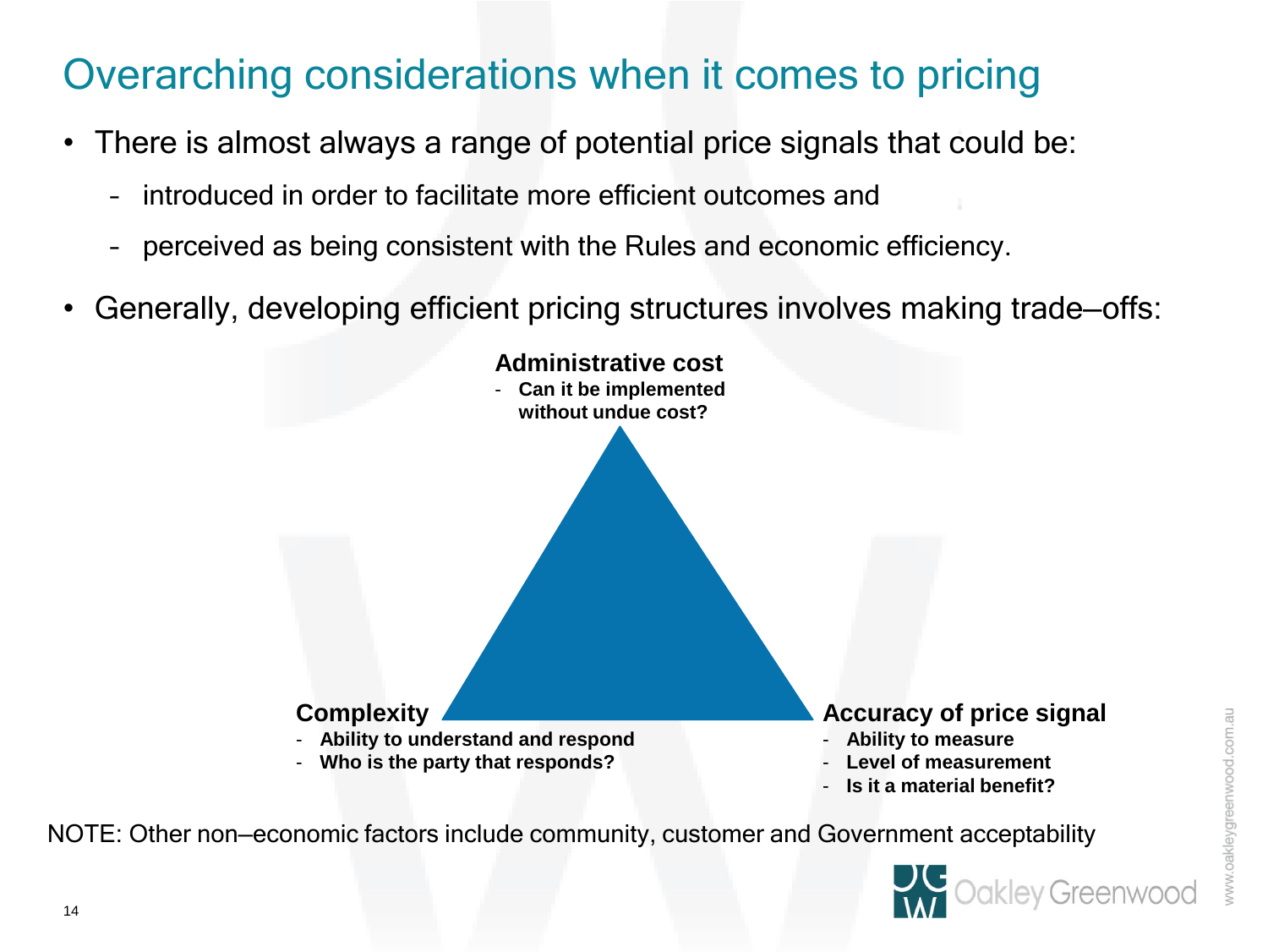# Additional considerations in developing pricing structures

- We developed a spectrum of pricing options (generally 3-5 for each 'service')
- The approaches represent choices in 3 dimensions:
	- Geographic focus
		- Regional-based (e.g., AusNet-wide) OR location-specific (e.g., Benalla ZSS)

Less complex, costly and accurate  $\blacksquare$  More complex and costly, but more accurate

- Time period
	- A pre-determined, "set" time-period (e.g., 2—6pm in summer) OR dynamic in their application (e.g., the purchaser "nominates" or "calls" exactly when it requires the services to be provided) Less complex, costly and accurate More complex and costly, but more accurate
- Price basis
	- Set in advance based on the network's cost to serve, or based on customers "offering" in their services to the purchaser, with the purchaser dispatching these services based on some dispatch algorithm (capped at their opportunity cost)
	- Less complex, costly and accurate More complex and costly, but more accurate
- But more accurate price signals do not necessarily = more efficient outcomes
	- The benefits of improved accuracy may be outweighed by the additional complexity and administrative costs leading to reduced response or use

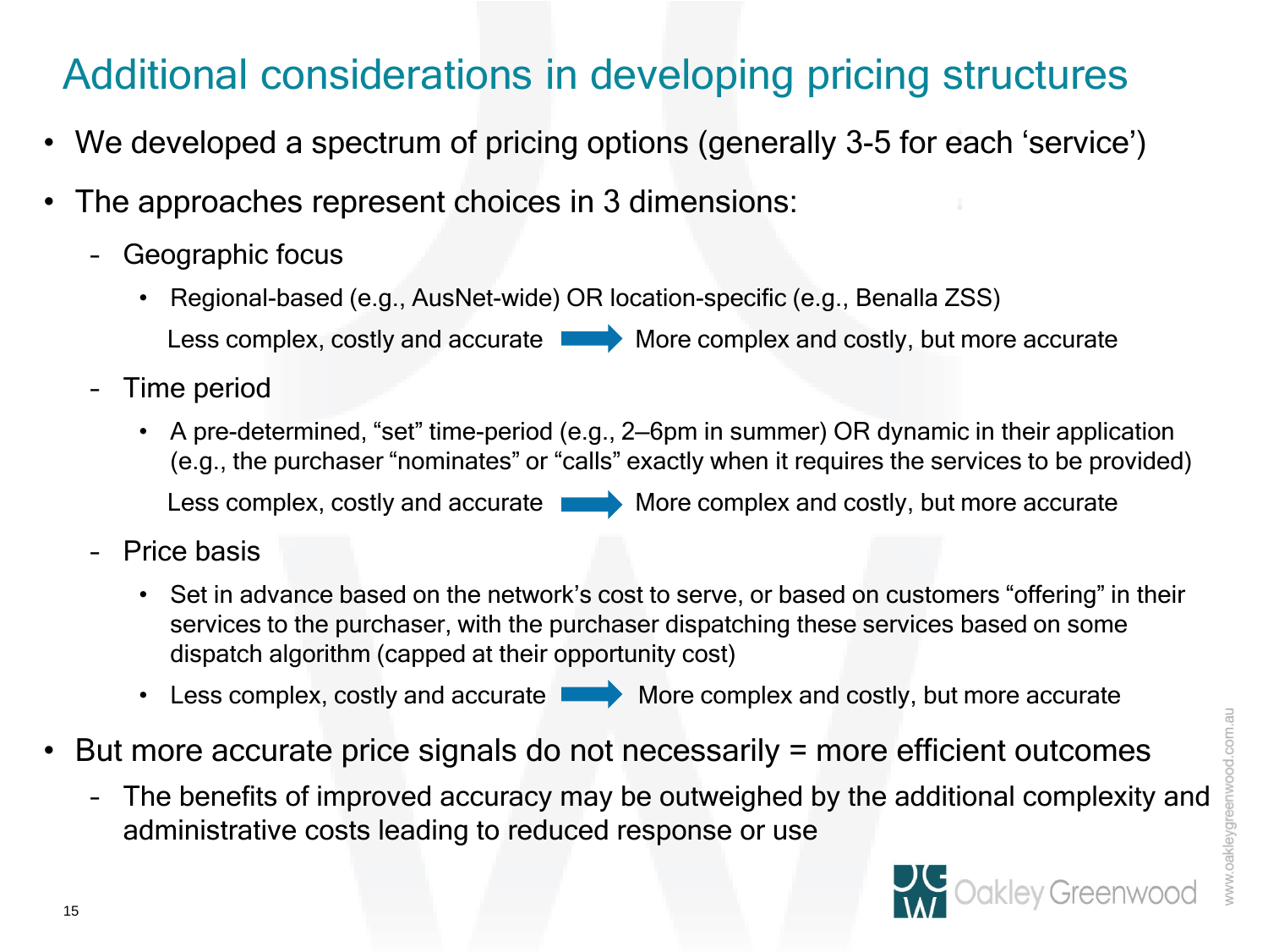# **PRICING STRUCTURES FOR DER SERVICES TO NETWORKS Pricing of DER for economically efficient integration with the electricity supply chain**

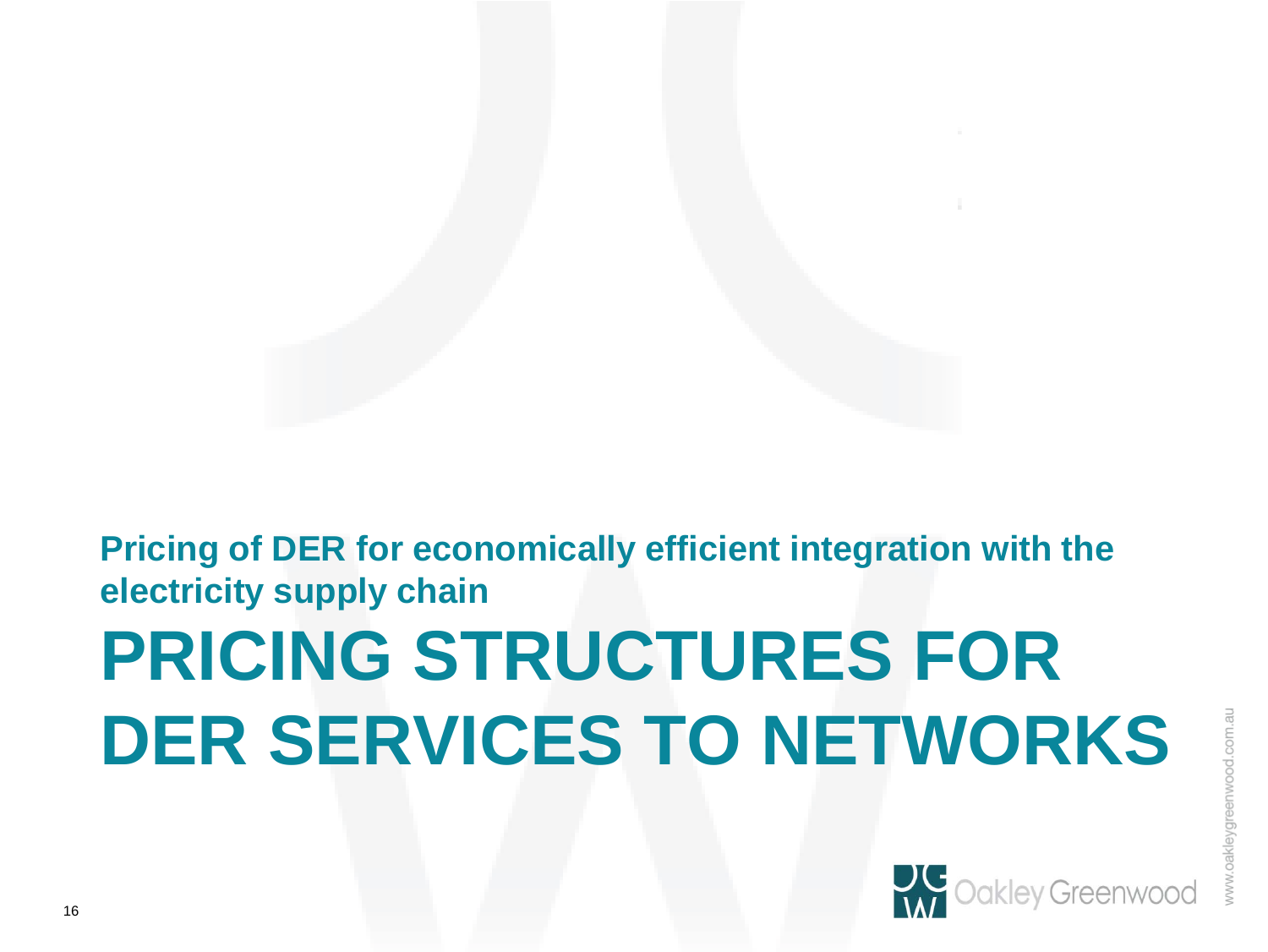### Recap of Network Cost Drivers outlined in Stage 1 report

- 1. Direct Connection Costs
- 2. Extension of existing shared network
- 3. Shared network augmentation costs
- 4. Replacement costs
- 5. Costs of managing voltage within required levels on shared network
- 6. Managing bushfire risk



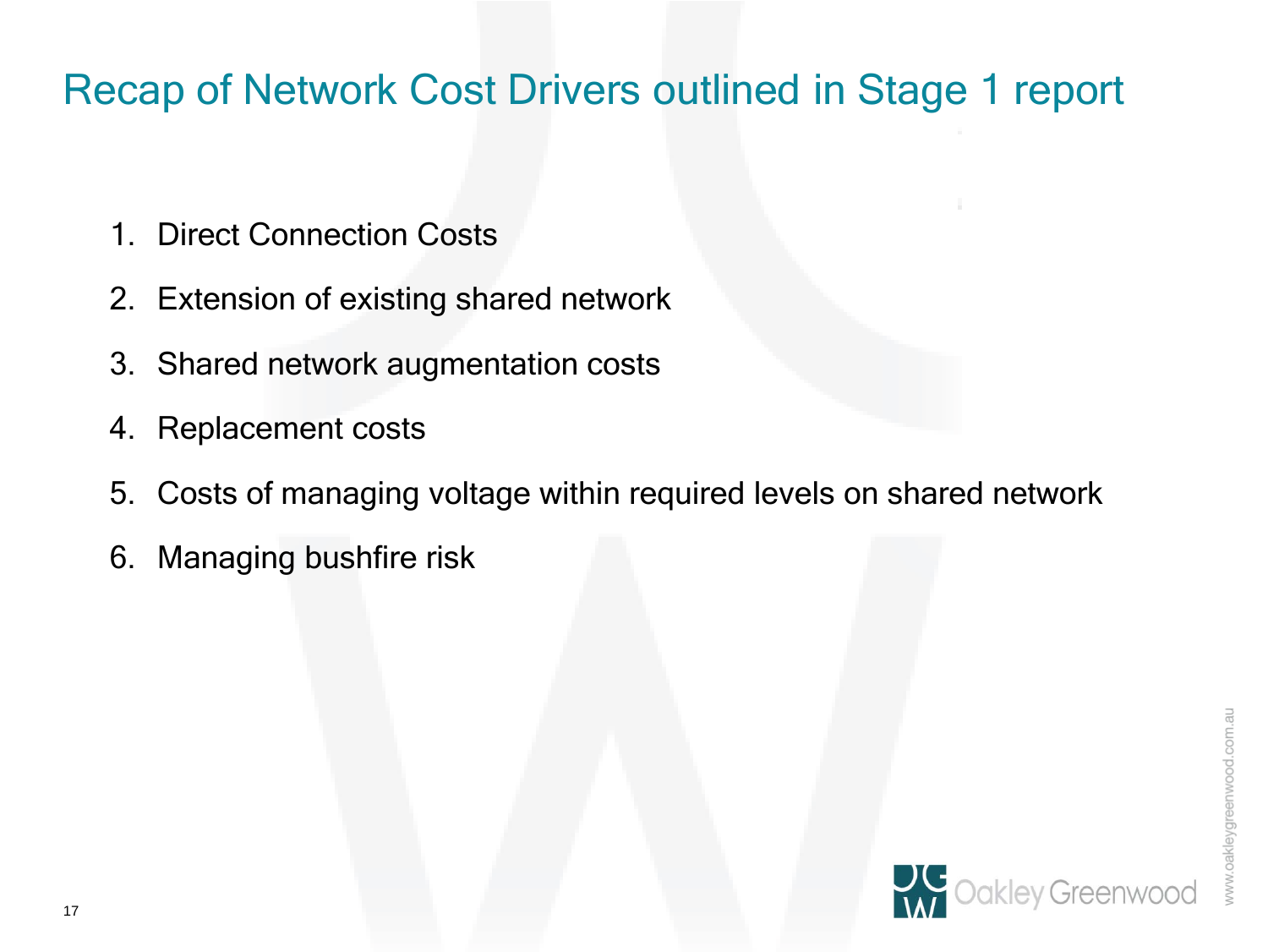### Direct Connection Costs

#### Key points made in Cost Driver Paper

- 1. There are almost always costs associated with connecting a new customer to the existing shared network.
- 2. Customers should be charged up-front for any direct connection costs, being those costs that are only able to be affected by an individual customer's connection decision.
- 3. This would facilitate the connecting customer making efficient upfront investments in DER, as, everything else being equal, they would invest in DER up to the point where the marginal benefit (being the reduction in their direct connection costs) exceeds the marginal cost.

#### Objective of Pricing DER for this service

- Everything else being equal, we want a price signal that incentivises customers to:
	- Install DER where it economically reduces upfront direct connection cost
	- This includes:
		- Customers making efficient decisions to NOT in fact connect to the grid in the first place and instead, adopt a SAPS solution
		- Customers making efficient decisions to invest in DER that reduces the cost of their direct connection costs.

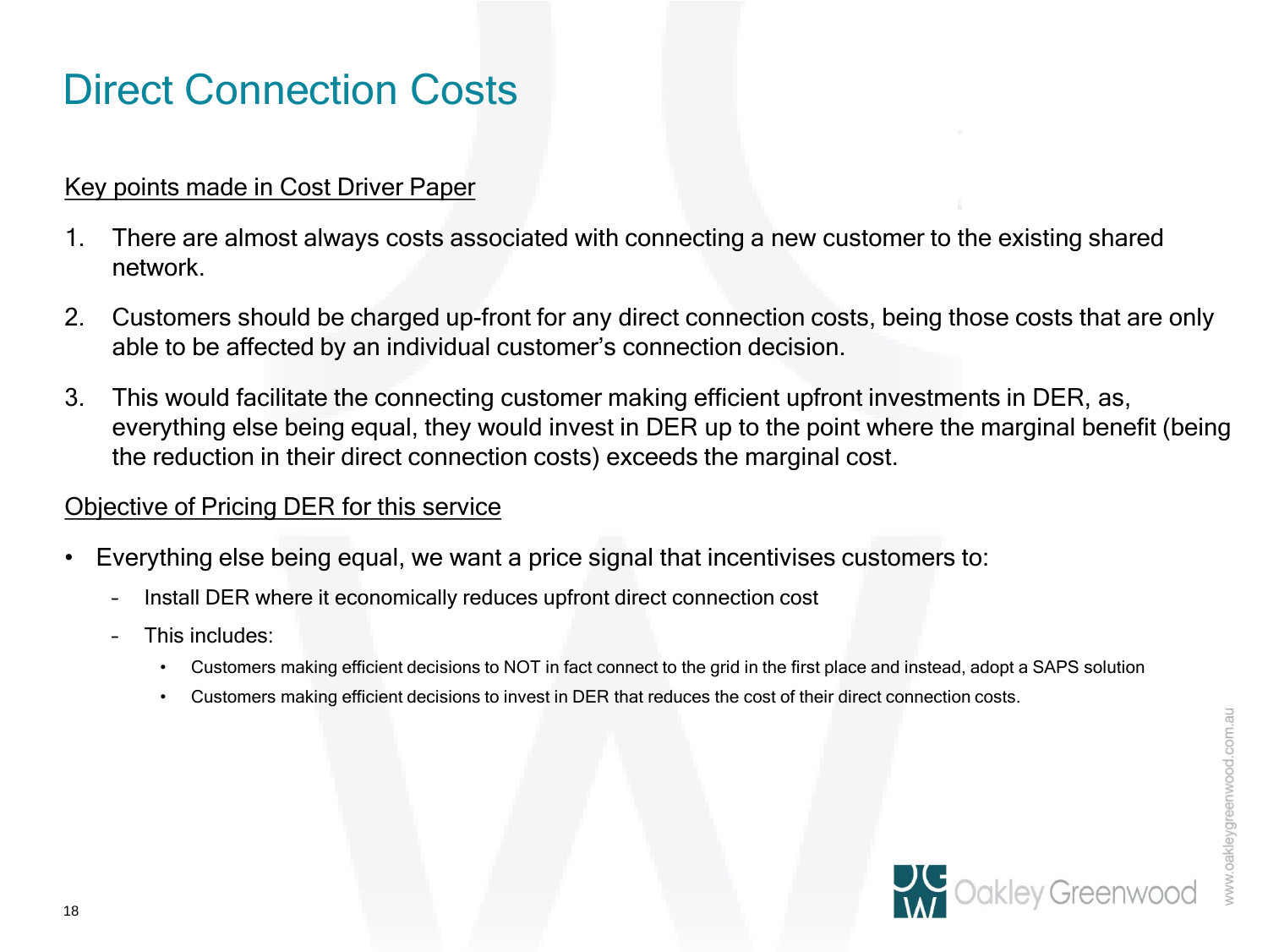### Direct Connection Costs

| Charges,<br>rebates and<br>payments    | Static /<br><b>Dynamic</b><br><b>Price</b> | <b>Approach to</b><br>developing price<br>level (e.g.,<br><b>LRMC//Market)</b> | <b>Vary by</b><br><b>location</b> | <b>Comment</b>                                                                                                                                                                                                                                                                                                                                                                                                                                                                                                                                                                                                                                                                                                                                                                                                                                      |
|----------------------------------------|--------------------------------------------|--------------------------------------------------------------------------------|-----------------------------------|-----------------------------------------------------------------------------------------------------------------------------------------------------------------------------------------------------------------------------------------------------------------------------------------------------------------------------------------------------------------------------------------------------------------------------------------------------------------------------------------------------------------------------------------------------------------------------------------------------------------------------------------------------------------------------------------------------------------------------------------------------------------------------------------------------------------------------------------------------|
| <b>Direct</b><br>connection<br>charge* | <b>Dynamic</b>                             | Forecast actual costs                                                          | Yes                               | This would involve all direct connection charges being charged to<br>the connecting customer.<br>A connection charge reflects the costs the DB incurs in<br>connecting a customer to their existing shared network, and<br>which only that customers' upfront connection decision can<br>influence (i.e., no other party is able to influence that cost).<br>This would incentivise efficient investments in DER.                                                                                                                                                                                                                                                                                                                                                                                                                                   |
| Deep(full)<br>connection<br>charge*    | Dynamic                                    | Forecast actual costs                                                          | Yes                               | This would include the direct connection costs plus any impact<br>that a customer's connection decision would have on the timing of<br>the distribution business' forecast investment in the shared<br>network (i.e., as a result of development X, augmentation of asset<br>Y needs to be 'brought forward' by 5 years, relative to the DB's<br>original, least-cost planning scenario).<br>Ed Note: So if a connection, or a development is "out of<br>sequence", the connecting customer would be charged the bring-<br>forward costs stemming from that out of-sequence development.<br>To the extent that development in that area was planned for at<br>that time, any future shared network augmentation costs should<br>already reflected in the DuOS tariffs charged to customers.<br>This would incentivise efficient investments in DER. |

\*This could be converted into a rebate to a connecting customer with DER, via the DB estimating the impact that a customer's investment in DER would have on their shallow / deep connection costs, as opposed to the customer doing it themselves and then deciding what is the most economic solution.



pod.com.au

WWW.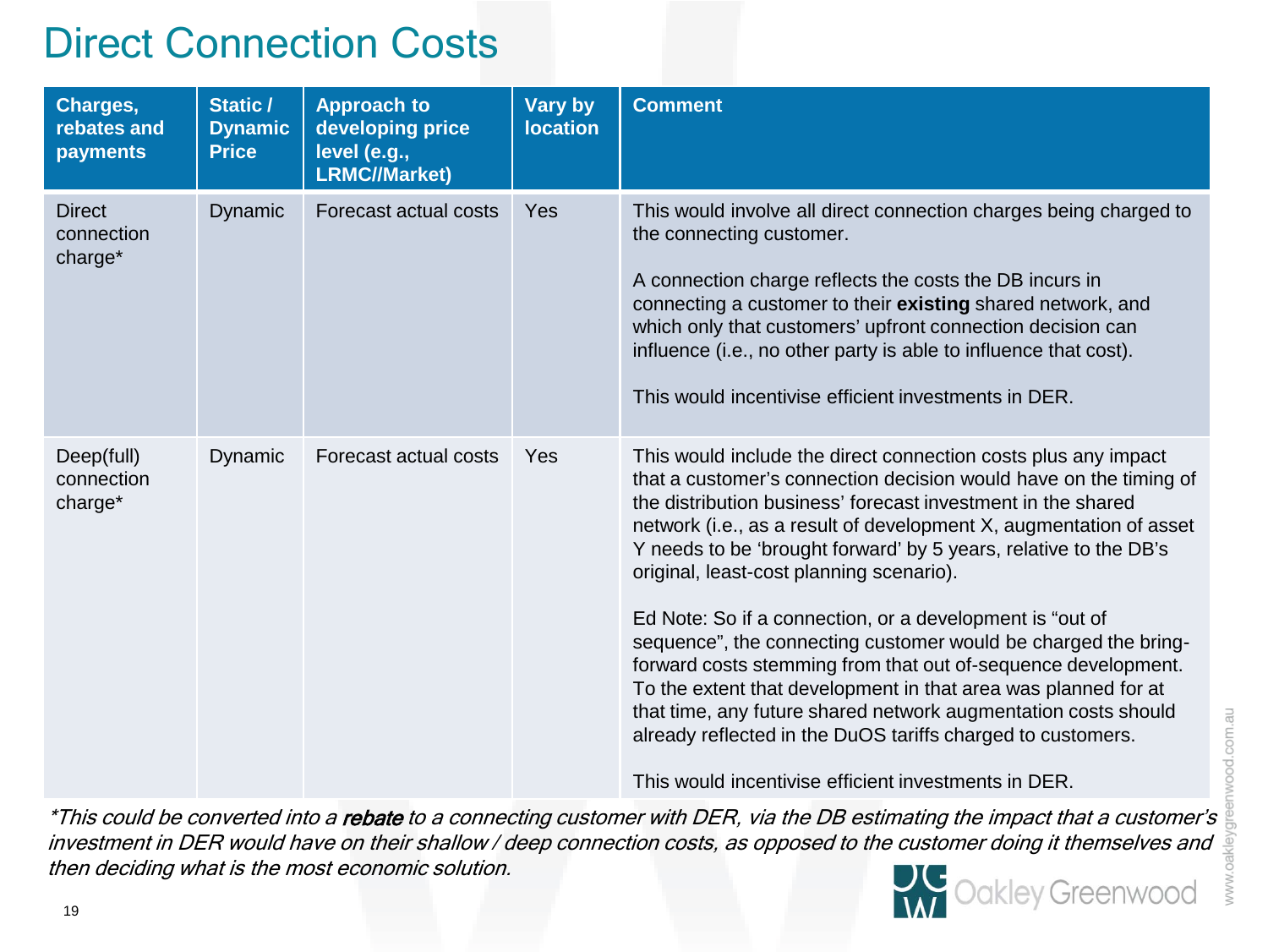### Extension of existing shared network

#### Key points made in Cost Driver Paper

- 1. New developments/service areas that require the shared network to be extended should be provided with an up-front price signal that reflects the size and timing of those up-front extension costs.
- 2. The signalling of these network extension costs upfront would facilitate prospective new developments making efficient upfront investments in DER, as, everything else being equal, they would invest in DER up to the point where the marginal benefit (being the reduction in the NPV of the upfront extension costs) exceeds the marginal cost of the DER.
- 3. Due to the bespoke nature of the costs, some form of area-specific developer or new customer connection charge may be appropriate.

#### Objective of Pricing DER for this service

• Everything else being equal, we want a price signal that incentivises customers to, amongst other things invest in DER upfront if that reduces the costs of extending the shared network

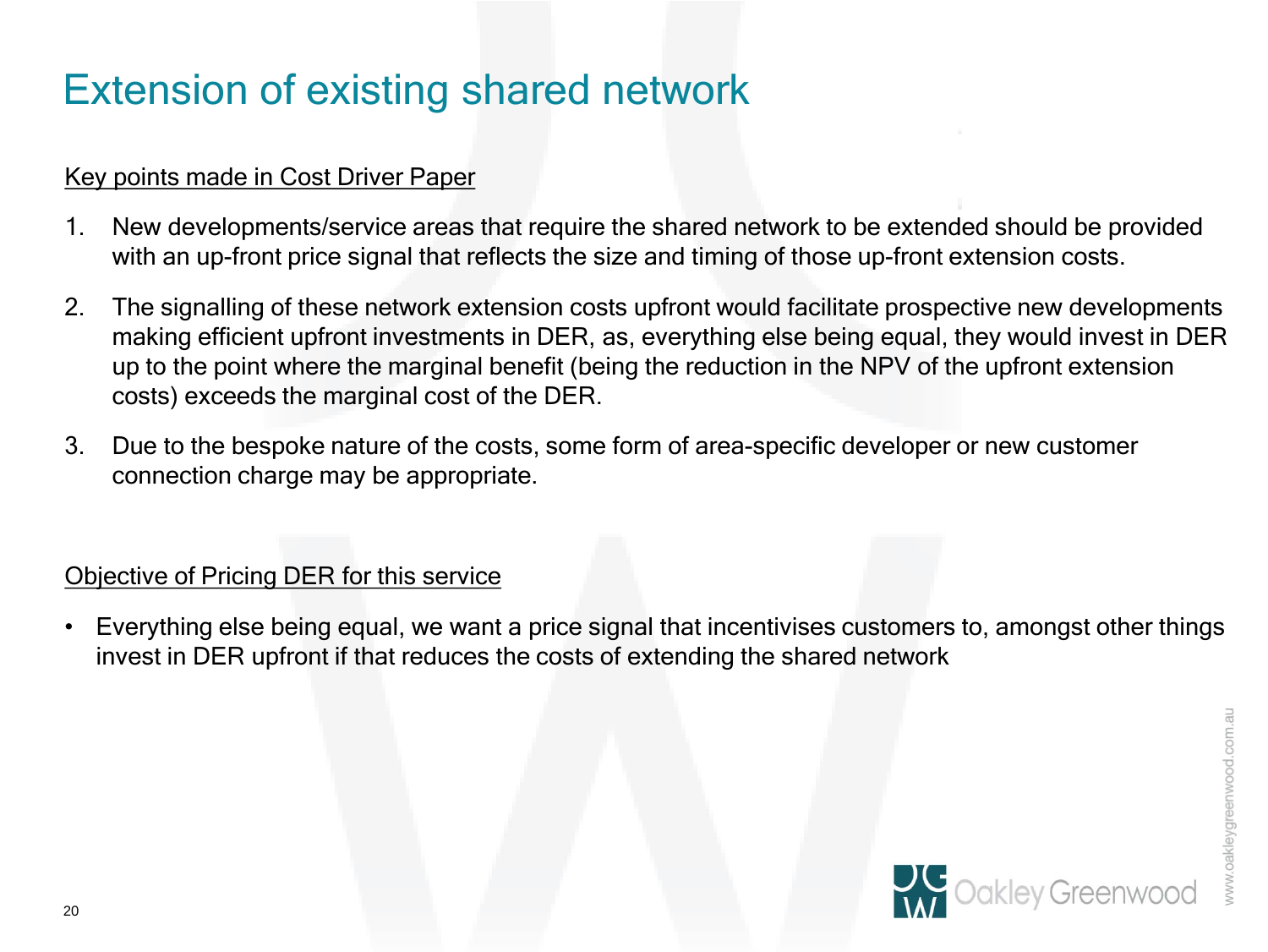# Upfront cost of extending existing shared network

| Charges,<br>rebates and<br>payments         | Static /<br><b>Dynamic</b><br><b>Price</b> | <b>Approach to</b><br>developing price level<br>(e.g., LRMC//Market)                                                                                          | Vary by<br><b>location</b> | <b>Comment</b>                                                                                                                                                                                                                                                                                                                                                                                        |
|---------------------------------------------|--------------------------------------------|---------------------------------------------------------------------------------------------------------------------------------------------------------------|----------------------------|-------------------------------------------------------------------------------------------------------------------------------------------------------------------------------------------------------------------------------------------------------------------------------------------------------------------------------------------------------------------------------------------------------|
| Area-based<br>extension rebate<br>$(1)^{*}$ | <b>Static</b>                              | Area-based estimate of<br>benefit to DB of an<br>individual connecting<br>customer installing DER                                                             | <b>Yes</b>                 | A rebate to an individual customer reflecting the impact<br>that that customer's upfront investment in DER is<br>expected to have on the timing and/or size of any<br>investments that the distribution business has forecast as<br>being required in extending the shared network to service<br>them.                                                                                                |
| Area-based<br>extension rebate<br>$(2)^{*}$ | <b>Static</b>                              | Area-based estimate of<br>benefit to DB assuming<br>some broader take-up<br>rate of DER in that area<br>by customers being<br>serviced by extension<br>asset. | Yes                        | A rebate to a customer reflecting the impact that that<br>customer's upfront DER investment is expected to have<br>on the timing and/or size of any investments that the<br>distribution business is forecasting to have to make in<br>extending the shared network. Further to this assumption,<br>the rebate assumes that other customers in the area<br>would also take-up some DER in the future. |

\*The choice may be a function of the DB's planning assumptions (e.g., does it assume, for the purposes of sizing an extension asset, that all future customers have DER or not). Use of rebates and charging to manage this issue.

Future augmentations of assets that were originally extension assets are covered under "shared network augmentations".

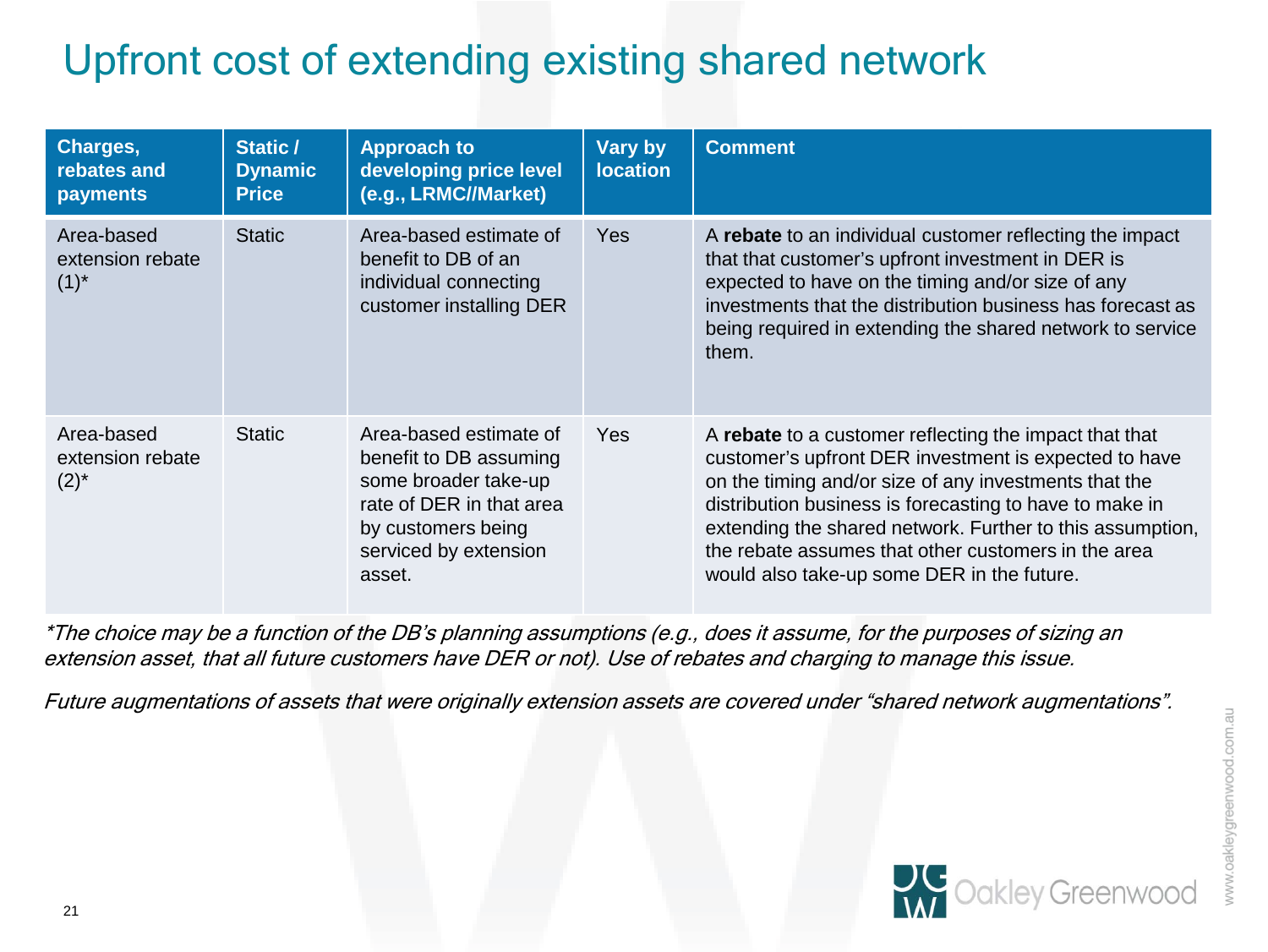### Shared network augmentation costs

#### Key points made in Cost Driver Paper

- 1. The efficient investment in, and use of, DER requires both efficient variable consumption and export tariffs.
- 2. These variable tariffs should in theory reflect the forward-looking costs of augmenting the shared network (and any incremental operating costs), which will most likely: (a) vary by location/region; and (b) differ depending on whether consumption or export is occurring.
- 3. Where the network needs to be upgraded to accommodate future levels of exported energy from DER, this should, in theory, also be signalled to all DER facilities via a cost-reflective variable tariff.

#### Objective of Pricing DER for this service

- Everything else being equal, we want a price signal that incentivises customers to, amongst other things:
	- Install batteries in areas where they are able support the network efficiently;
	- Discharge in-situ batteries during periods where they are of the most benefit to the network (which is when the network is, or is likely to be, constrained due to high consumer demand);
	- Efficiently ration the discharge of batteries where the network is constrained (e.g., high wholesale price events leading to rapid increase in the discharge of batteries to the grid);
	- Orientate their PV system, having regard to the impact that that decision will have on the provision of network support (e.g., incentivise west-facing orientation); and
	- Incentivise DER providers who are also consumers, to consume electricity where the marginal benefit exceeds the marginal value that they could otherwise derive from providing network support (NOTE: Under certain supply demand scenarios – at an individual customer level - the opportunity cost of consuming during a period where network support period is being financially rewarded, is that the DER provider can export less energy to the network)

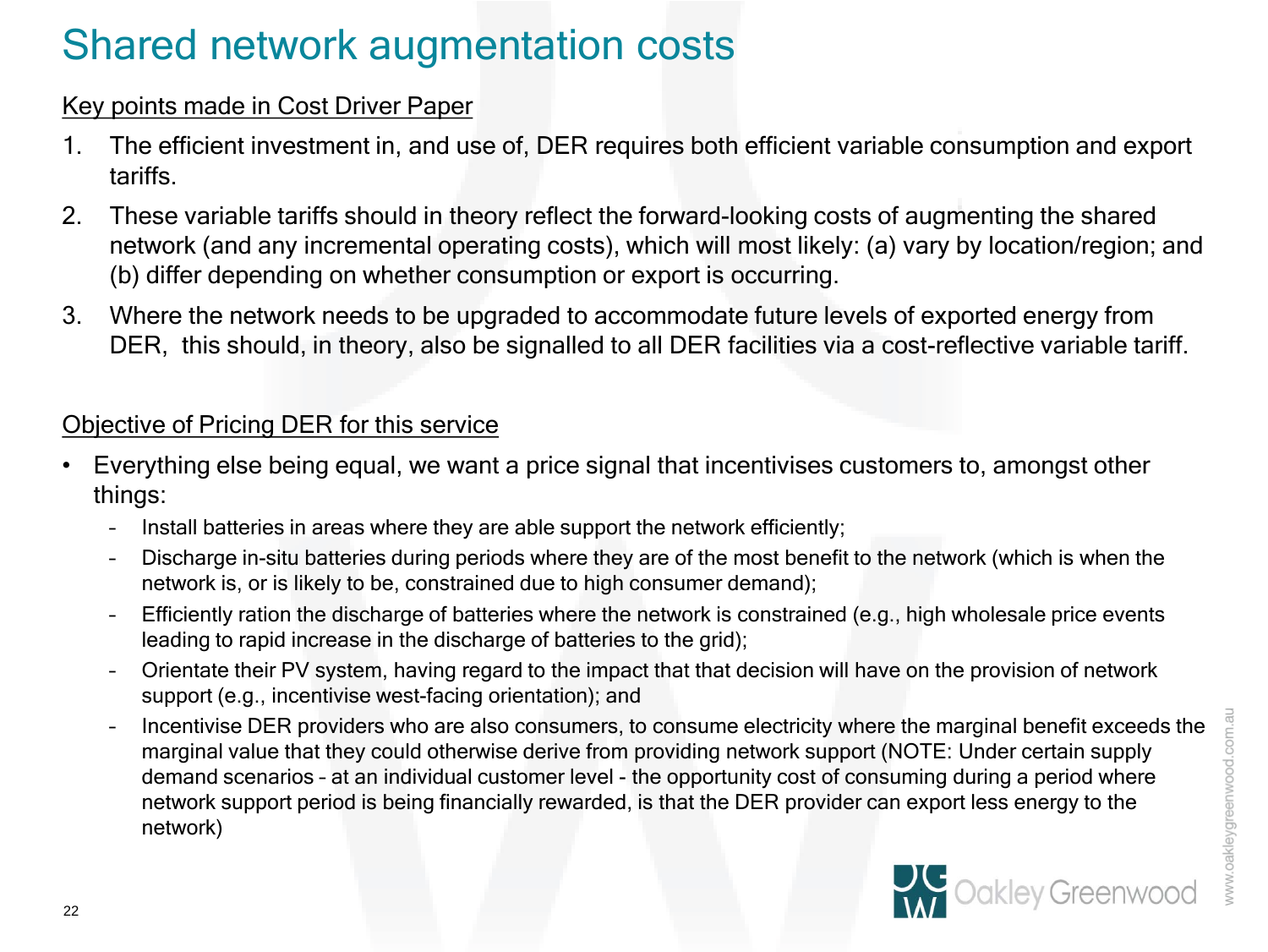### Shared network augmentation

| Charges,<br>rebates and<br>payments                      | Static /<br><b>Dynamic</b><br><b>Price</b>        | <b>Approach to</b><br>developing price level<br>(e.g., LRMC//Market)              | Vary by<br><b>location</b> | <b>Comment</b>                                                                                                                                                                                                                                                                                                            |
|----------------------------------------------------------|---------------------------------------------------|-----------------------------------------------------------------------------------|----------------------------|---------------------------------------------------------------------------------------------------------------------------------------------------------------------------------------------------------------------------------------------------------------------------------------------------------------------------|
|                                                          |                                                   |                                                                                   |                            | NETWORK SUPPORT "REBATE" OPTIONS (APPLICABLE WHEN DER EXPORT ALLEVIATES CONSTRAINT ON NETWORK)                                                                                                                                                                                                                            |
| DB-wide<br>"Network-<br>Support" rebate                  | <b>Static</b>                                     | <b>Average LRMC of</b><br>managing peak demand<br>across network.                 | <b>No</b>                  | DB sets a (static) rebate for the energy discharged<br>during a small set hours/months (e.g., 4-6pm during<br>summer months), reflecting LRMC of managing peak--<br>demand during the periods where capacity constraints<br>generally occur on their network.                                                             |
| Area-based<br><b>Static "Network-</b><br>Support" tariff | <b>Static</b>                                     | LRMC of managing<br>peak demand by area<br>NOTE: Definition of<br>area up to DNSP | <b>Yes</b>                 | As above – but both the price and time periods could be<br>differentiated by area to reflect their unique<br>characteristics.                                                                                                                                                                                             |
| Area-based<br>Callable<br>"Network-<br>support" tariff   | Application<br>is Dynamic<br>/ Price is<br>static | LRMC of managing<br>peak demand in that<br>area                                   | Yes                        | Events "called" by network business in advance (e.g., 2-<br>hours in advance) - by area - as opposed to it being<br>based on a pre-set time of day/month combination.<br>NOTE: Rebate amount is still pre-set by area.                                                                                                    |
| Market for<br>network support                            | <b>Dynamic</b>                                    | Market-driven, capped<br>for each area based on<br>SRMC (ie VCR).                 | <b>Yes</b>                 | Offers "called" for by network business in advance (e.g.,<br>2-hours in advance) for 'at-risk' areas, with final price<br>based on marginal offer of the network support that is<br>dispatched in that area (given supply/demand<br>characteristics in that area, up to network business'<br>capped price for that area). |

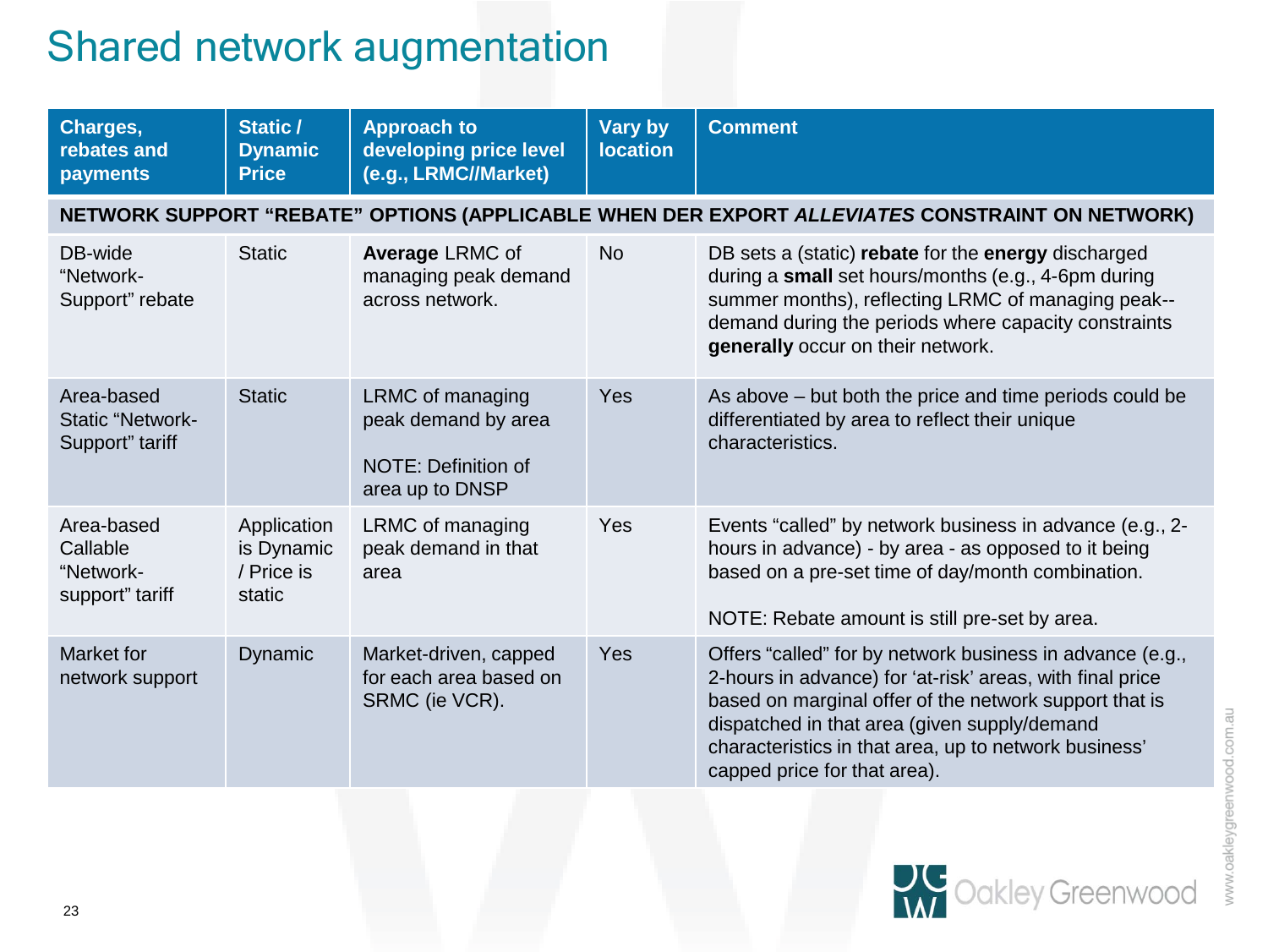### Shared network augmentation costs – Driven by Peak Demand

| Charges,<br>rebates and<br>payments                      | Static /<br><b>Dynamic</b><br><b>Price</b>        | <b>Approach to</b><br>developing price level<br>(e.g., LRMC//Market)                               | <b>Vary by</b><br><b>location</b> | <b>Comment</b>                                                                                                                                                                                                                                                                                                            |
|----------------------------------------------------------|---------------------------------------------------|----------------------------------------------------------------------------------------------------|-----------------------------------|---------------------------------------------------------------------------------------------------------------------------------------------------------------------------------------------------------------------------------------------------------------------------------------------------------------------------|
|                                                          |                                                   |                                                                                                    |                                   | NETWORK SUPPORT "REBATE" OPTIONS (APPLICABLE WHEN DER EXPORT ALLEVIATES CONSTRAINT ON NETWORK)                                                                                                                                                                                                                            |
| DB-wide<br>"Network-<br>Support" rebate                  | <b>Static</b>                                     | <b>Average LRMC of</b><br>managing peak demand<br>across the <b>low voltage</b><br>network.        | <b>No</b>                         | DB sets a (static) rebate for maximum discharge (kW)<br>during a small set hours/months (e.g., 4-6pm during<br>summer months), reflecting LRMC of managing peak--<br>demand during the periods where capacity constraints<br>generally occur in the LV part of their network.                                             |
| Area-based<br><b>Static "Network-</b><br>Support" tariff | <b>Static</b>                                     | LRMC of managing<br>peak demand in LV<br>network by area<br>NOTE: Definition of<br>area up to DNSP | Yes                               | As above - but both the price and time periods could be<br>differentiated by area to reflect their unique<br>characteristics.                                                                                                                                                                                             |
| Area-based<br>Callable<br>"Network-<br>support" tariff   | Application<br>is Dynamic<br>/ Price is<br>static | LRMC of managing<br>peak demand in LV<br>network in that area                                      | Yes                               | Events "called" by network business in advance (e.g., 2-<br>hours in advance) - by area - as opposed to it being<br>based on a pre-set time of day/month combination.<br>NOTE: Rebate amount is still pre-set by area.                                                                                                    |
| Market for<br>network support                            | Dynamic                                           | Market-driven, capped<br>for each area based on<br>SRMC (ie VCR).                                  | Yes                               | Offers "called" for by network business in advance (e.g.,<br>2-hours in advance) for 'at-risk' areas, with final price<br>based on marginal offer of the network support that is<br>dispatched in that area (given supply/demand<br>characteristics in that area, up to network business'<br>capped price for that area). |

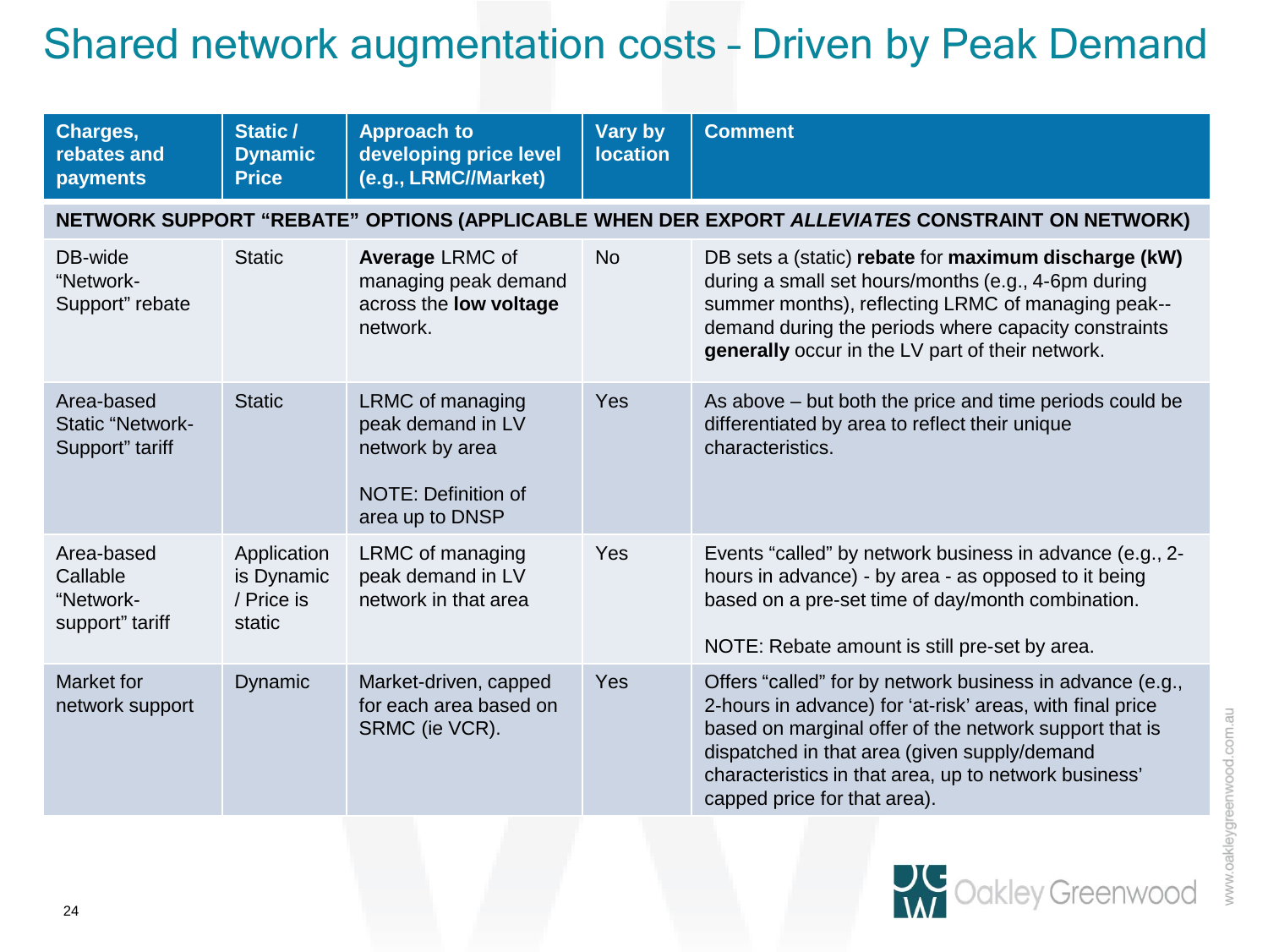### Shared network augmentation costs – Constraint driven by too much export

| Charges,<br>rebates and<br>payments               | Static /<br><b>Dynamic</b><br><b>Price</b>        | <b>Approach to</b><br>developing price level<br>(e.g., LRMC//Market)                             | Vary by<br><b>location</b> | <b>Comment</b>                                                                                                                                                                                                                                                                                       |
|---------------------------------------------------|---------------------------------------------------|--------------------------------------------------------------------------------------------------|----------------------------|------------------------------------------------------------------------------------------------------------------------------------------------------------------------------------------------------------------------------------------------------------------------------------------------------|
|                                                   |                                                   |                                                                                                  |                            | NETWORK EXPORT "TARIFF" OPTIONS (APPLICABLE WHEN DER EXPORT CAUSES CONSTRAINT ON NETWORK)                                                                                                                                                                                                            |
| Area-based<br>Callable "Network<br>export" tariff | Application<br>is Dynamic<br>/ Price is<br>static | LRMC of managing<br>peak demand (for export<br>services) in that area                            | <b>Yes</b>                 | Events "called" by network business in advance (NOTE:<br>Likely to be short notice, given factors driving such an<br>outcome – e.g., high prices outside of high demand<br>periods). Would only be called for areas "at risk".<br>NOTE: The actual export tariff amount would be pre-set<br>by area. |
| Market for<br>network support                     | <b>Dynamic</b>                                    | Market-driven, capped<br>for each area by<br>capacity of network.                                | <b>Yes</b>                 | Bids for export rights "called" for by network business in<br>advance (e.g., 30 minutes) for 'at-risk' areas, with final<br>price based on marginal price that clears market, given<br>capacity of the network.                                                                                      |
| Access rights                                     | Various                                           | Cap and trade, with<br>ability to pay for<br>augmentation, with<br>rights to the new<br>capacity | Yes                        | This is in the Rules (Rules 5.3 and 5.5) but has not been<br>effectively implemented for generation sources due to<br>fairness and other concerns.<br>Can be physical and financial.                                                                                                                 |

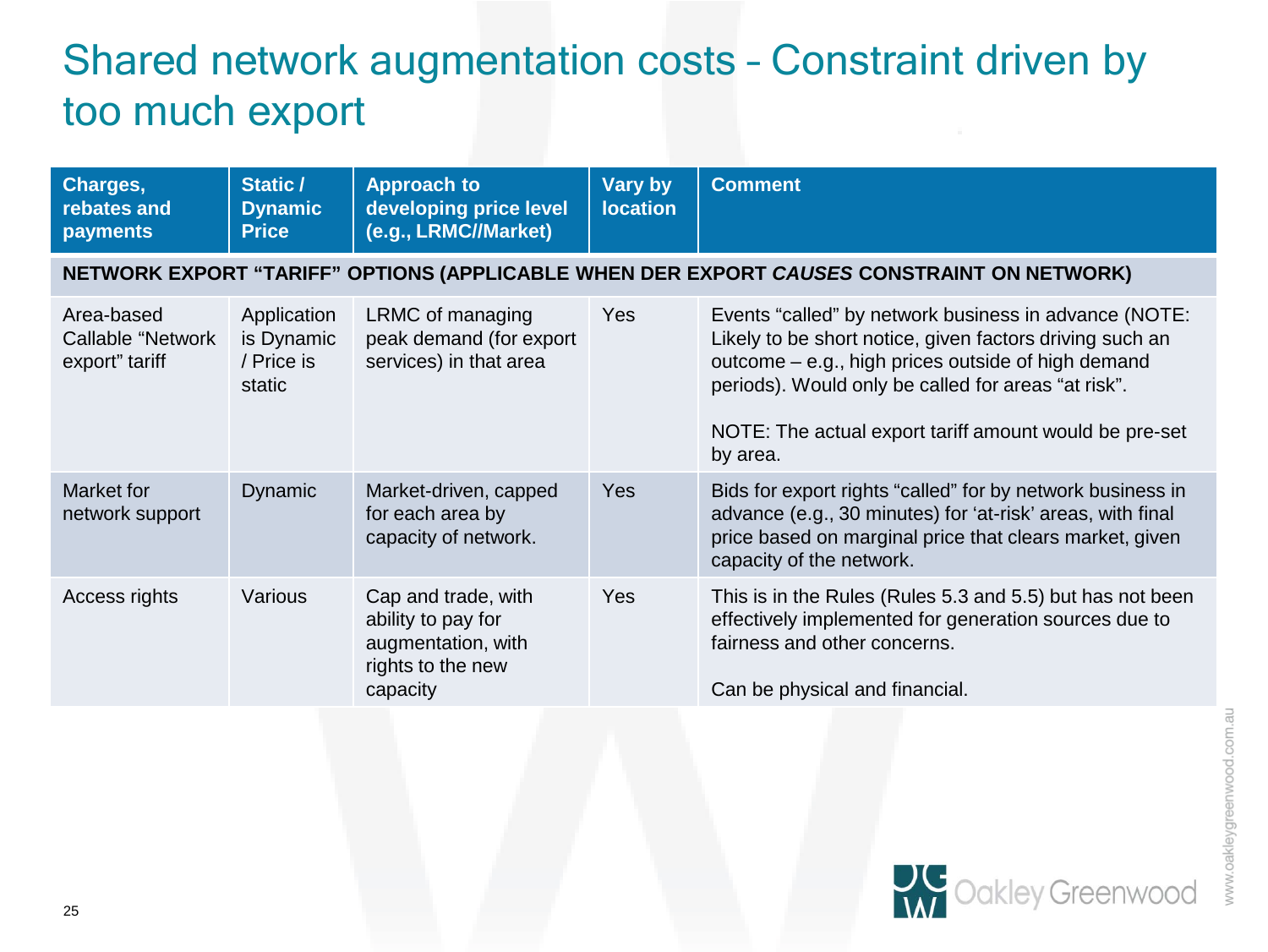### Replacement costs

#### Key points made in Cost Driver Paper

- 1. Where the amount of DER is such that it is able to offset the entire load of the shared network asset that is due for replacement, then it would allow the network business to avoid adopting a network replacement solution in totality.
- 2. This economic benefit being the avoided cost of replacement should be reflected in either the servicing solutions considered by distribution businesses at the time of replacement, or, to the extent that the locus of control is with customers, then this avoided cost needs to be signalled to end customers in order for them to make efficient investment decisions in SAPS.

#### Objective of Pricing DER for this service

• Everything else being equal, we want a price signal that incentivises customers to invest in DER where it may, in the long-run, reduce a distribution business' replacement costs. An example of this might be on long—rural feeders where it may be more efficient to use a SAPS system in lieu of replacing the existing network (e.g., SWER).

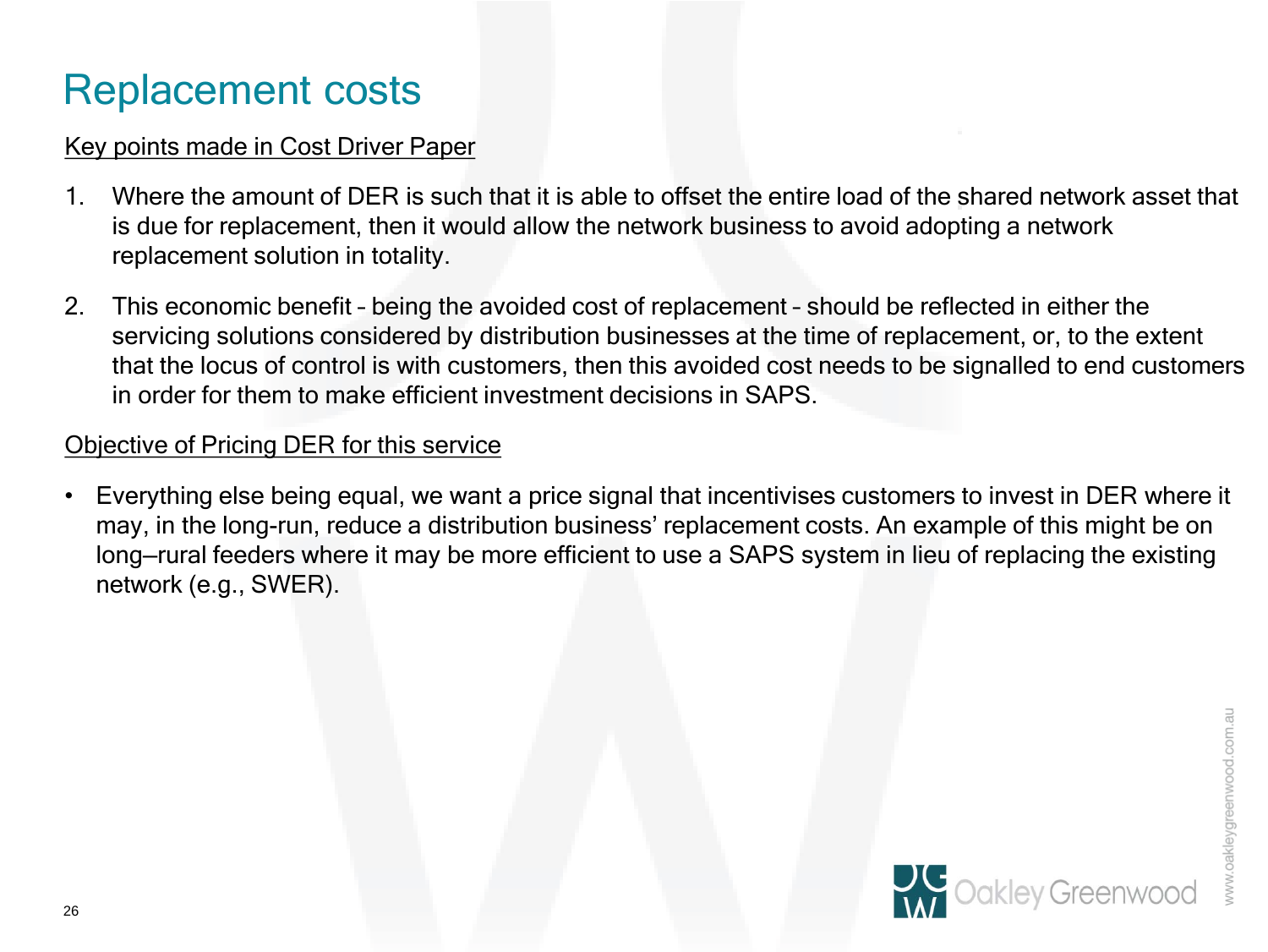### Replacement costs

| Charges,<br>rebates and<br><b>payments</b>   | Static /<br><b>Dynamic</b><br><b>Price</b> | <b>Approach to</b><br>developing price level<br>(e.g., LRMC//Market)                             | Vary by<br><b>location</b> | <b>Comment</b>                                                                                                                                                                                                                                                                                                                                                 |
|----------------------------------------------|--------------------------------------------|--------------------------------------------------------------------------------------------------|----------------------------|----------------------------------------------------------------------------------------------------------------------------------------------------------------------------------------------------------------------------------------------------------------------------------------------------------------------------------------------------------------|
| Rebate for<br>disconnection                  | <b>Static</b>                              | Avoidable cost of supply                                                                         | <b>Yes</b>                 | Publish a rebate for customers in certain areas where<br>replacements are:<br>• Likely to be required in the near-term; and<br>Likely to be uneconomic, related to an alternative<br>$\bullet$<br>distributed solution.<br>The rebate amount would be linked to the DB's avoidable<br>cost of supply (which should in theory be calculated<br>under the Rules) |
| Market-driven<br>rebate for<br>disconnection | Dynamic                                    | Market-driven, capped<br>for each area by<br>avoidable cost of<br>replacing existing<br>network. | Yes                        | Customers in certain areas allowed to provide "offers" to<br>the DB to disconnect (i.e., I will disconnect, for \$10,000).<br>DB collates offers and assesses whether it is more<br>efficient for them to accept disconnection offers<br>(individually, or collectively) as compared to replacing the<br>existing network.                                     |

#### NOTES

- 1. Any marginal impact on the sizing of any shared network replacement solution should be picked up in the shared network pricing.
- 2. The two options presented above in theory should achieve the same economic outcome, the difference relates to who shares in the economic surplus (customers under the first one; DBs in the second option)
- 3. The two approaches outlined above could also be extended to include the expected value of the bushfire risk that might be *avoided* if an existing customer disconnected from the grid.

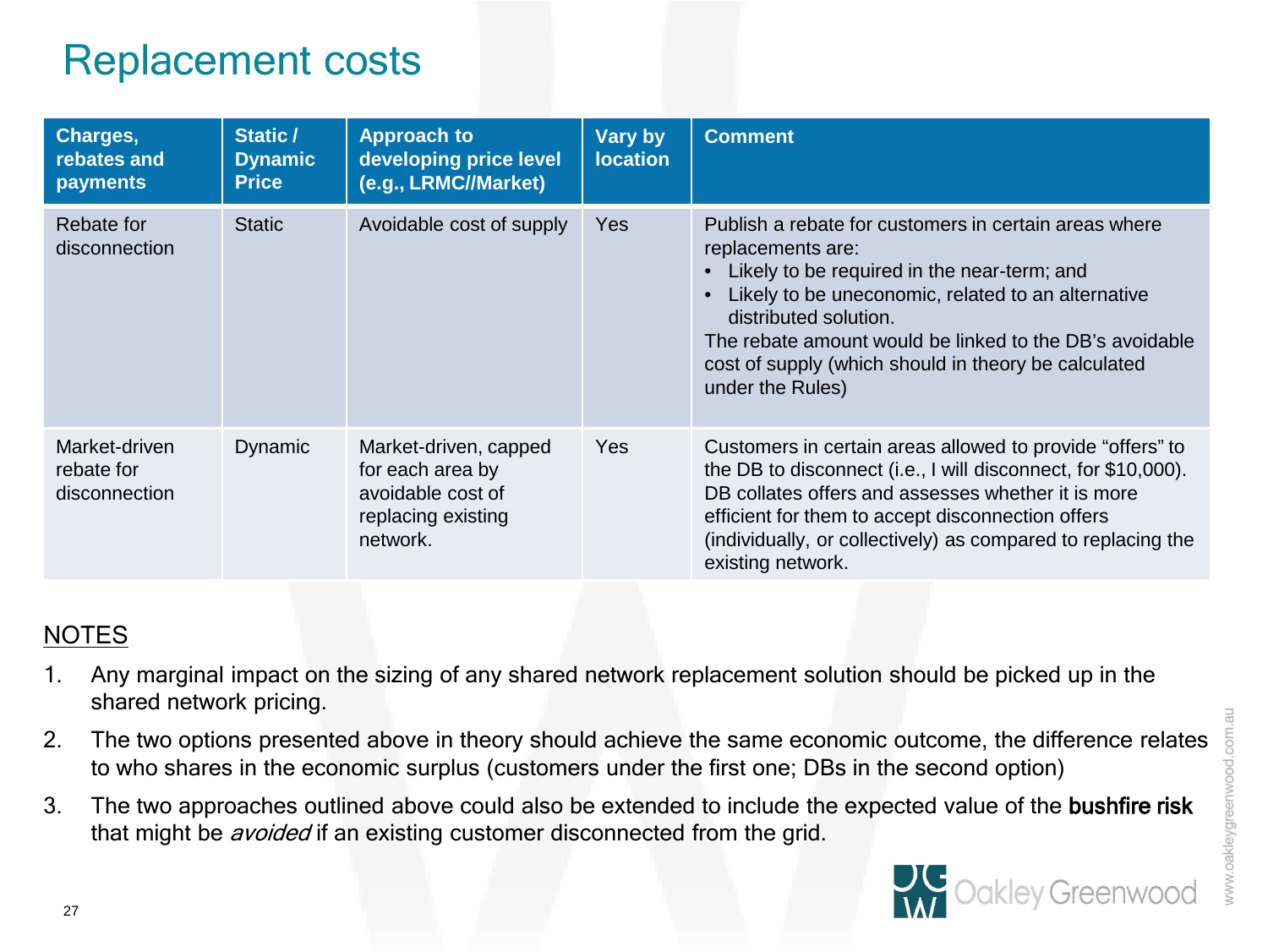## Costs of managing voltage within required levels on shared network

#### Key points made in Cost Driver Paper

1. Theoretically, if the network were to send a price signal regarding the management of voltage fluctuations on the network, customers would be faced with the correct economic price signals to inform their investments in, and operation of, DER equipment.

#### Objective of Pricing DER for this service

- Everything else being equal, we want a price signal that incentivises customers to, amongst other things:
	- Charge batteries during otherwise high voltage events (i.e., to soak up energy that would have been otherwise exported to the grid, causing high voltage issues);
	- Discharge batteries during otherwise low voltage events;
	- Increase on-site consumption (in lieu of exporting PV) during otherwise high-voltage events;
	- Decrease on-site consumption (and in turn, increase PV export) during otherwise low voltage events; and
	- Orientate PV to account for the impact PV has on voltage (e.g., incentivize west-facing orientation)

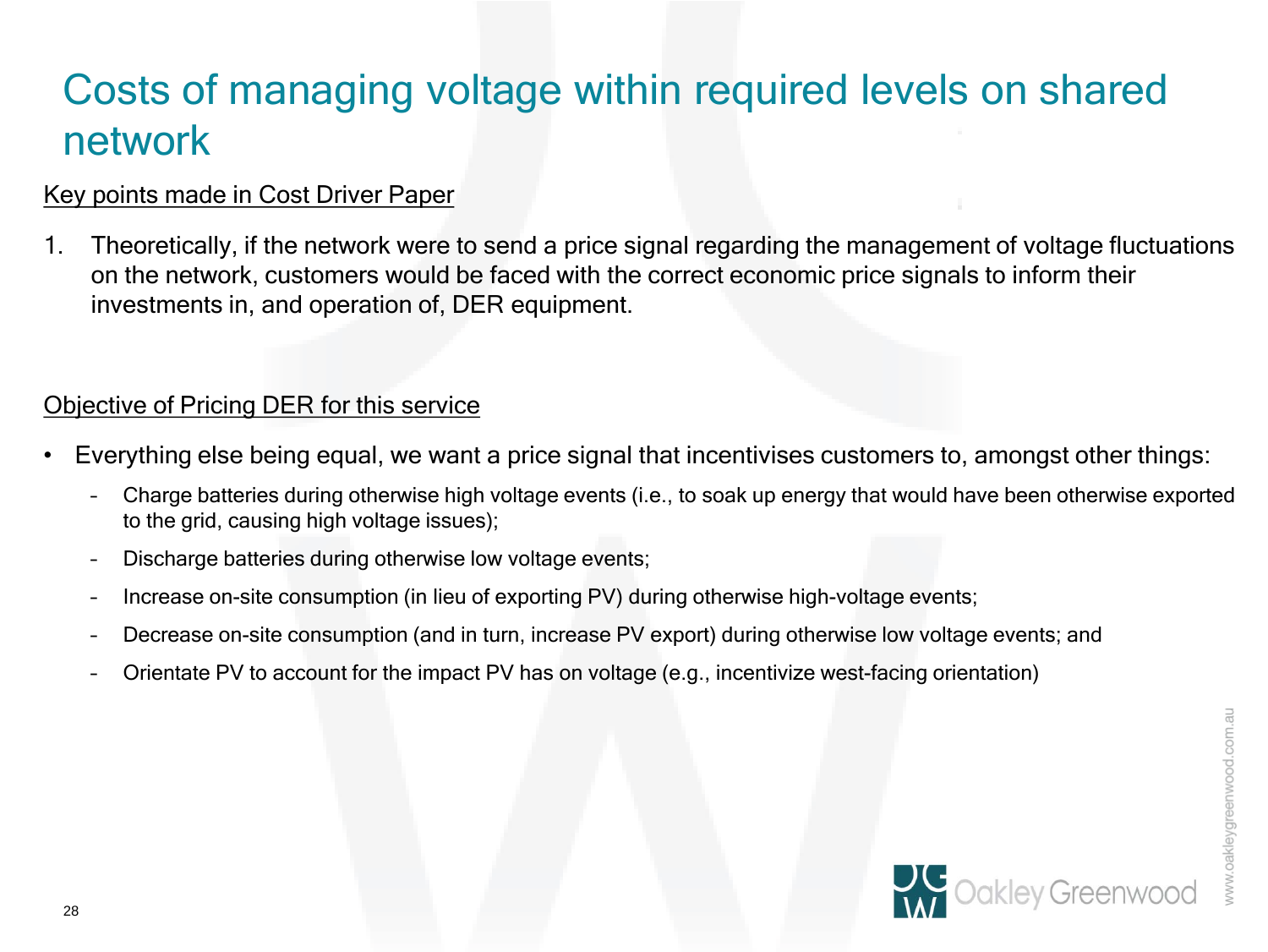# Costs of managing voltage within required levels on shared network

| Charges,<br>rebates and<br>payments                              | Static /<br><b>Dynamic</b><br><b>Price</b>        | <b>Approach to</b><br>developing price level<br>(e.g., LRMC//Market)     | <b>Vary by</b><br><b>location</b> | <b>Comment</b>                                                                                                                                                                                                                                             |
|------------------------------------------------------------------|---------------------------------------------------|--------------------------------------------------------------------------|-----------------------------------|------------------------------------------------------------------------------------------------------------------------------------------------------------------------------------------------------------------------------------------------------------|
| <b>DB-wide Static</b><br><b>Voltage Support</b><br>Tariff/Rebate | <b>Static</b>                                     | Average LRMC of<br>managing voltage at<br>feeder level across<br>network | <b>No</b>                         | DB sets a (static) tariff for discharge during set<br>hours/months (e.g., 2-6pm during spring months),<br>reflecting LRMC of managing voltage during the periods<br>where over-voltage issues generally occur on their<br>network.                         |
|                                                                  |                                                   |                                                                          |                                   | DB sets a (static) rebate for discharge during set<br>hours/months, reflecting LRMC of managing voltage<br>during the periods where under-voltage issues<br>generally occur on their network.                                                              |
| At-risk feeder<br><b>Static Voltage</b><br>Support tariff        | <b>Static</b>                                     | LRMC of managing<br>voltage by at-risk feeder                            | Yes                               | As above - but differentiated by at-risk feeder (and no<br>price signal for feeders where no voltage issues<br>foreseen)                                                                                                                                   |
| "Callable" voltage<br>support tariff                             | Application<br>is Dynamic<br>/ Price is<br>static | LRMC of managing<br>voltage by feeder                                    | Yes                               | Events "called" by network business in advance (e.g., 2-<br>hours), by feeder, as opposed to being based on a pre-<br>set time of day/month combination.                                                                                                   |
|                                                                  |                                                   |                                                                          |                                   | NOTE: Tariff/rebate amount is still pre-set, at a feeder<br>level.                                                                                                                                                                                         |
| Voltage support<br>market                                        | Dynamic                                           | Market-driven, capped<br>for each feeder based<br>on SRMC                | Yes                               | Offers "called" for by network business in advance (e.g.,<br>2-hours) on at-risk feeders, with final price based on<br>marginal offer that provides required voltage support for<br>that feeder (up to network business' capped price for that<br>feeder). |

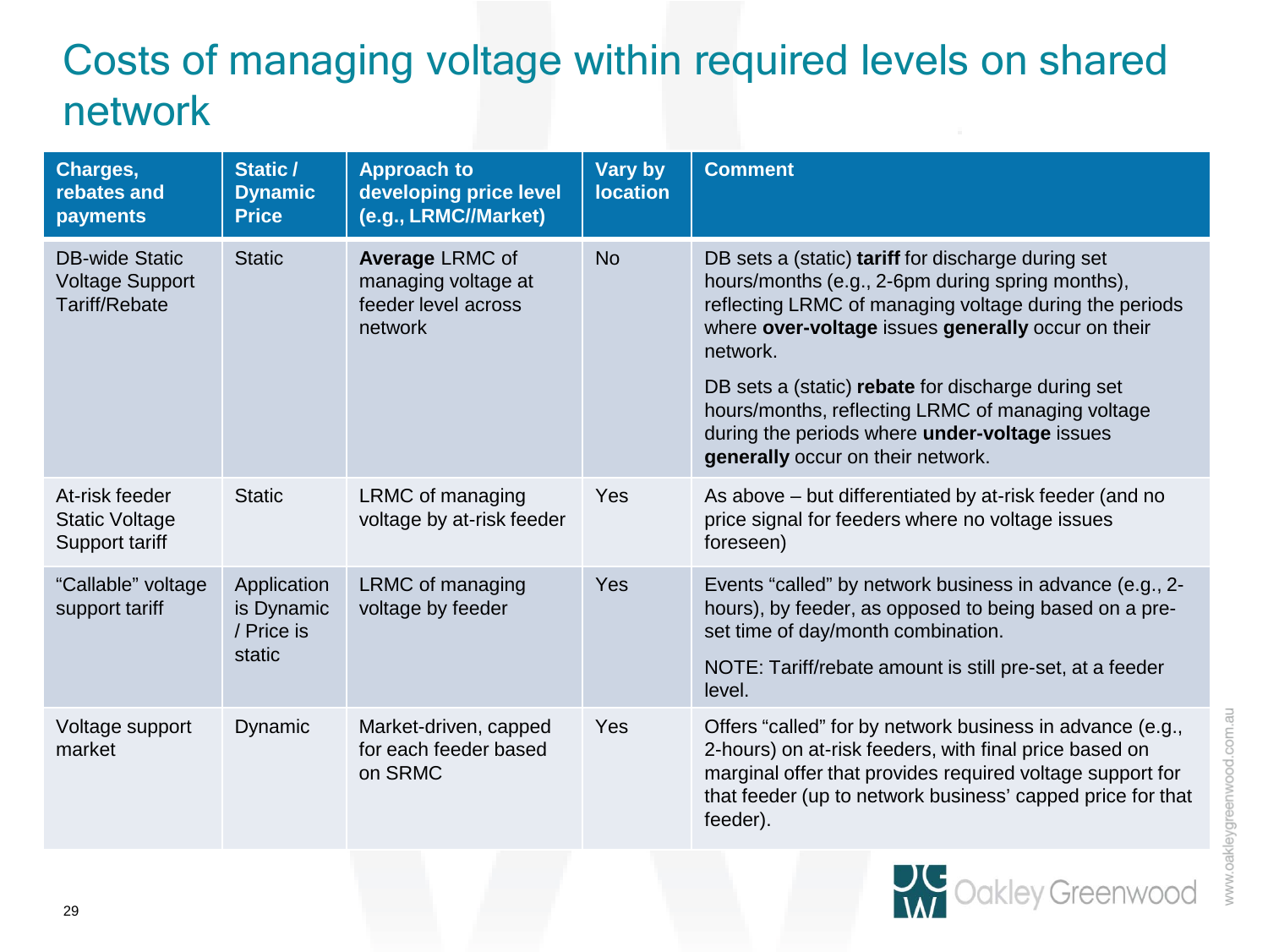# **PRICING STRUCTURES FOR DER SERVICES TO MARKETS AND MARKET OPERATIONS Pricing of DER for economically efficient integration with the electricity supply chain**

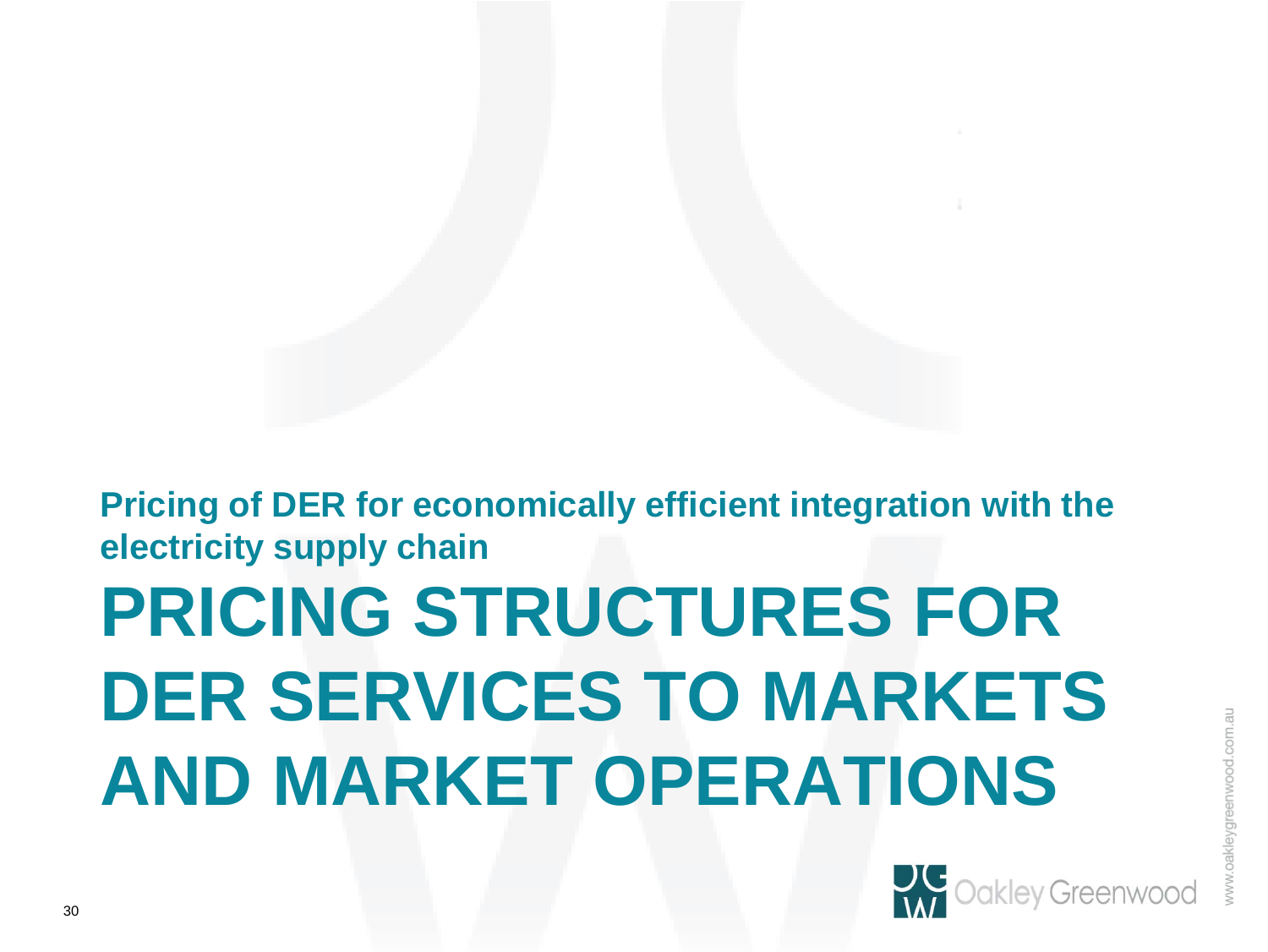### DER impact on wholesale investment and operation

### Key points made in the Cost Driver paper

- The wholesale energy market must pay for investment in plant and the efficient dispatch of available plant.
- In the NEM, the energy-only design means that both of these costs must be met through pool trading, financial contracts, and to a lesser extent some bilateral, physical contracts
- One means for integrating DER with centralised generation and the grid would be via the pool, which could optimise the sources to meet the investment and operational costs associated with aggregate demand.
- DER (including DR) can potentially reduce these investment and operational costs both by providing a lower cost of supply during dispatch and also by being contracted for future supplies of energy.

#### Objective of Pricing DER for this service

- Provide DER as an alternative to investment in supply to avoid unnecessary construction of generation and network.
	- Timing is an issue as investment occurs well ahead of dispatch
	- Participants and AEMO need to know available capacity at least 12 months ahead
- Reduce the operational costs of the NEM by allowing cheaper alternatives to be
	- employed in the dispatch process; or
	- used to reduce Operational Demand\*.
- DER can reduce system losses but this is a second order effect and difficult to quantify.
- \* Noting that Operational Demand is the requirement for dispatched plant to meet measured demand. Measured demand is actual demand net of DER provided outside of the dispatch process.

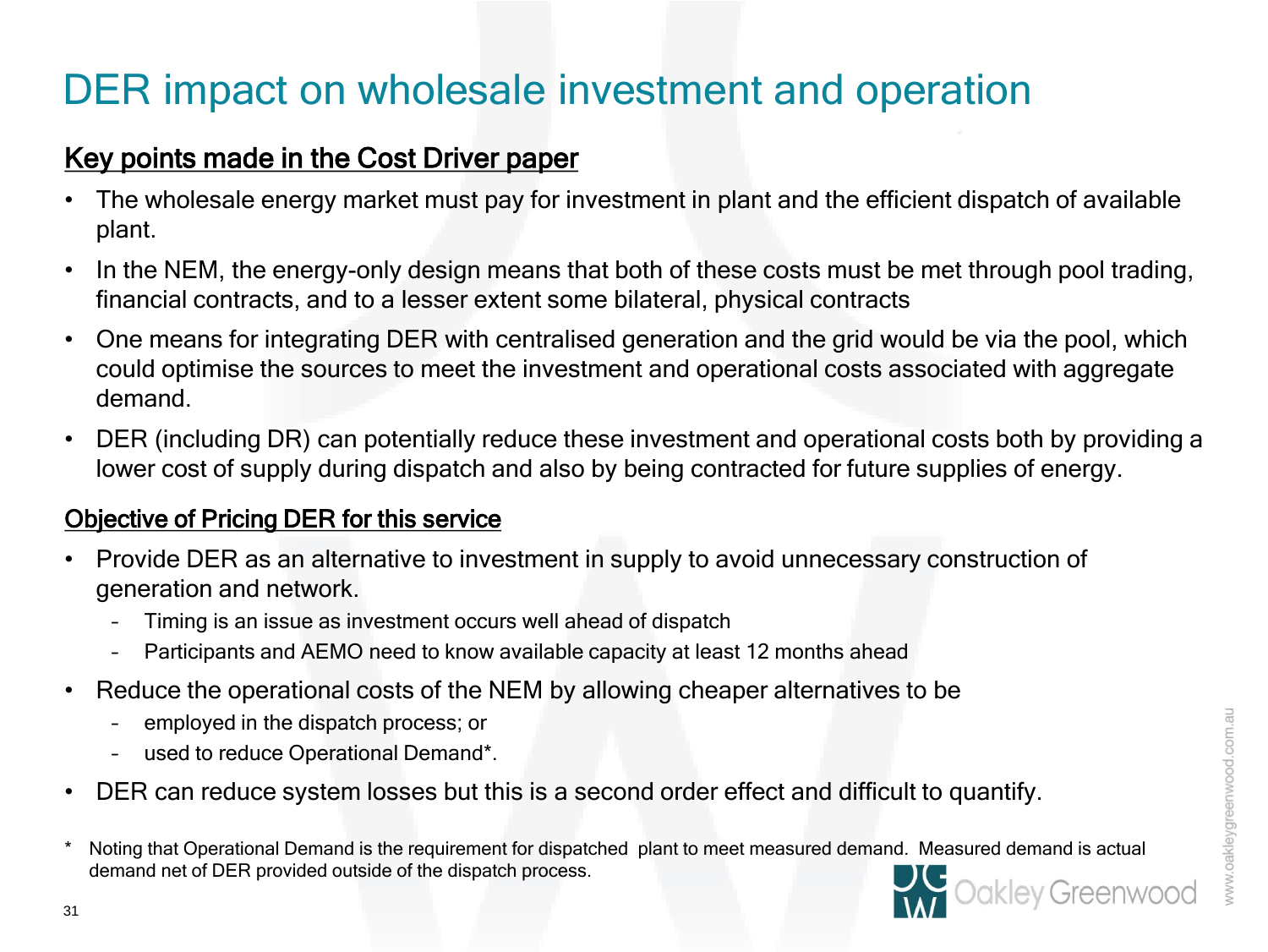### Issues in translating the costs

### Wholesale Market Costs

- 1. Cost of investment  $\rightarrow$  Arises at the time of investment not use
	- Construction and commissioning
	- Land and related costs
	- Cost of connection (mainly network costs but recovered in the market)
	- Establishment of market facilities

#### 2. Cost of operations  $\rightarrow$  Arises at the time of use

- Fuel
- O&M
- Licence and participation (both generation and retail)
- $\triangleright$  Issue is transfer to retailers, aggregators and customers vs DER alternative
	- Pool costs are a combination of:
		- Financial (\$ per MW) based on expected demand
		- Pool costs (\$ per MWh) based usage (includes allocated market operation costs)
	- Retailer direct purchases (dispatchable PPA or purchase from VPP)
		- Usually a combination of fixed capacity charges plus usage (similar to a cap)

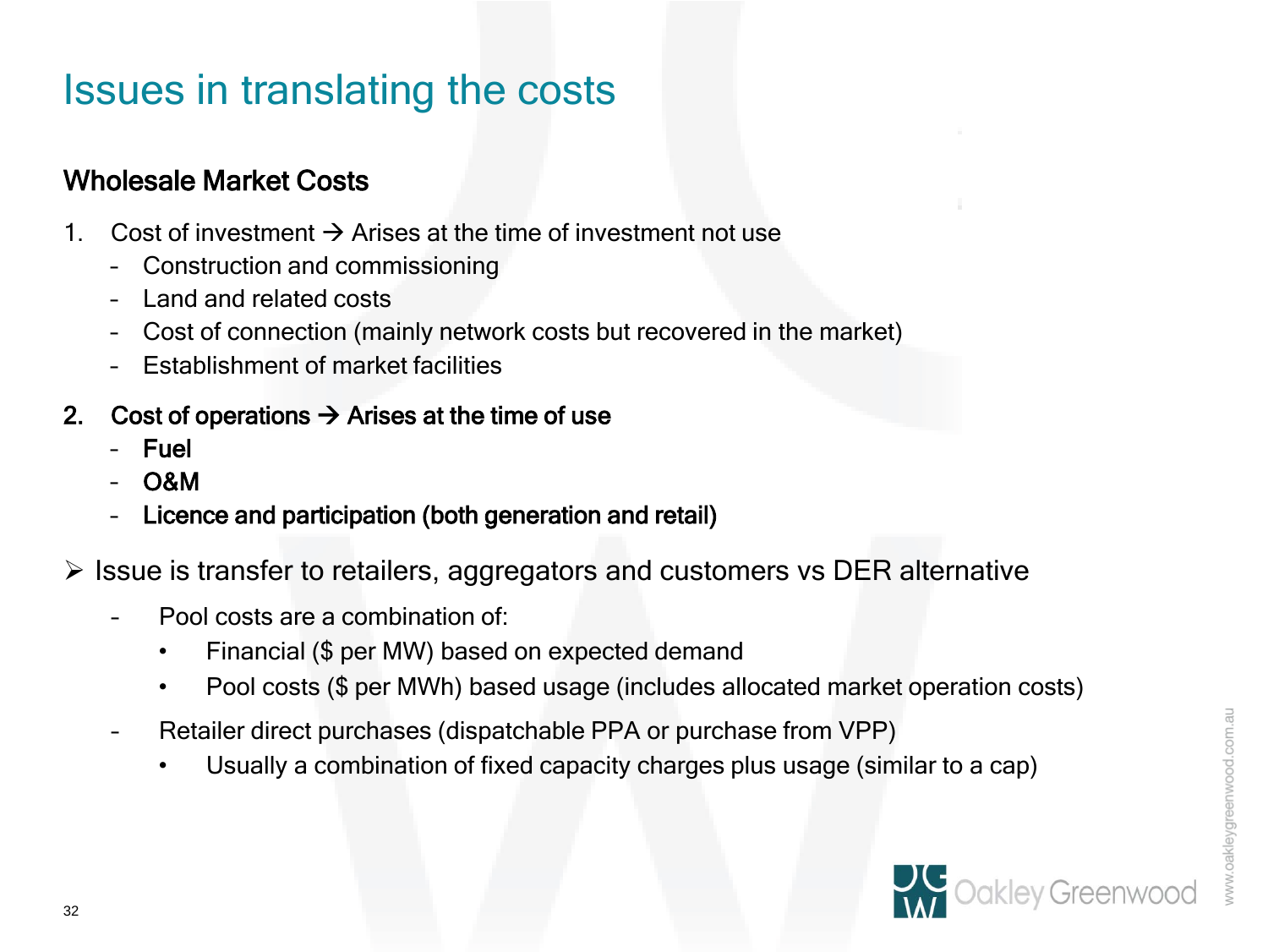## Wholesale integration pricing approaches

| Charges,<br>rebates and<br>payments                                                                        | Static /<br><b>Dynamic</b><br><b>Price</b> | <b>LRMC/SRMC/Market</b>                                                                                                                                                                                       | <b>Vary by</b><br><b>location</b>                    | <b>Comment</b>                                                                                                                                                                                                                                                                                                                                                           |
|------------------------------------------------------------------------------------------------------------|--------------------------------------------|---------------------------------------------------------------------------------------------------------------------------------------------------------------------------------------------------------------|------------------------------------------------------|--------------------------------------------------------------------------------------------------------------------------------------------------------------------------------------------------------------------------------------------------------------------------------------------------------------------------------------------------------------------------|
| Integrate DER<br>pricing into<br>dispatch - pool<br>impacts<br>(expand status<br>quo)<br>- Contracts below | Dynamic                                    | <b>SRMC</b> impact<br>avoided fuels and<br>market costs<br><b>LRMC</b> impact<br>Dispatch of DER will be<br>$\bullet$<br>picked up in SOO and<br>other forecasts and<br>replace investment in<br>other supply | Regional<br>(vary with<br>losses and<br>constraints) | Allow FRMP to offer DER on a firm dispatch basis<br>into the NEM dispatch process<br>Retailer to be the FRMP (simplest case)<br>$\bullet$<br>Multiple FRMPs at a site to allow<br>Aggregators/DER providers or customers to<br>participate as well as retailers (requires Rule<br>change)<br>Contracts between FRMP and customers or DER<br>providers to be unregulated. |
| Regulated FIT for<br><b>DER</b> products<br>imposed on<br><b>FRMP</b><br>(Status Quo)                      | Static or<br>Dynamic                       | As above                                                                                                                                                                                                      | Possible                                             | Retailers (as FRMP) required to offer reduced<br>charges or rebates. This could be to aggregators,<br>DER providers.                                                                                                                                                                                                                                                     |
| Status quo but<br>supported by<br>efficient<br>consumption and<br>export tariffs for<br>end users          | Static or<br>dynamic                       | As above with additional<br><b>LRMC</b> benefit that FRMP<br>can incorporate contracts<br>into its portfolio and reduce<br>investments.                                                                       | Possible                                             | Retailers (as FRMP) charge efficient charges and<br>can therefore customers can value DER correctly for<br>capacity/demand and energy benefits. Aggregators,<br>DER providers and customers supply services to the<br>FRMP via unregulated contracts. FRMP to<br>incorporate into its risk management process                                                            |
| Financial<br>contracts                                                                                     | <b>Static</b>                              | Primarily LRMC to avoid<br>investment but also <b>SRMC</b><br>as pure price risk<br>management.                                                                                                               | <b>No</b>                                            | Allow DER providers as FRMPs to participate in the<br>Exchange based and OTC contract markets,<br>allowing the FRMP to incorporate the capacity and<br>energy into its risk management process                                                                                                                                                                           |



www.oakleygreenwood.com.au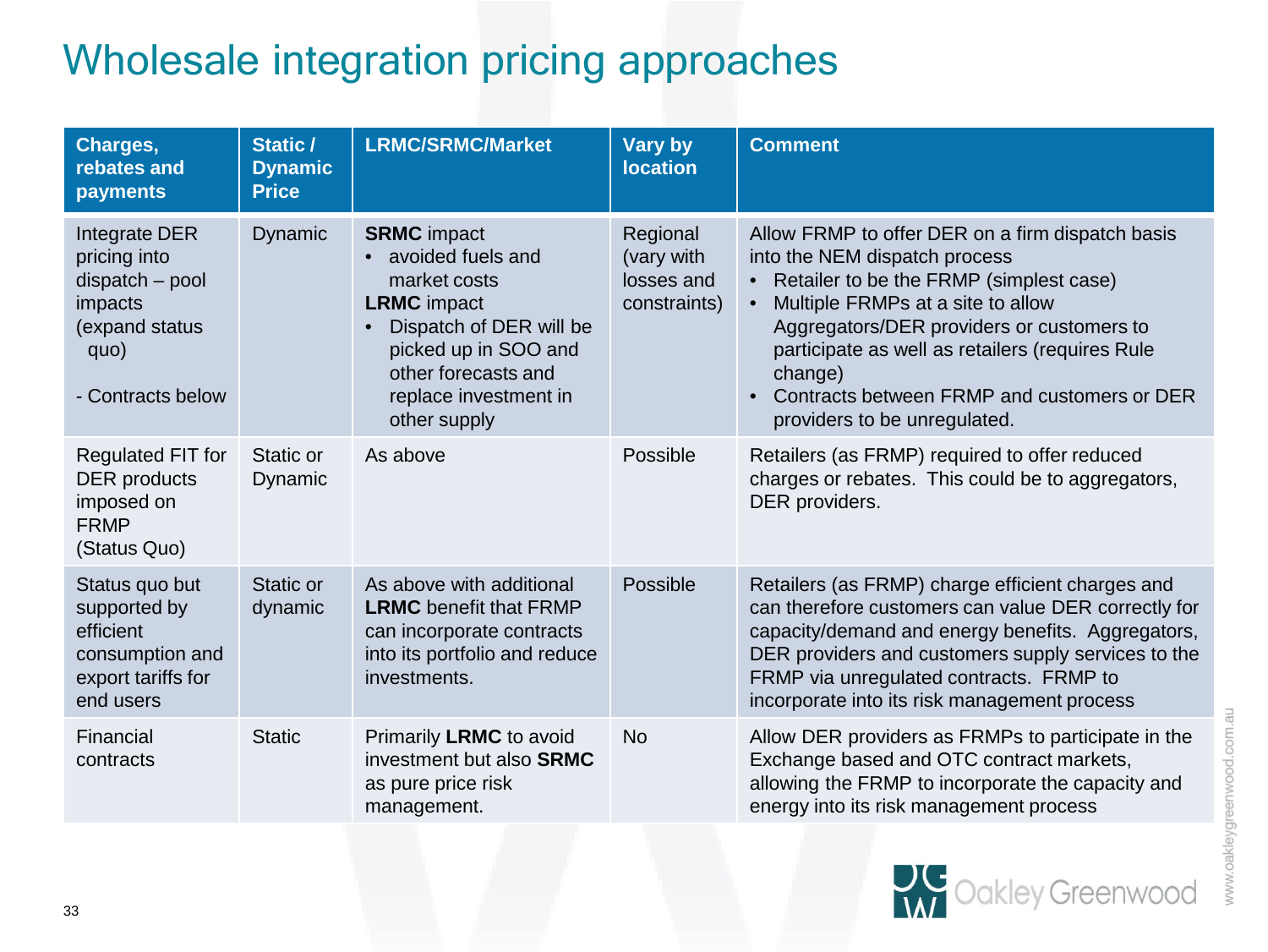## Recap of market operation (reserves) cost drivers

### Key points made in Cost Driver Paper

- The market operator has to ensure the correct amount of reserves in the market. The level of reserves required is forecast and calculated by AEMO on the basis of the USE standard set by the Reliability Panel.
- Ideally, the correct level of reserves should be met by normal market operations. To the extent that the level is not achieved, AEMO must intervene based on its best judgement of the likely shortfall.
- DER (particularly DR through load reduction or the use of behind-the-meter standby generation) has been proven to be a good source of emergency reserves.

### Objectives of Pricing DER for this service

- Reduce the need for reserves by providing a pool of DER resources that can be used by market participants to enhance their reserves
- Provide a more flexible and cheaper source of reserves than traditional, supply-side options

### Issues in using DER for market reserves

- Reserves are a capacity product not an energy product  $\rightarrow$  need tools to measure or estimate capacity
- Market reserves are purchased for emergency and reliability needs  $\rightarrow$  quantities need to be firm
- Emergency reserves need to be in addition to reserves otherwise available to the market
	- $\rightarrow$  Maximise the use of market available reserves first
	- $\rightarrow$  Additional reserve is not normally used (aka Strategic Reserve)
	- $\rightarrow$  Availability is the key (should there be penalties for shortfalls?)

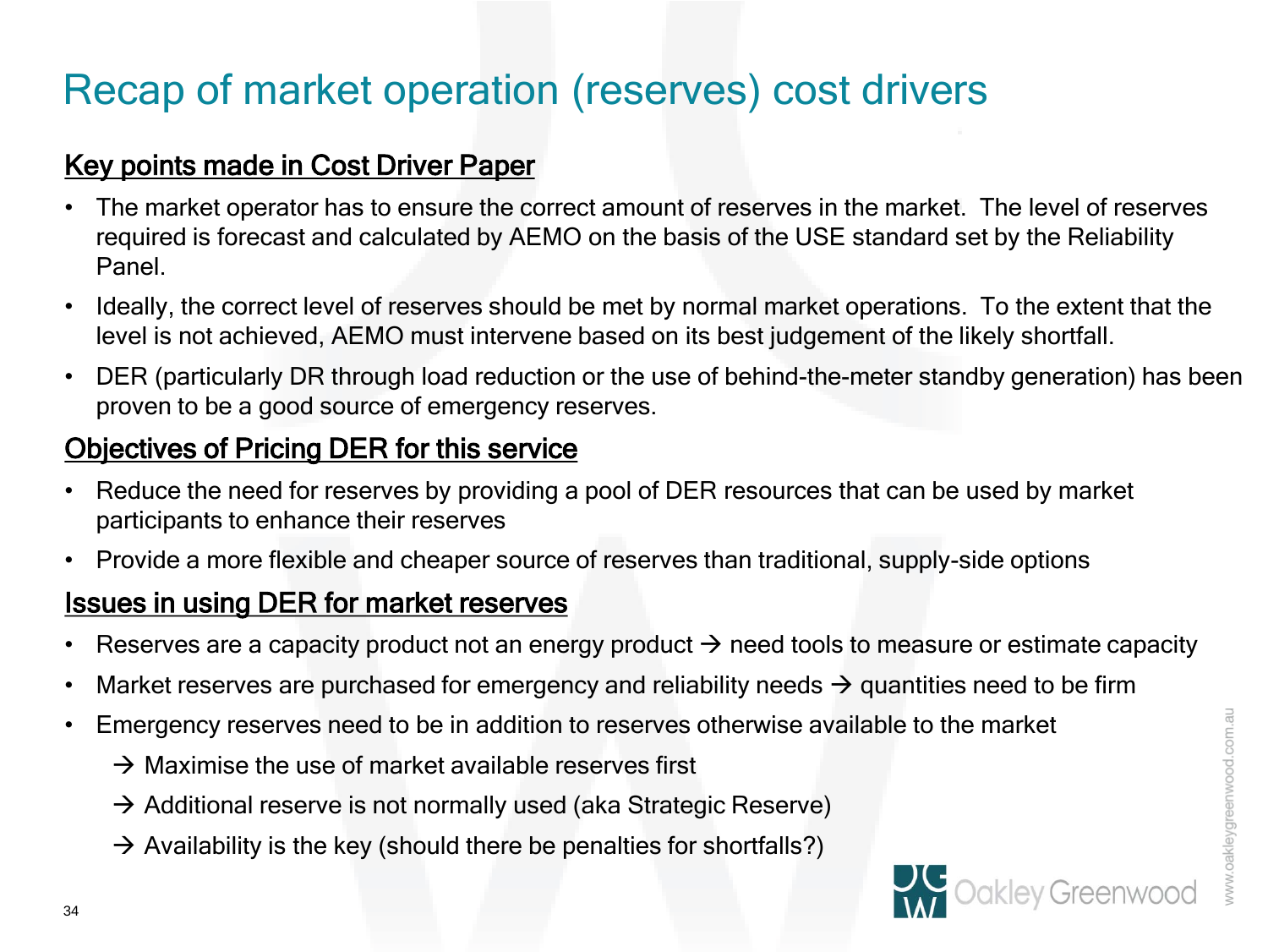# Pricing options for market reserves

| Charges,<br>rebates and<br>payments                                                                                                                                                                           | Static /<br><b>Dynamic</b><br><b>Price</b> | <b>LRMC/SRMC</b><br>/Market               | <b>Vary by location</b> | <b>Comment</b>                                                                                                                                                                                                                                                                                                                    |
|---------------------------------------------------------------------------------------------------------------------------------------------------------------------------------------------------------------|--------------------------------------------|-------------------------------------------|-------------------------|-----------------------------------------------------------------------------------------------------------------------------------------------------------------------------------------------------------------------------------------------------------------------------------------------------------------------------------|
| Central<br>purchase-<br>price                                                                                                                                                                                 | Dynamic                                    | <b>Market</b><br>$-$ tender for<br>supply | Regional                | AEMO offers to purchase reserves (all types) for prices<br>up to the VCR.<br>The providers will only be paid an availability and usage<br>payment. AEMO retains the DER income.<br>The reserve can only be used if directed on by AEMO.                                                                                           |
| Central<br>purchase -<br>volume<br>(RERT var.)                                                                                                                                                                | <b>Static</b><br>(contract)                | Market<br>$-$ tender for<br>supply        | Regional                | AEMO offers to purchase reserves (all types) price for a<br>defined amount.<br>The providers will only be paid an availability and usage<br>payment. AEMO retains the DER income)<br>The reserve can only be used if directed on by AEMO.                                                                                         |
| Capacity<br>obligation<br>(NEG var.)                                                                                                                                                                          | Dynamic?                                   | <b>Market</b>                             | <b>No</b>               | Retailers are required to hold an fixed percentage of<br>capacity above their predicted demand on a 10% POE<br>basis.<br>If a blackout occurs, retailers are assessed and<br>penalties applied if sufficient capacity was not<br>purchased.<br>Capacity providers may be required to prove their<br>capability on an annual basis |
| All of the options above, and other variants, can be optional, based on<br>trigger events.                                                                                                                    |                                            |                                           |                         | The optional approach is more like the current RERT<br>(except for availability and pool income) and the<br>suggested NEG.                                                                                                                                                                                                        |
| An underlying principle is that the level of MPC could be set at or<br>above the level of VCR. This would provide incentives for wholesale<br>market participation up to the level of consumer desired demand |                                            |                                           |                         | Would avoid the need for reserves by ensuring that<br>capacity is available to the level that customers are<br>willing to pay for, on average.                                                                                                                                                                                    |

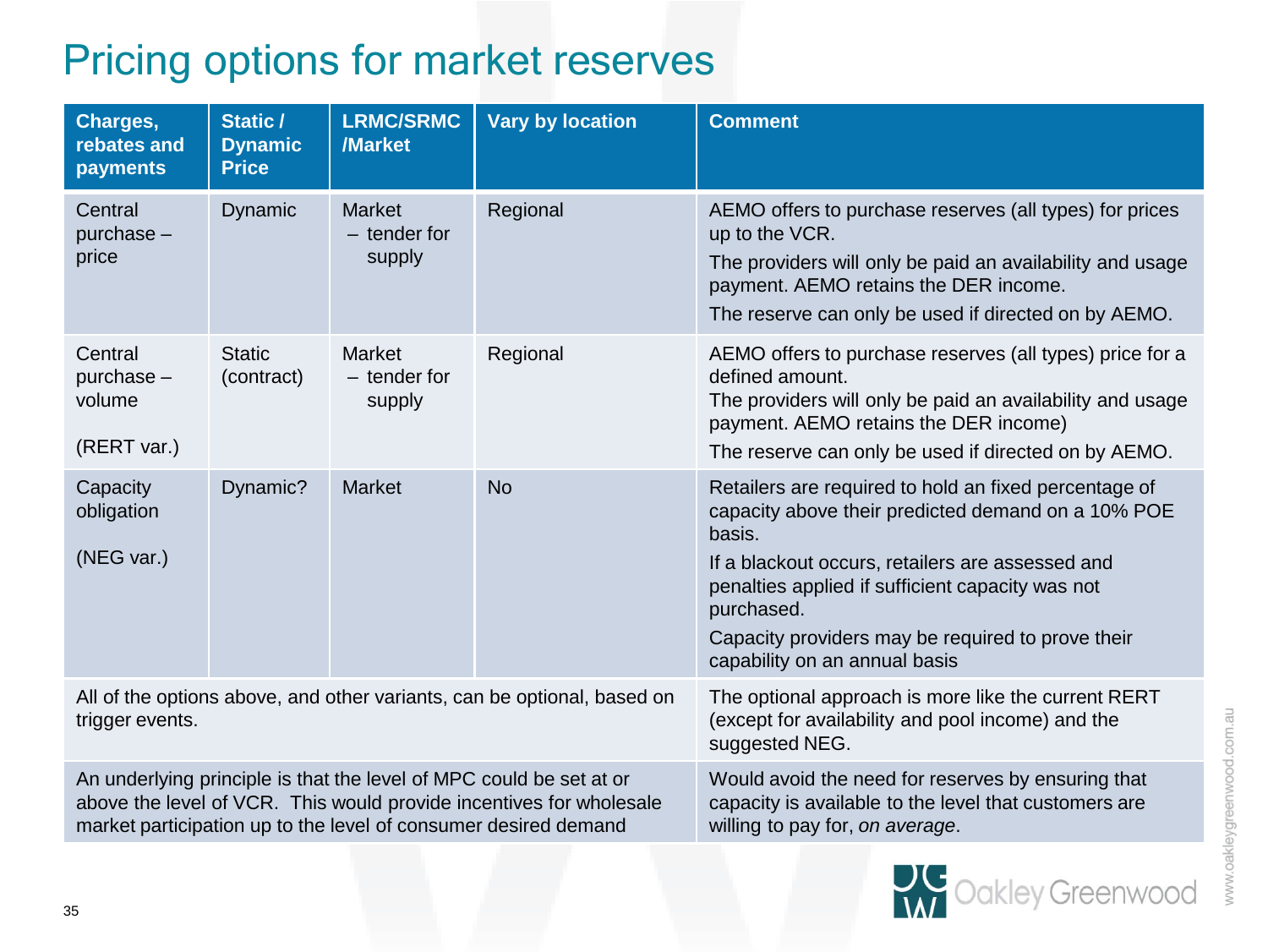# Pricing approaches for market ancillary services

### Key points made in Cost Driver Paper

- The market operator must ensure that sufficient ancillary services are available to the market.
- DER is a good source of Frequency Control Ancillary Services (FCAS) and some integration is already occurring.
- Some forms of DER, batteries and distributed generation, are able to provide other ancillary services.
	- System Restart Ancillary Service, probably in association with a larger plant (i.e., a "starter motor")
	- Regulation services and Fast Frequency Response
	- Reactive power (Voltage support)

### Objective of Pricing DER for this service

- Ensure the DER is available to supply the service as required as prices are generally low.
- Allow DER to compete on an equal footing to supply side services where possible.

### Technical issues for ancillary services

- Frequency control and regulating ancillary services require high speed metering to be measured and assessed for payment. This is now available cheaply.
- SRAS contracts require large capacities to restart the grid. Normal DER supplies could be used in conjunction with conventional power stations as the "starter motor", like the Dry Creek/Torrens
- Reactive power from DER is only useful in the absence of alternative approaches due to network approaches and Rules limitations of connected entities.

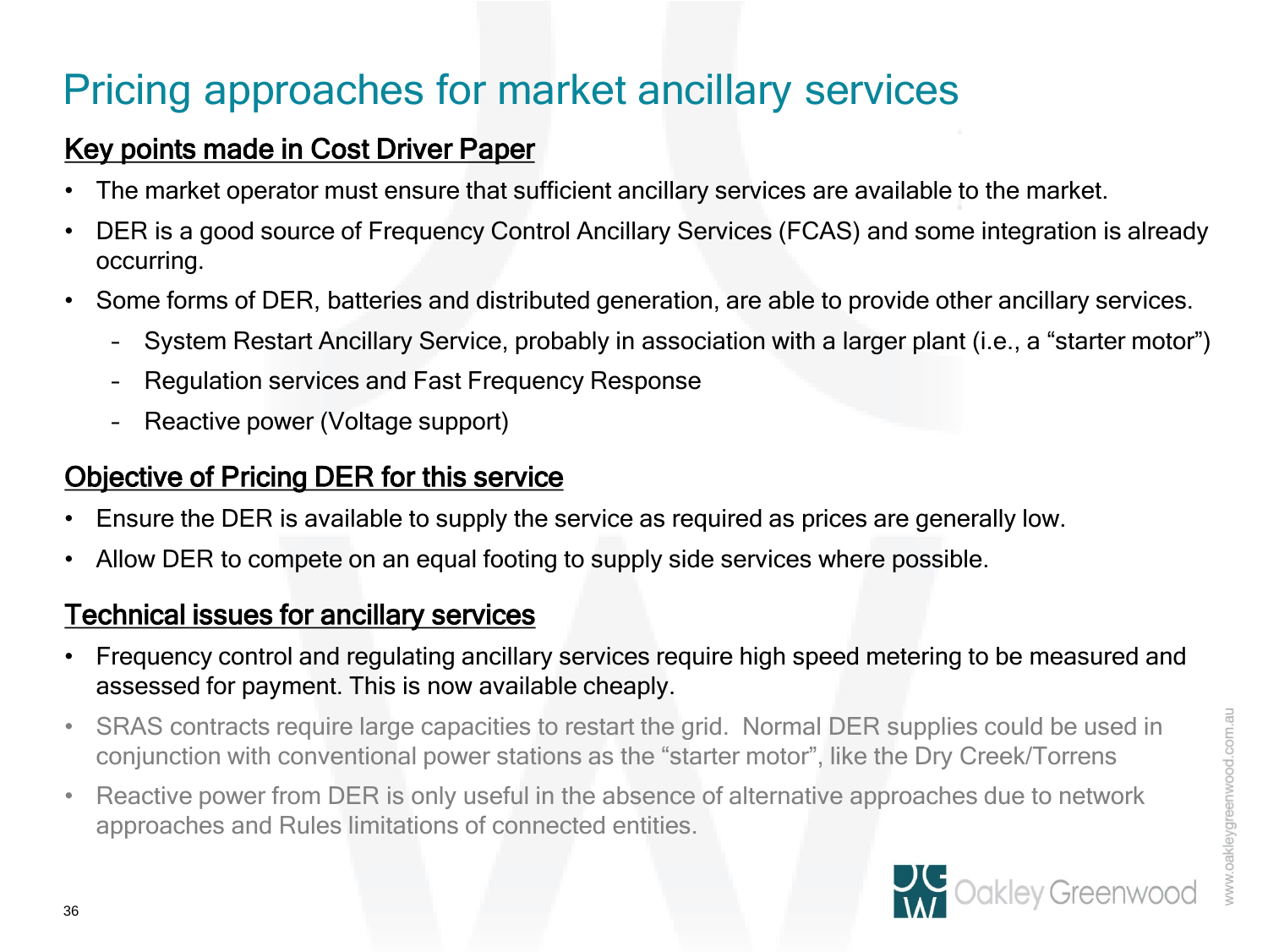## Pricing approaches for Ancillary Service

| <b>Charges, rebates</b><br>and payments                                                                   | Static /<br><b>Dynamic Price</b> | <b>LRMC/SRMC/</b><br><b>Market</b> | Vary by<br><b>location</b> | <b>Comment</b>                                                                                                                                                                                         |
|-----------------------------------------------------------------------------------------------------------|----------------------------------|------------------------------------|----------------------------|--------------------------------------------------------------------------------------------------------------------------------------------------------------------------------------------------------|
| <b>Frequency Control</b><br><b>Ancillary Services</b><br>- allow access to<br>the markets<br>(status quo) | Dynamic                          | Market – offer<br>availability     | N <sub>o</sub>             | The FCAS markets allow any party that can access them<br>to offer services for a price.<br>In addition, it is possible to aggregate supplies, although<br>the metering requirement limits this option. |
| <b>Regulation Services</b><br>- fixed contract<br>approach                                                | <b>Static</b>                    | <b>LRMC</b>                        | Yes                        | It could be possible to purchase low cost regulation,<br>particularly from storage devices.                                                                                                            |

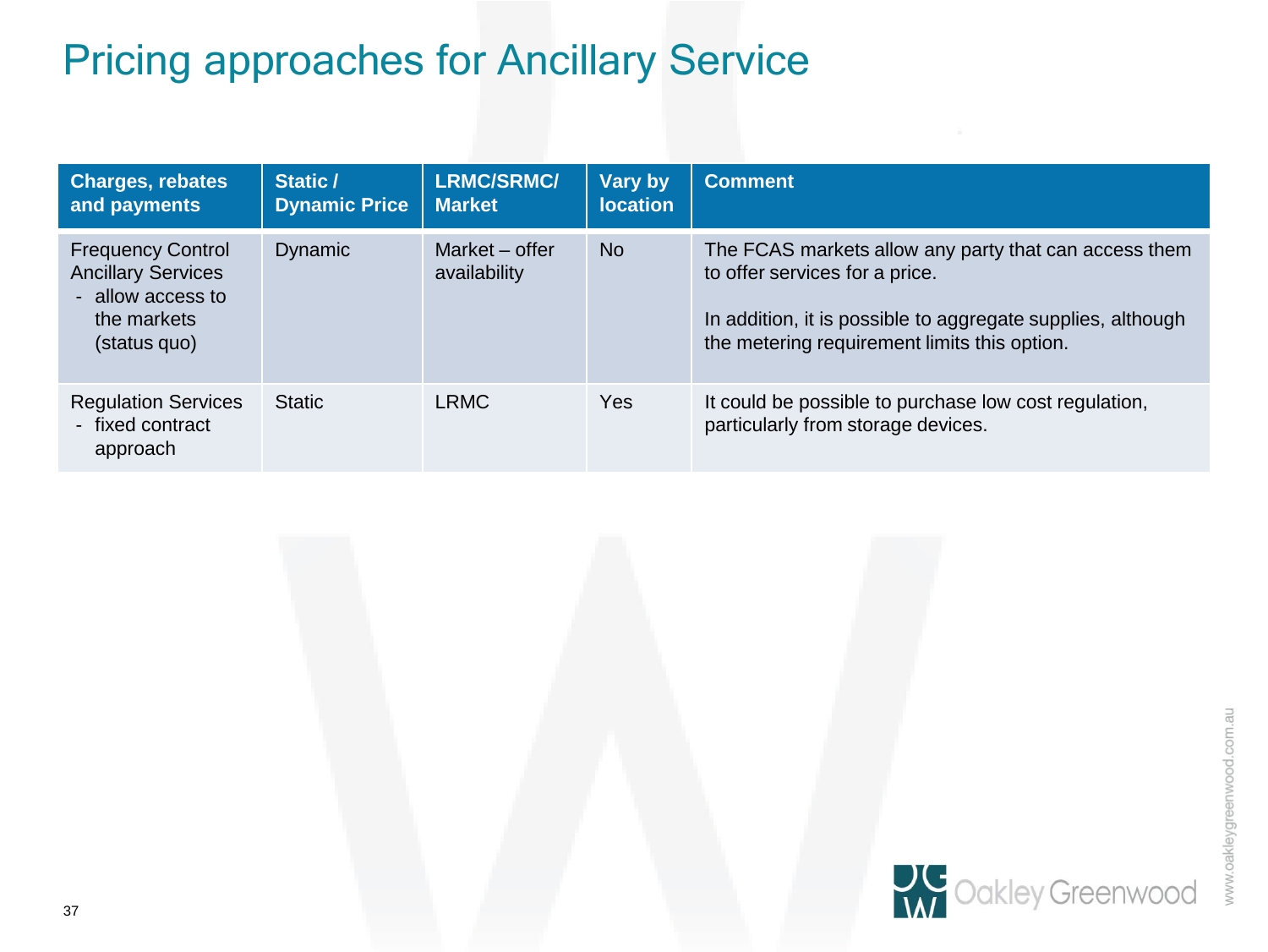# **INTERNATIONAL EXPERIENCE Pricing of DER for economically efficient integration with the electricity supply chain**

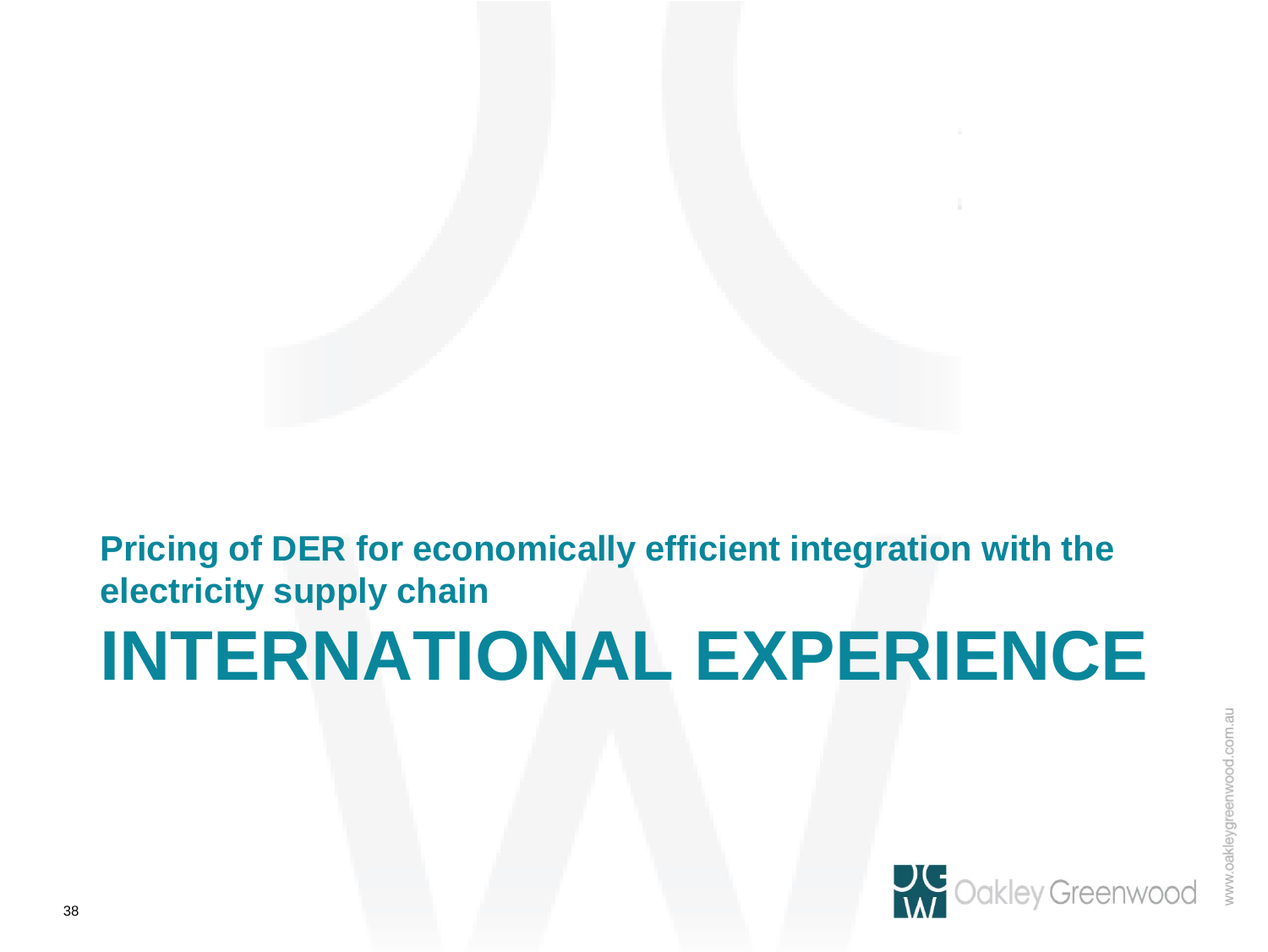### Summary of overseas experience

- Energy market participants overseas, like in Australia, routinely contract DER, primarily demand response, as part of normal business.
	- Load curtailment
	- Off-peak pricing
- The increasing trend is, however, to allow loads and distributed resources access to market pricing that allows informed choice in the use, curtailment, generation or storage of energy.
	- This requires market mechanisms to allow DER to participate in the market
	- Measurement of the DER is critical, and problematic where metering is not granular, leading to a push for advanced and short interval metering.
- Markets that allow third parties to access the market to provide DER services have shown a marked increase in the amount available.
	- PJM has 1,537MW of DR participating, compared to 200MW in California (2017). Note that California is now allowing third parties to provide DR.
	- Other European markets are using third party providers; UK, France, Ireland etc.

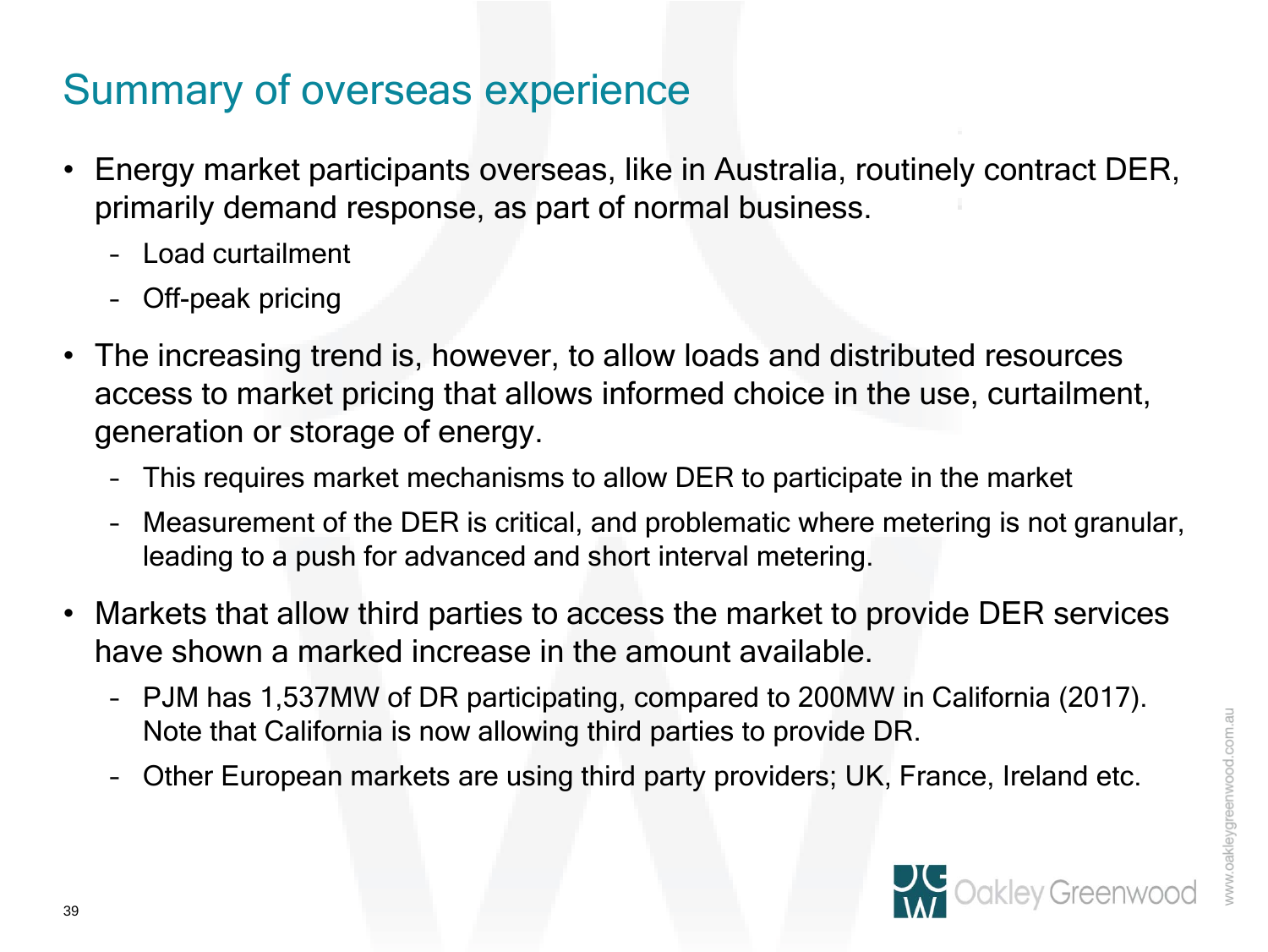### DER through load serving entities

- Energy retailers and energy networks in Australia, and their equivalents overseas, routinely contract DER, primarily demand response, as part of normal business.
- This has been achieved as part of normal business and includes:
	- Off peak tariffs for hot water and industrial loads;
	- Demand tariffs, where a site is charged more for using large amounts of capacity or, conversely, is able to gain reduced charges by remaining below a defined level of demand
	- Interruptible tariffs, where a site is offered a reduced tariff in exchange for the network or retailer having rights to interrupt supply;
	- Direct contracts, either network support or through retailers, to allow the market participant;
- The future trend is, however, to allow loads and distributed resources access to market pricing that allows informed choice in the use, curtailment, generation or storage of energy.
- This almost always include allowing third parties, or aggregators, to enter the markets to intermediate between the market and customers.

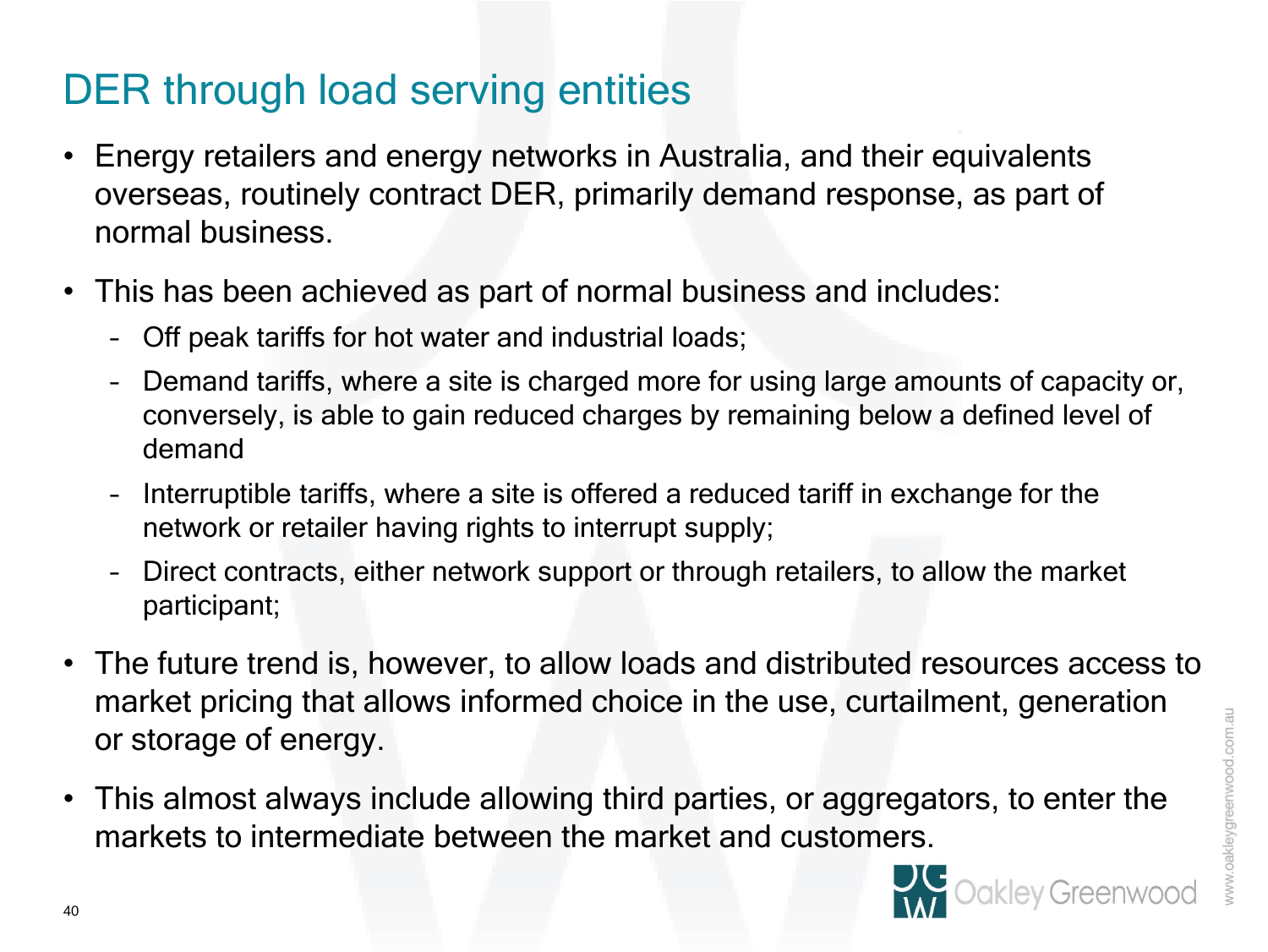### PJM Interconnection, USA

- PJM interconnection is one of the most successful markets for integrating DR, allowing participation in all aspects of its operations:
	- Retail market mechanisms (not strictly PJM)
	- Wholesale capacity mechanism & emergency capacity provision
	- Wholesale energy day ahead & balancing markets
	- Ancillary Services provision
	- Network support contracts.
- A key to the success is the use of Aggregators
	- Energy Distribution Companies
	- Curtailment Service Providers wholesale market participants
- A range of mechanisms for measurement and verification
	- Hourly interval metering or load control as a minimum\*



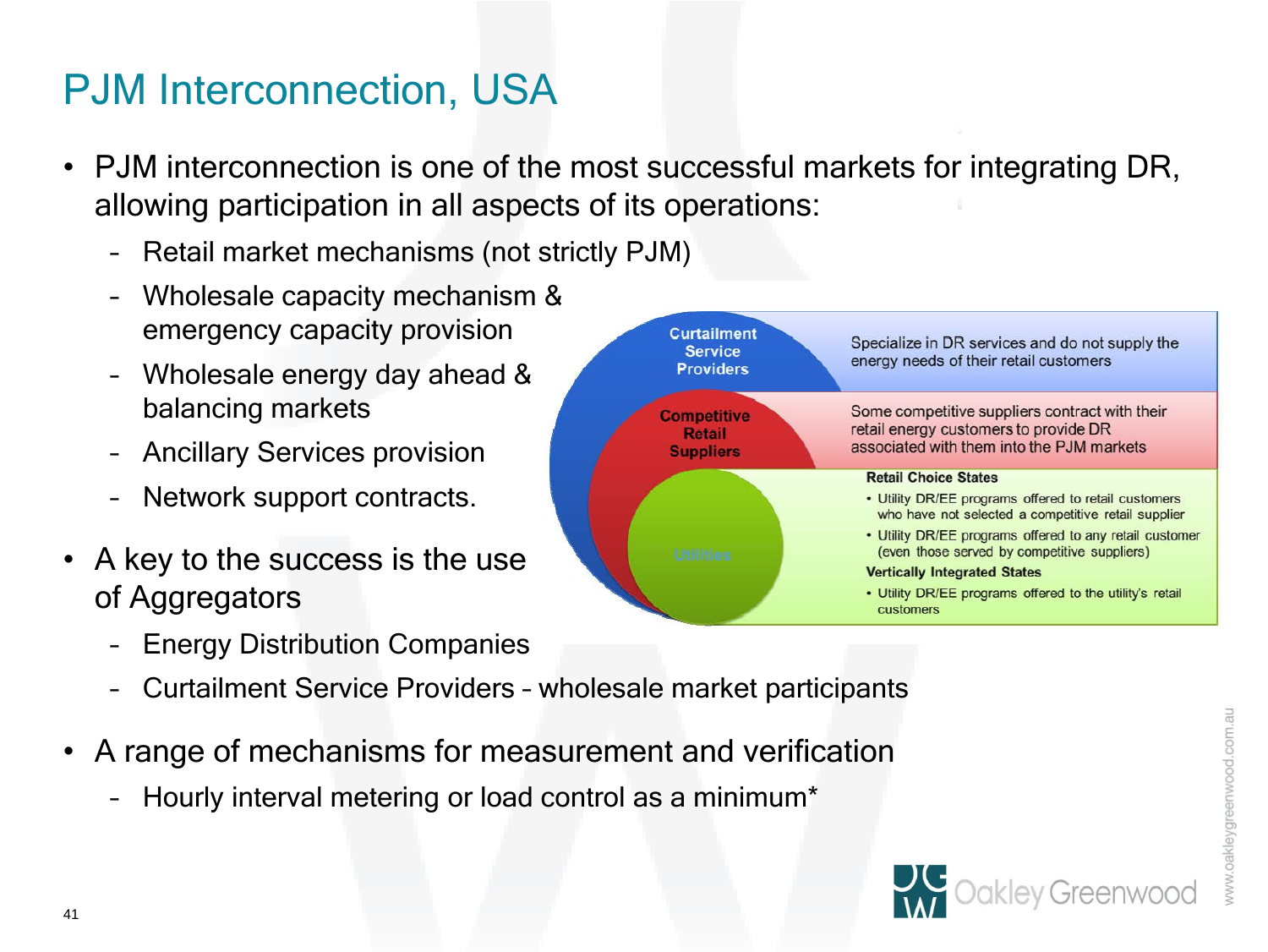## DR outcomes for PJM in 2018

- Total of 1, 537 MW
- The bulk is in the Capacity market

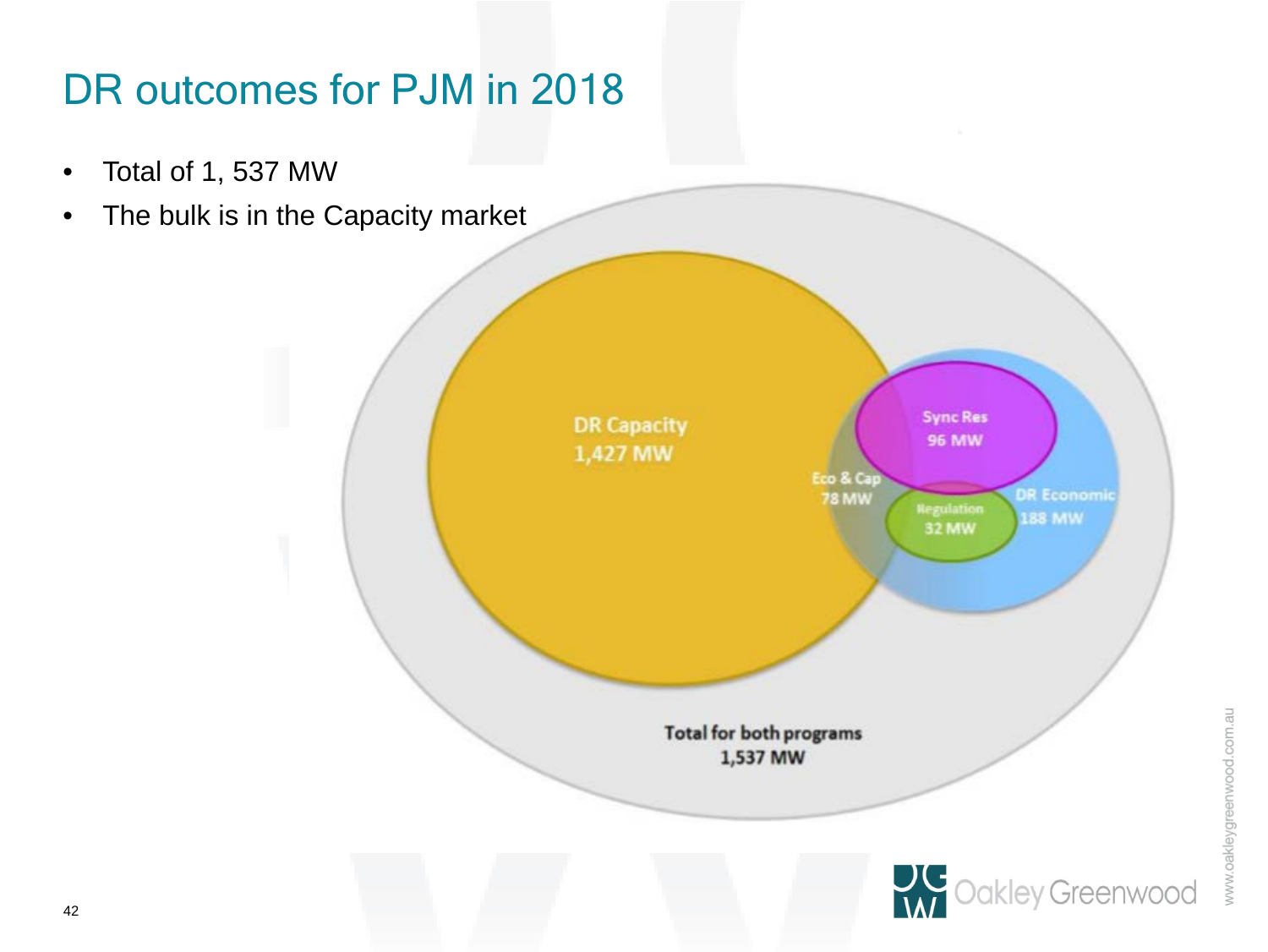www.oakleygreenwood.com.au

### Overseas - France

- Markets
	- Retail
	- Wholesale Capacity
	- Wholesale Energy
	- Network support
- Outcome
	- Trading has reached 1.6 GWh of energy
- Key points
	- Separate Aggregator in NEBEF scheme (traded blocks of energy), operates in the capacity and energy markets.
	- DR deregulation occurred in 2013 and the capacity mechanism not long after.
	- Energy blocks are traded (in a scheme where the Load Balancing Entity or retailer) is compensated for the DR
- 



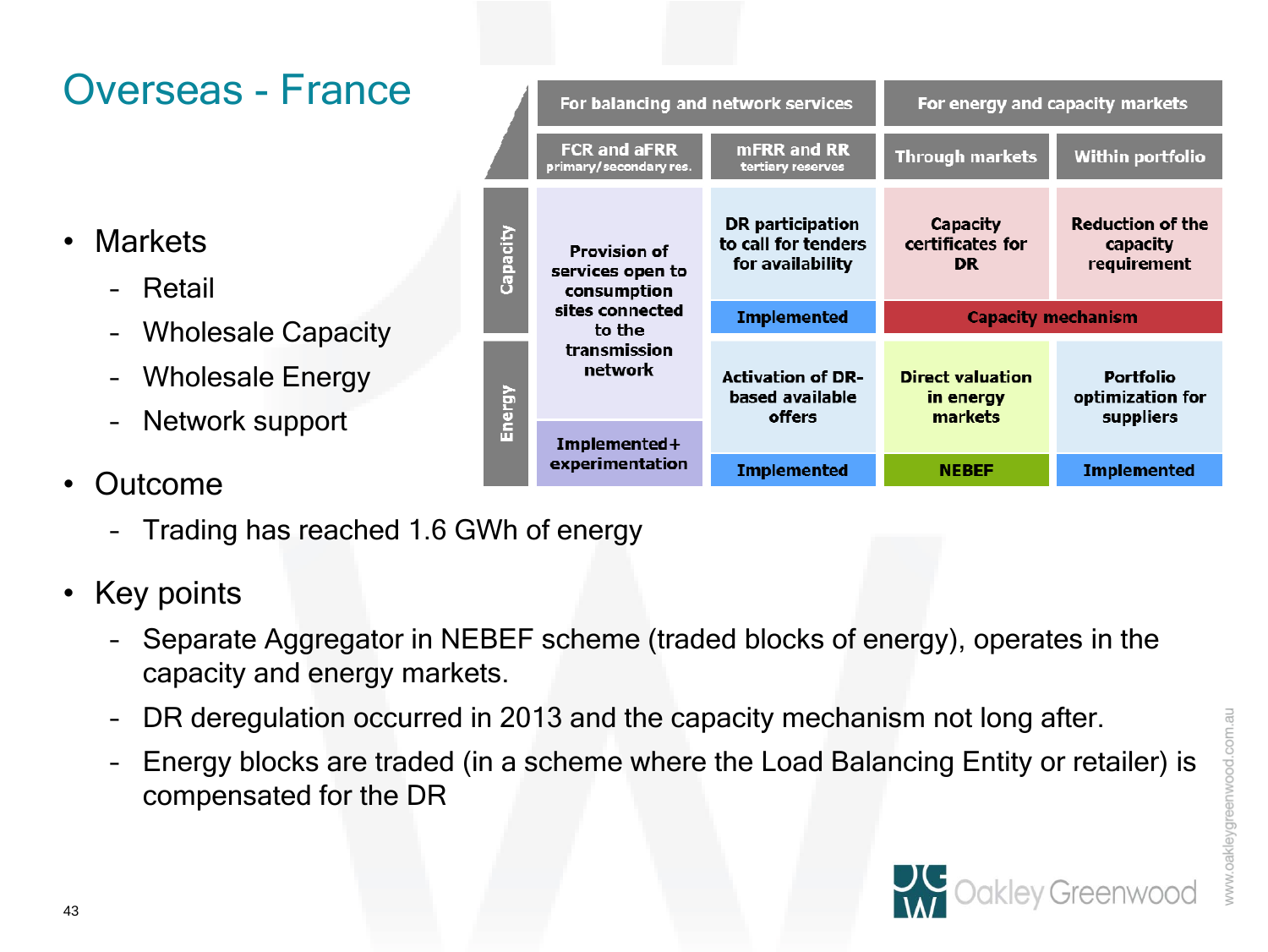### Belgium

- Only recently developed 2013/4, no published results
- **Markets** 
	- Retail
	- Network support
	- Wholesale Capacity Mechanism: strategic reserves
- Allow aggregation for the Wholesale Capacity Mechanism
- The network support product, like the Australian AS products is a short acting frequency response.
	- It is called like generation and is limited to two calls per day to a maximum of 40pa
- The Strategic Demand Reserve is an obligation to lower demand to a predetermined threshold on demand.
	- 2,750 MW was available for the winter of 2015-16

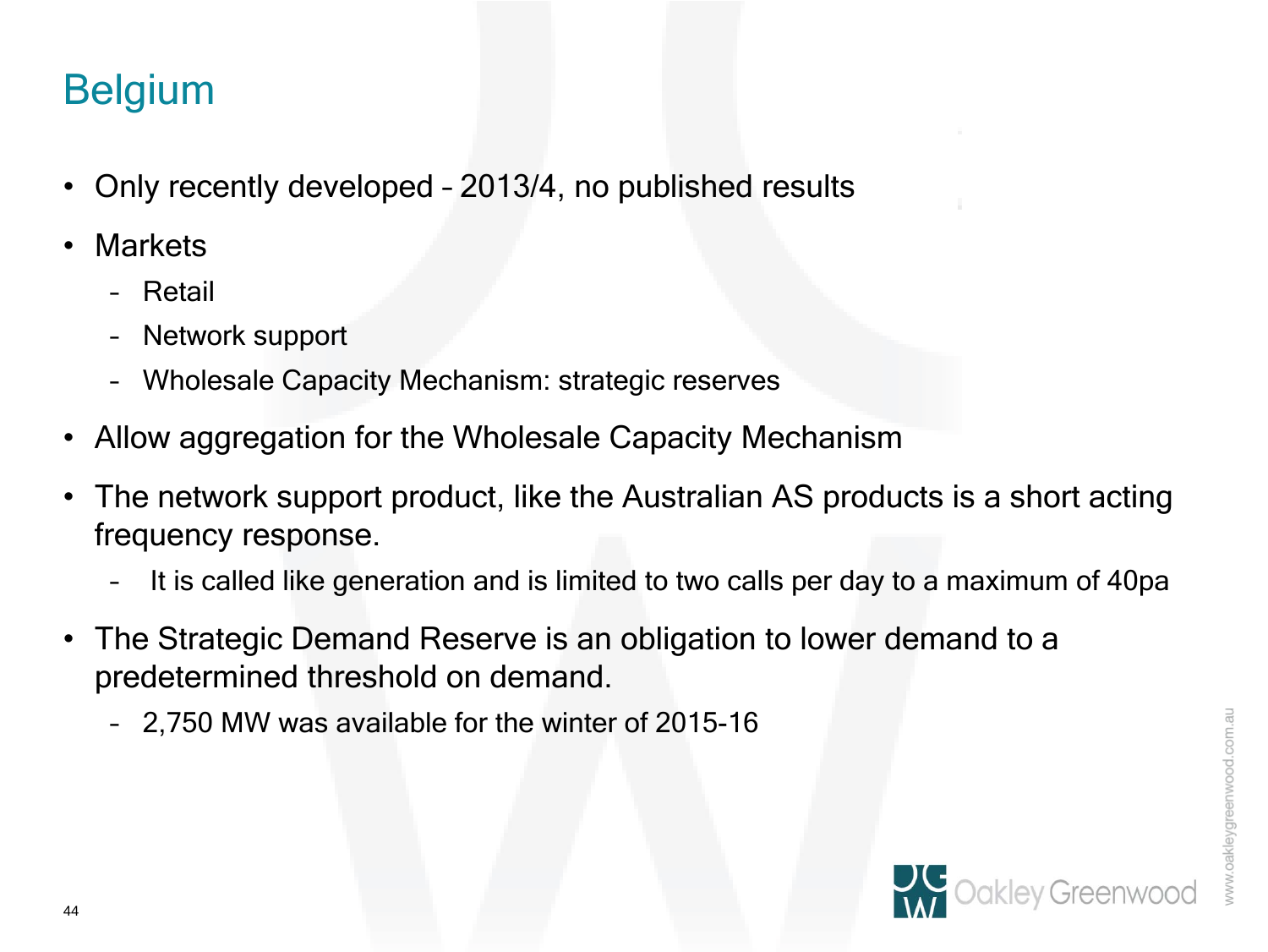### Overseas – United Kingdom

- Markets
	- Retail
	- Wholesale Capacity Mechanism
- Key points for Wholesale Capacity Mechanism
	- Aggregation is allowed
	- Market operator purchases verifiable demand reductions via an auction
	- Market operator defines verification processes
	- Reductions must be provided on demand and penalties apply for failure to deliver
	- Around 1,000MW participates in this mechanism

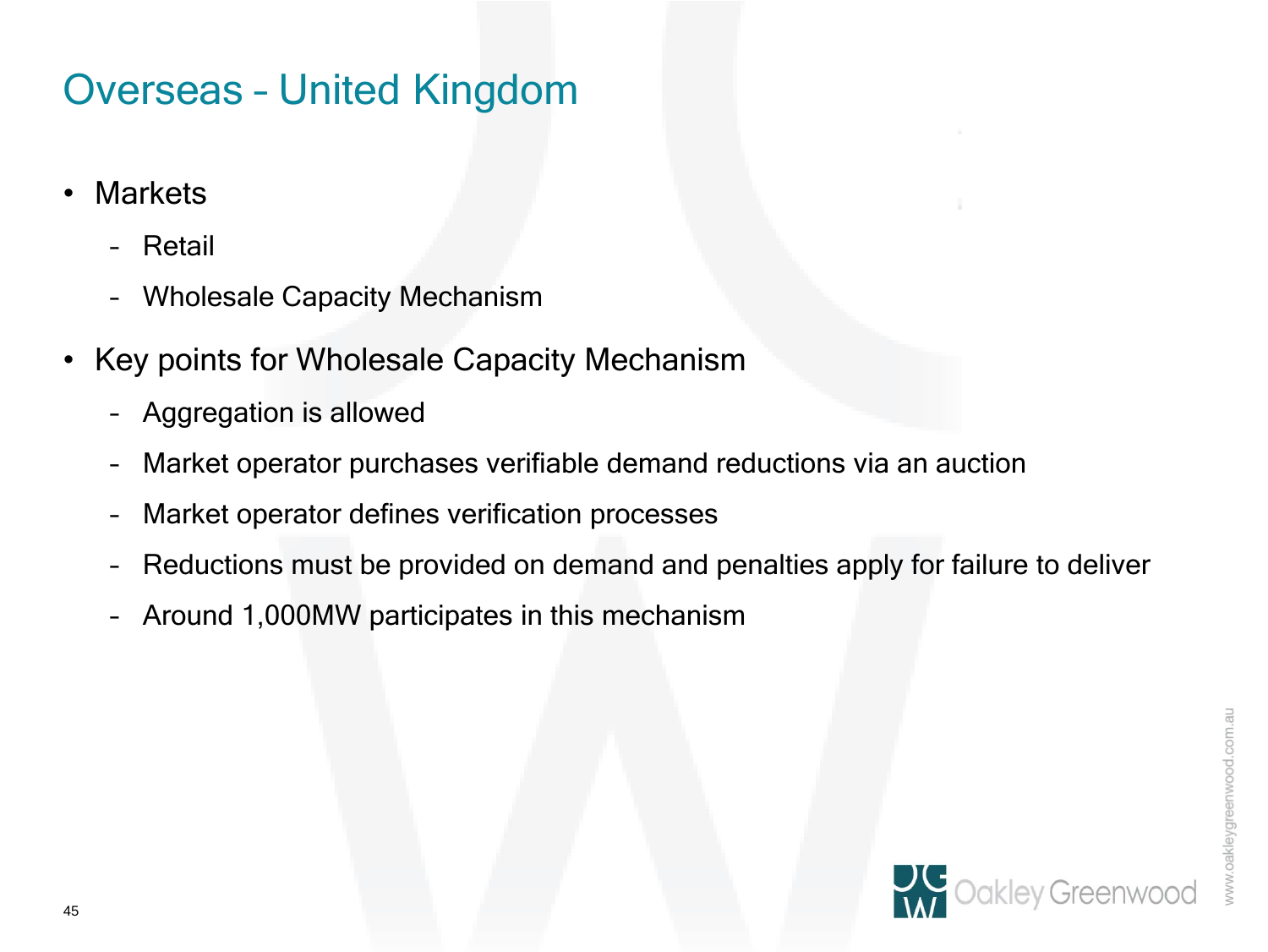### Overseas – USA, California

- Markets
	- Retail energy
	- Wholesale reliability/Capacity
	- Network support
- Current approach for wholesale participation
	- Through the two vertically-integrated load serving entities (retailers), who offer capacity into the Demand Response Auction Mechanism as callable capacity
	- Used to provide reliability to areas with issues
	- Measurement to be discussed later but is being improved to allow greater participation.
	- 200 MW contracted for 2018/19
- Reviewed the approach recently
	- Changed approaches to valuation to increase accuracy
	- Allow third parties to enter the market

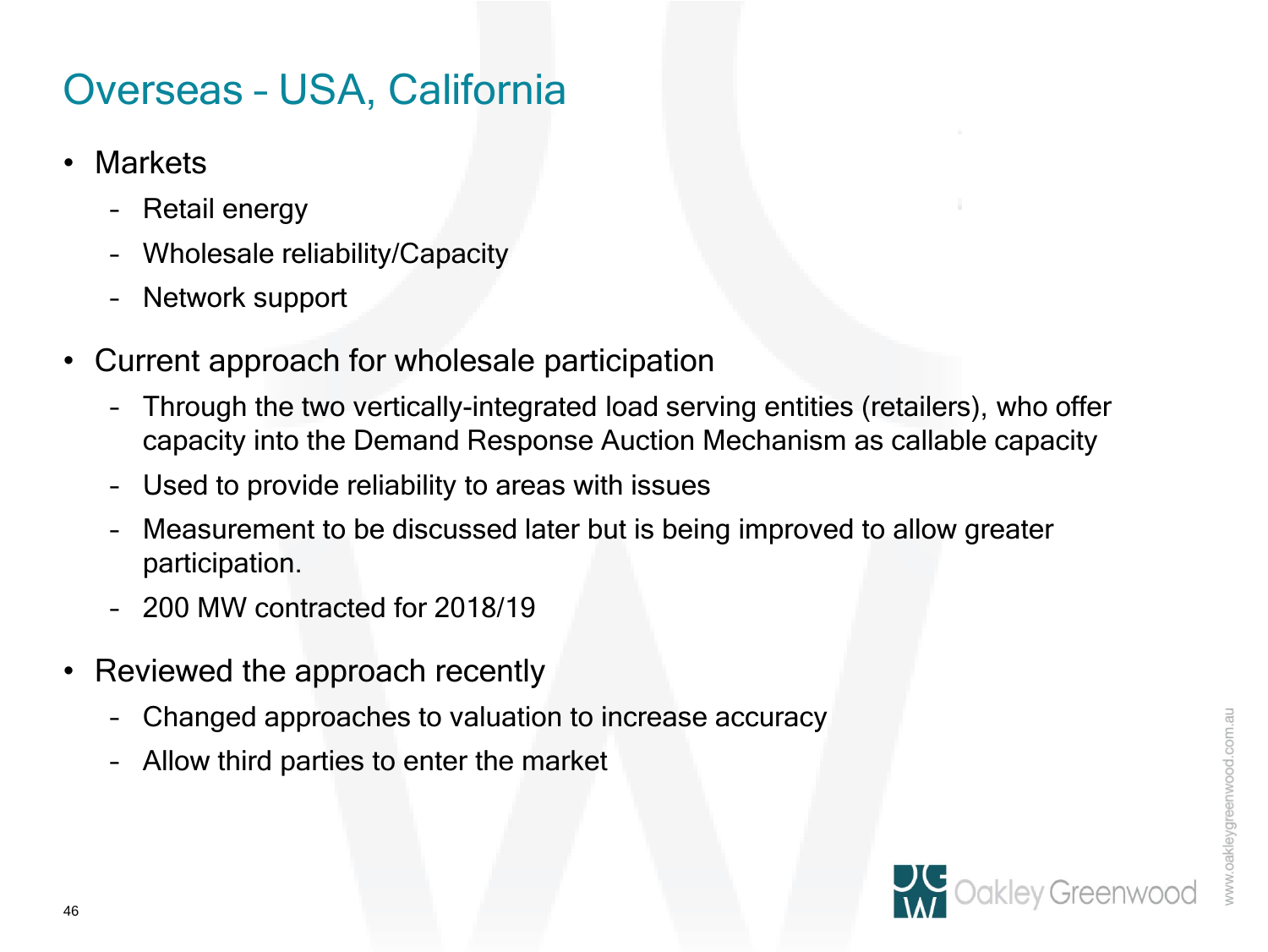### European Developments

- EU's "Clean energy for all Europeans"
	- Allow aggregators into the market (France already has this now);
	- Put generation, storage and demand resources on an equal footing;
	- Ensure access to the balancing market; and
	- Deliver appropriate signals for investment to generation, storage and demand resources.
- Smart meter rollout EU directive 80% by 2020:
	- Subject to value analysis (10 states out of 27 say no red and orange);
	- Austria, Denmark, Estonia, France, Ireland, Italy, Malta, Netherlands, Spain, Sweden and United Kingdom either complete or expect to meet the target;
	- Others delayed (Greece, Poland and Romania)





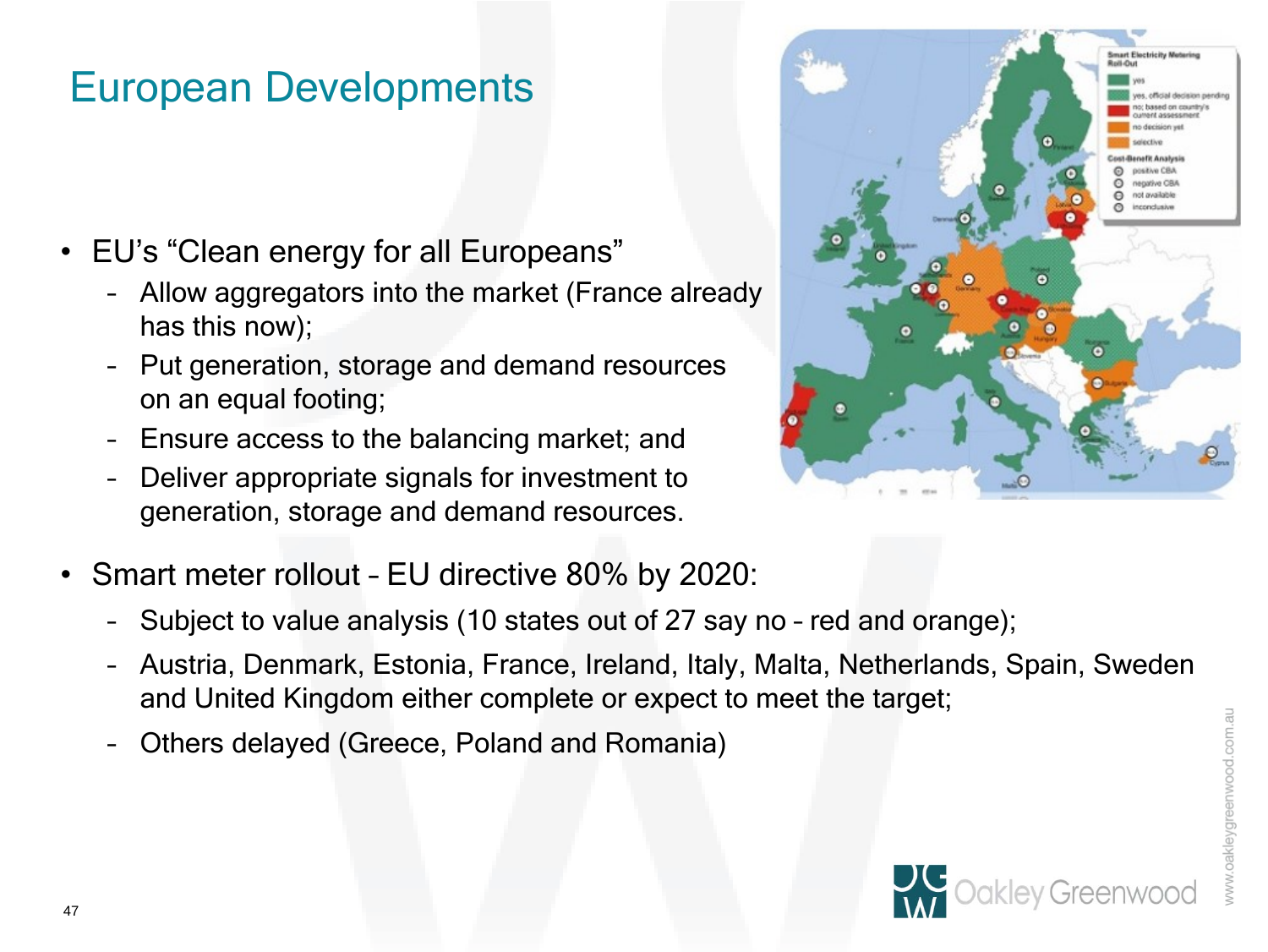**Pricing of DER for economically efficient integration with the electricity supply chain**

# **NEXT STEPS**

- Cost-benefit analysis
- Final Report
- Briefing to market bodies and Government departments